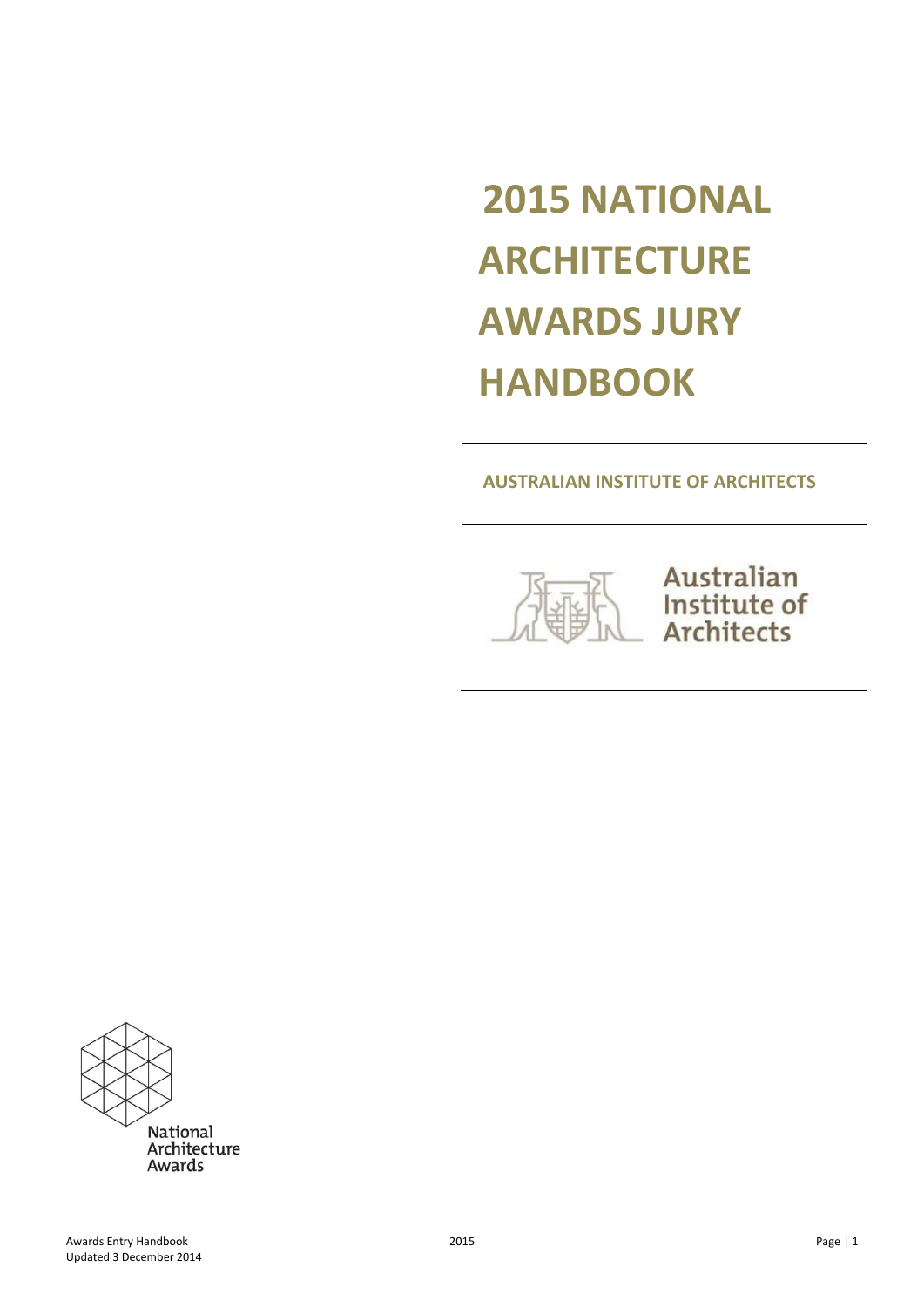# **TABLE OF CONTENTS**

| 01. |     |  |  |
|-----|-----|--|--|
| 02. |     |  |  |
| 2.1 |     |  |  |
| 2.2 |     |  |  |
| 2.2 |     |  |  |
| 03. |     |  |  |
| 3.1 |     |  |  |
| 3.2 |     |  |  |
| 04. |     |  |  |
| 4.1 |     |  |  |
| 4.2 |     |  |  |
| 4.3 |     |  |  |
| 4.4 |     |  |  |
| 05. |     |  |  |
| 5.1 |     |  |  |
| 5.2 |     |  |  |
| 5.3 |     |  |  |
| 5.4 |     |  |  |
| 5.5 |     |  |  |
| 06. |     |  |  |
| 6.1 |     |  |  |
| 6.2 |     |  |  |
| 6.3 |     |  |  |
| 6.4 |     |  |  |
| 6.5 |     |  |  |
| 6.6 |     |  |  |
| 6.7 |     |  |  |
| 07. |     |  |  |
| 7.1 |     |  |  |
| 7.2 |     |  |  |
| 08. |     |  |  |
|     |     |  |  |
|     |     |  |  |
|     | B.1 |  |  |
|     | B.2 |  |  |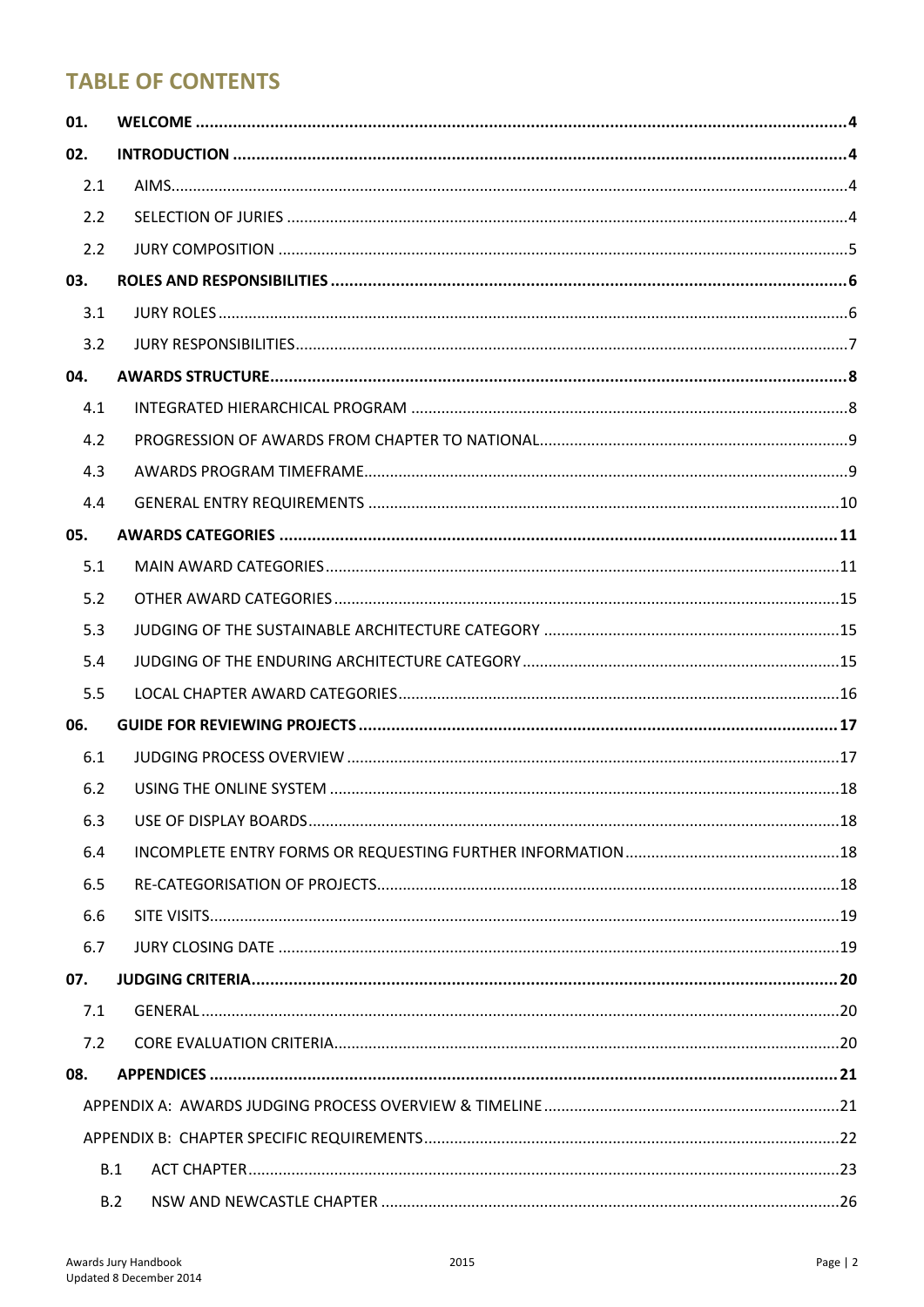| B.4 |  |
|-----|--|
|     |  |
|     |  |
|     |  |
| B.8 |  |
| B.9 |  |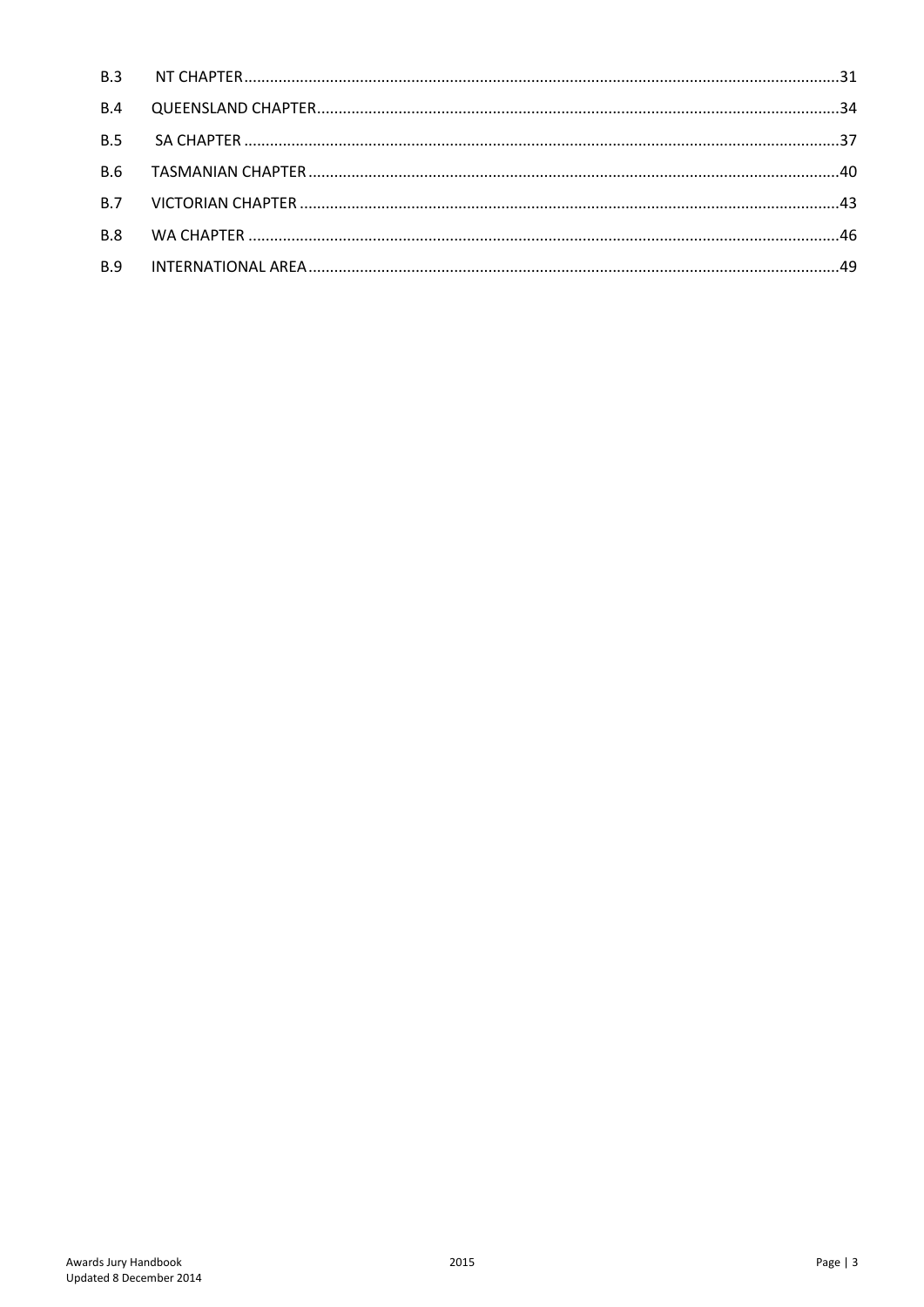# <span id="page-3-0"></span>01. **WELCOME**

Congratulations on your appointment as a juror in the Australian Institute of Architects National Architecture Awards program. The awards process is a major opportunity for public and peer recognition of architects' work, and also provides the Institute with a valuable mechanism to promote architects and architecture in the Australian and international community.

This handbook provides guidance on the Awards judging process and the obligations and responsibilities of jurors. Please read the handbook thoroughly and carefully as it will help ensure that all entries are dealt with fairly, equitably and consistently across regional, Chapter and National jurisdictions. It is also recommended that you familiarise yourself with the *Awards, Prizes and Honours Policy* which is available on the Institutes website:

[www.architecture.com.au/events/national/awards/important-documents](http://www.architecture.com.au/events/national/awards/important-documents)

If you require any further information or clarification about your role please contact your jury chair, local chapter or email your query to [awards@architecture.com.au.](mailto:awards@architecture.com.au)

# <span id="page-3-1"></span>02. **INTRODUCTION**

### <span id="page-3-2"></span>2.1 AIMS

The principal aim of the Australian Institute of Architects Awards program is to:

- recognise architects, members and others for their achievements in relation to the profession of architecture;
- develop high public awareness and understanding of the importance of architecture and the value of design; and
- encourage architects to strive for excellence in architecture and thereby promote the advancement of architecture.

### <span id="page-3-3"></span>2.2 SELECTION OF JURIES

### **CHAPTER AND REGIONAL JURIES**

- Chapter and Regional Juries are appointed by the Chapter President in consultation with the Awards Director (if applicable) and the Chapter Awards Taskforce (if applicable) for endorsement by Chapter Council prior to the closing date for entries.
- Members and Chapter Council may nominate prospective jurors, but the final composition will be determined by the Chapter President. At the discretion of Chapter Council, interstate jurors may be appointed, at the cost of the Chapter.
- Jurors shall not serve on a Chapter or Regional Jury for more than three years consecutively.
- Architects on Chapter and Regional Juries will be Institute members.
- An overall Jury Chair and an Awards Director (if applicable) will be appointed by the Chapter President and endorsed by Chapter Council prior to the date for calling entries.
- The Awards Director will be the Immediate Past President or, in the event of them being unable or unwilling to serve, a member with experience of the awards' process appointed by the Chapter President.

### **INTERNATIONAL JURY**

The International Architecture Award Jury will consist of 3 to 5 jurors, who will be selected annually by the President, and endorsed by the International Area Committee (IAC).

 A Jury Chair will be appointed from the selected jurors by the President and endorsed by National Council prior to the date for calling entries.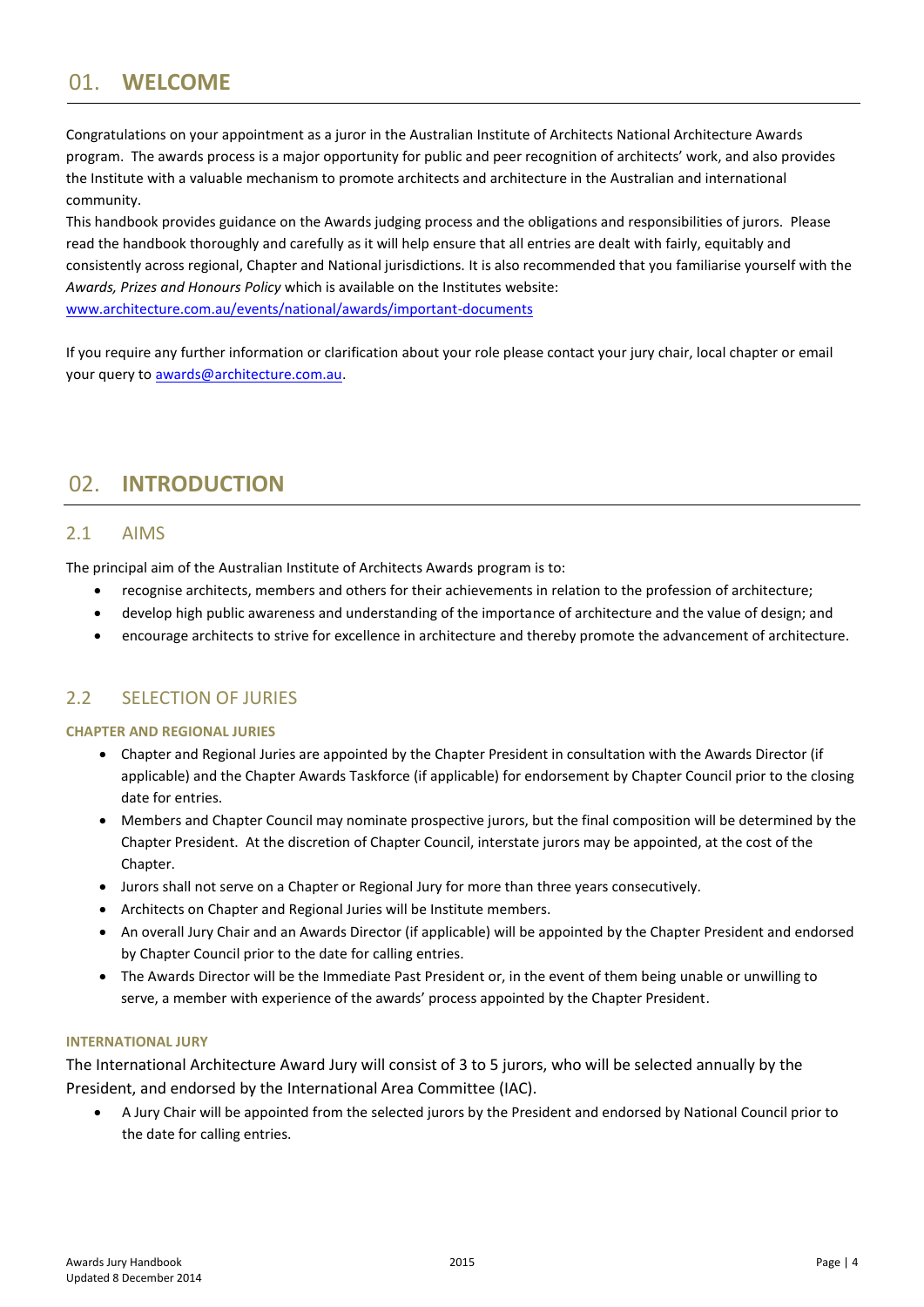### **NATIONAL JURY**

- The National Jury is appointed by the President for endorsement by National Council at the Council meeting preceding the commencement of the relevant National Awards program. This reduces the opportunity for conflicts of interest for Jury members, provides a greater opportunity for visibility of the National Jury, and ensures a longer lead time for planning the National Jury Tour.
- To facilitate openness and transparency, Members, Chapters and National Council will be encouraged to nominate prospective National Jurors, but the final composition will be determined by the National President.
- Architects on National Juries will be Institute members.
- National jurors will not serve more than two years consecutively.

### <span id="page-4-0"></span>2.2 JURY COMPOSITION

### **CHAPTER AND REGIONAL JURIES**

- Composition of Chapter and Regional Juries will reflect the range of backgrounds required of the National Jury.
- Chapters may nominate more than one jury where the number of entries is substantial or where particular expertise is considered desirable for one or more categories.

### **INTERNATIONAL JURY**

- At least 2 Jury members will be overseas members of the Institute, but all jurors should have significant experience of architecture outside Australia. One juror may be a non-architect. The IAC may recommend or nominate potential jurors.
- Architects on the International Architecture Award Jury will be Institute members.

### **NATIONAL JURY**

The National Jury will comprise:

- the Immediate Past President (at the time of final judging) (Chair);
- a senior respected and awarded architect;
- a senior respected and distinguished architect;
- a younger emerging architect, and
- an architectural commentator or academic (who may be a non-architect and a non-member).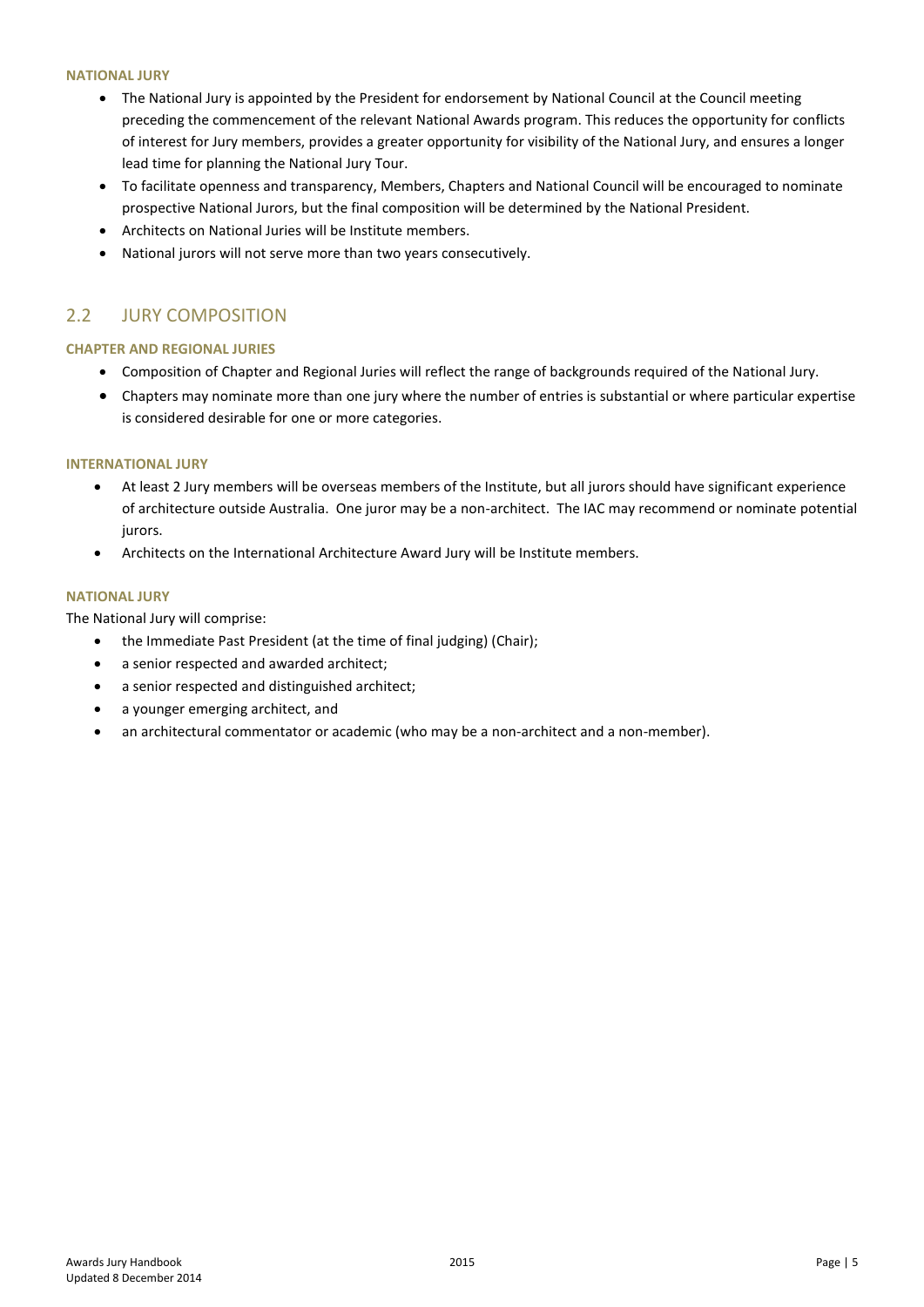### <span id="page-5-1"></span><span id="page-5-0"></span>3.1 JURY ROLES

### **JURY CHAIRS**

Jury deliberations and process are to be guided by a Jury Chair. Jury Chairs should ensure that Juries:

- act with politeness, fairness and respect to all entrants and fellow jurors;
- operate with rigour and consistency;
- follow all required elements of the judging process, and
- measure all entries against all relevant criteria.

### **AWARDS DIRECTOR**

Where a Chapter conducts a regional awards program or appoints more than one jury each year, there can be considerable benefit in appointing an Awards Director to oversee and coordinate the jury deliberations. If an Awards Director is appointed, that person should:

- be empowered to make overriding decisions with respect to the implementation of policy, particularly the category of entries;
- work closely with Jury Chairs to ensure consistency across categories, and
- encourage juries to act in the spirit of the Awards policy
- It is the responsibility of the Awards Director or Overarching Jury Chair to seek briefings from all Chapter Jury Chairs on any exceptional aspects of the Chapter Jury's deliberations, which might not be immediately apparent from a direct examination of the actual entry material. The Awards Director/ Overarching Jury Chair will then have the opportunity to brief the National Jury during the National Awards Shortlisting meeting. Please refer to your Jury Chair Letter of Agreement for further information on this process.

The Awards Director may also be a member of any or all juries within a Chapter but is not required to be a member of any jury.

### **JURY MEMBERS**

Jury members are responsible for:

- upholding the integrity and value of the Awards program;
- acting completely without bias;
- declaring any interest which may conflict or be seen to conflict with your ability to make a fair assessment and be prepared to withdraw from such assessment;
- making objective assessments considering all of the stated criteria, and
- attempting always to reach consensus and to keep in mind the outward focus of the Awards program in making awards.

### **GUEST/LAY JURORS**

- The input of non-architect Jurors can be valuable and assist public recognition of outcomes. Guest/lay jurors should only be appointed where they have a clear connection with architecture or experience/knowledge of relevance to the particular jury.
- The Jury Chair and architect members of the jury will assist and guide guest/lay jurors in understanding the process and any technical issues.

### **SPECIALIST ADVISORS**

- Specialist advisors are selected for their particular expertise and to provide advice to a jury so that it may make an informed judgement in categories requiring a degree of specialist knowledge (such as heritage and sustainability).
- Specialist advisors should only be appointed where the jury considers that such additional expertise is necessary.
- No payment/ benefit to be provided to specialist advisors without agreement with the juries nominated Institute staff contact.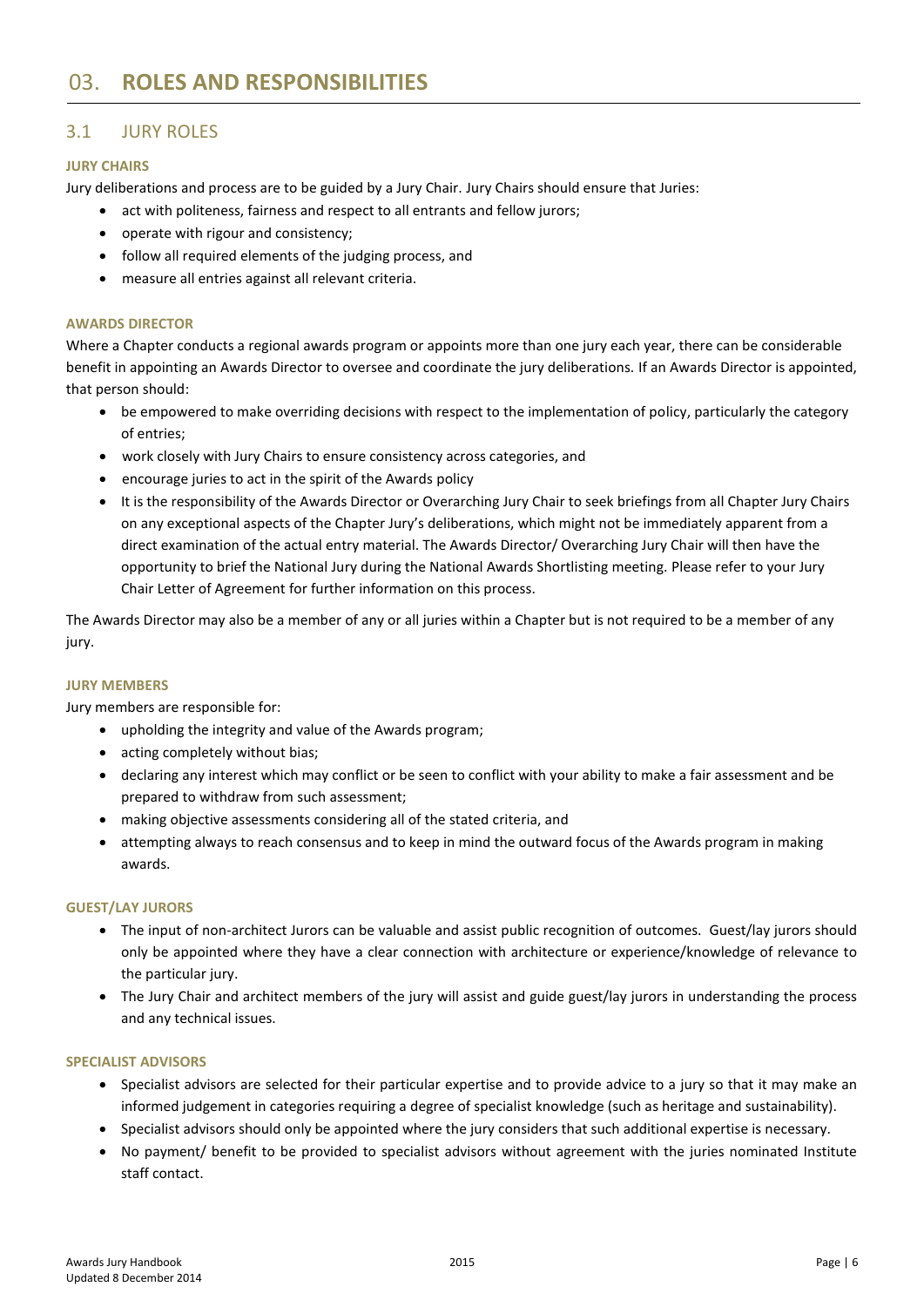### <span id="page-6-0"></span>3.2 JURY RESPONSIBILITIES

### **CONFIDENTIALITY**

All Jury deliberations are strictly confidential. Decisions are strictly confidential until the official announcement of the results at the annual Awards presentation ceremony.

### **COMMUNICATION AND PUBLIC STATEMENTS**

Public statements regarding projects may only be made by the Awards Director, the President (Chapter or National) or, subject to the approval of the President, by the Jury Chair.

Jurors shall not make any negative comment about a particular project, to any person outside the Jury.

### **CITATIONS**

Juries are to prepare a citation for each Award and Commendation to be used for presentation to the media and the profession. The citation should concentrate upon the positive qualities of the building or work and should not attempt to suggest alternative architectural solutions. The published report may outline the Jury's thinking and decision-making as an additional accountability mechanism.

It is the responsibility of the Jury to ensure that each citation is clear and simple in its description of the project and why it is receiving recognition in a particular category. The Jury should consider the relevance of each citation to the varied audience i.e. the public and the profession.

Please consult the relevant Chapter Awards staff for the word limit requirements for each citation.

### **CONFLICT OF INTEREST**

category(ies).

A potential conflict of interest arises where a Juror has any:

- involvement in a submitted project whether financial, by participation in it or through the approval process; or
- personal issues relating to the project including: previous conflicts, direct family relationships, ethical/moral objections to the nature of the project or any of its components. Invariably some entrants may be a friend or colleague of a Juror, in which case the potential conflict arising from any such relationship is a matter for the integrity and ethical responsibility of the Juror concerned.

Where a perceived conflict of interest exists it is to be reported to the Jury Chair and/or the Awards Director for a determination on the appropriateness of the Juror's involvement in that particular assessment. Jurors with an identified conflict of interest shall not participate in the assessment or consideration of entries in the relevant

Awards Jury Handbook 2015 Page | 7 Updated 8 December 2014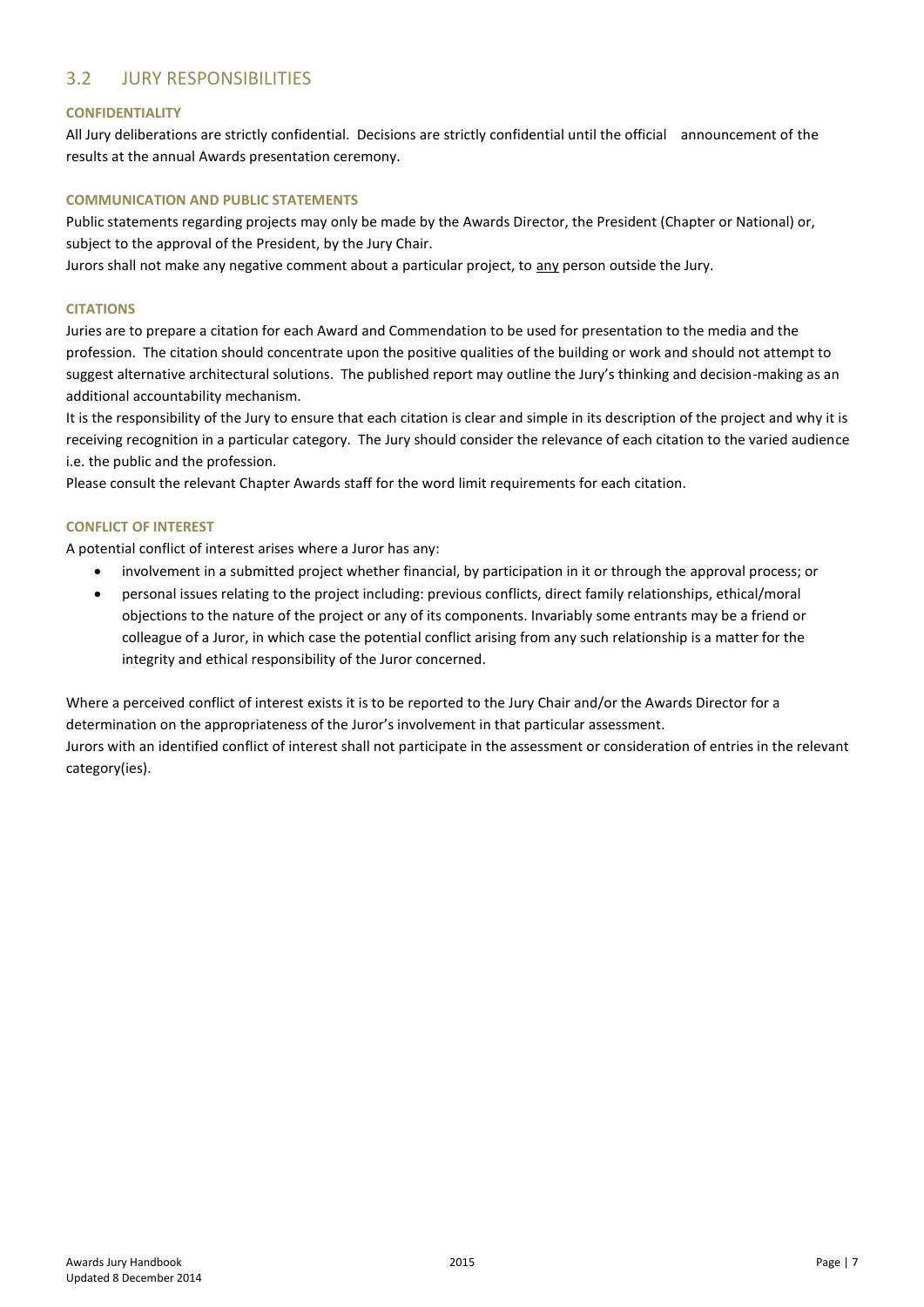# <span id="page-7-0"></span>04. **AWARDS STRUCTURE**

### <span id="page-7-1"></span>4.1 INTEGRATED HIERARCHICAL PROGRAM

The National Architecture Awards is an integrated, hierarchical program resulting in annual awards at National, Chapter and, in some Chapters, specifically NSW and QLD, Regional levels.

Awards in each category are based on a three-tier system, in decreasing order of merit, as follows. All Chapter Named Awards and Architecture Awards will be considered for a National Award. Projects given a Chapter commendation will not progress to the National Awards.

### **NAMED AWARDS**

- The first and highest award in each category is the 'Named Award'.
- The award is given to the work judged to be the most significant for the advancement of architecture in each category. The award carries the name of a respected person and represents the pinnacle of projects in each category.
- There is only one Named Award per national category and one winner of the Named Award in each category in any year. Juries **must** determine a Named Award in every category (except *Category 11: Sustainable Architecture*) where at least 5 entries are eligible for consideration.
- Named Awards will not be awarded in *Category 12: Enduring Architecture*, *Category A1: Colorbond Award for Steel Architecture*, and within the subcategories of the International Architecture category.
- Projects awarded a Named Award at National or Chapter level are not eligible for any future awards program, except where nominated for *Category 12: Enduring Architecture Award*.

### **ARCHITECTURE AWARDS**

- The second tier is the 'Architecture Award'.
- This is a work of excellence demonstrating consummate architectural skill that contributes to the advancement of architecture. Projects awarded an Architecture Award are the best projects in each category that have not won the Named Award.
- More than one Architecture Award may be given in a category, and an Architecture Award may be given regardless of the number of eligible entries received in a category.
- Projects awarded an Architecture Award at National or Chapter level are not eligible for any future awards program, except where nominated for *Category 12: Enduring Architecture Award.*

### **COMMENDATIONS**

- The third tier of recognition is a 'Commendation'.
- This is for projects of special merit, demonstrating significant architectural skill.
- More than one commendation may be given in a category, and a commendation may be given regardless of the number of eligible entries received in a category.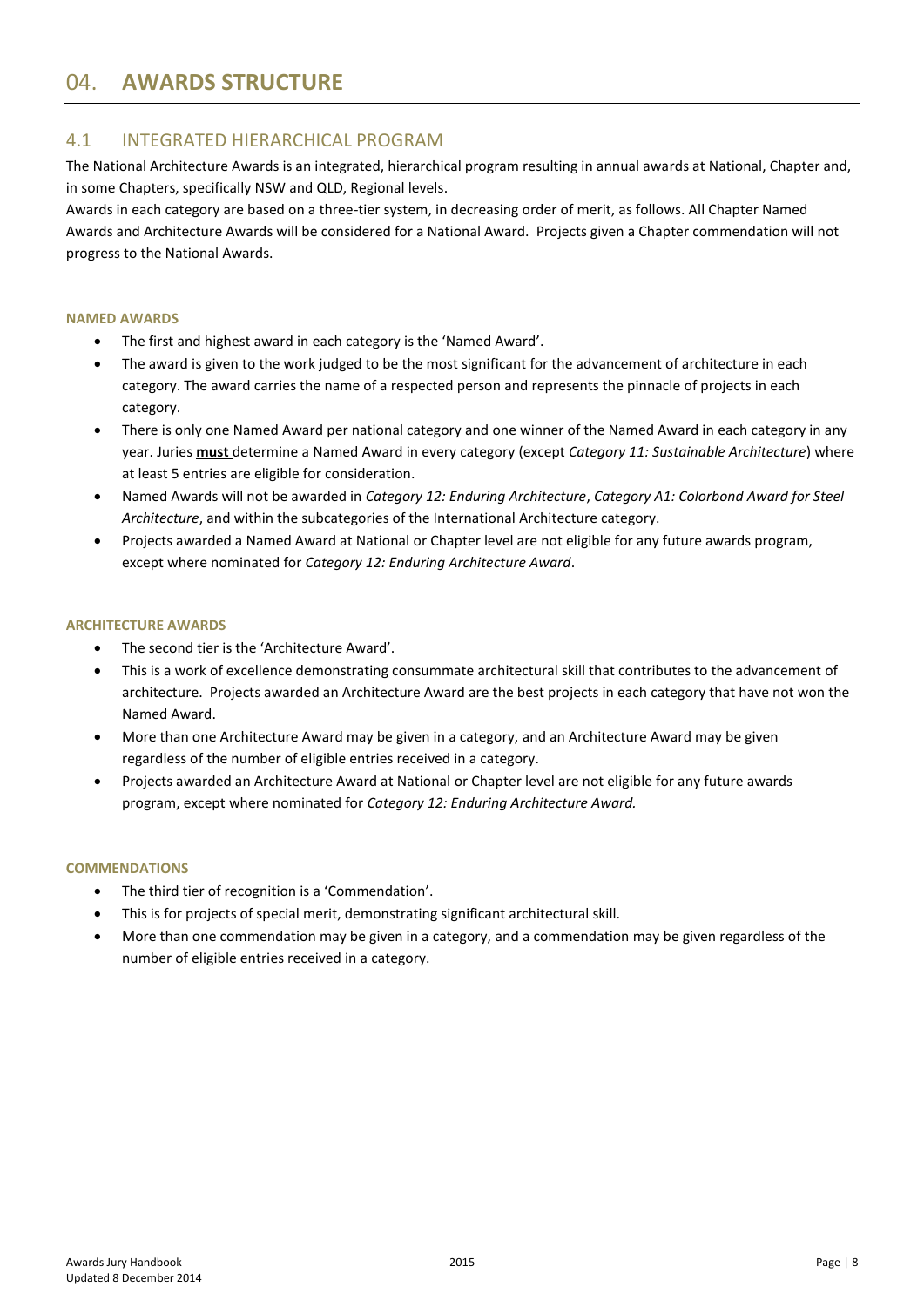### <span id="page-8-0"></span>4.2 PROGRESSION OF AWARDS FROM CHAPTER TO NATIONAL

### **REGION TO CHAPTER**

 Projects awarded Commendations and Architecture Awards by Regions will be considered in the corresponding Chapter Awards in the same year.

### **CHAPTER/INTERNATIONAL TO NATIONAL**

- Projects awarded Named Awards and Architecture Awards by Chapter Juries in the thirteen core categories are eligible to be considered by the National Jury in the same year.
- Projects awarded Architecture Awards by the International Area will be considered for a National Award in the International Category.
- It is important to note that when Architecture and Named Awards progress to the next level they are considered equally by the relevant jury.
- Projects Awarded Commendations by a Chapter are not eligible to be considered for a National Award in the same year.

### **UNSUCCESSFUL ENTRANTS**

- Projects given a Commendation or no Award by Chapter, Region or International area may resubmit in one future Awards program.
- Projects may be resubmitted where the project has received a Named Award or Award in *Category 11: Sustainable Architecture* at any level (National/Chapter/Region), but received no Named Award or Award in any other category at any level. In this instance the project will not be eligible for consideration in *Category 11: Sustainable Architecture*  at any level (National/Chapter/Region) where the project has previously been awarded in this category.
- Entries may be judged at the National Awards level only once.

### **CHAPTER-SPECIFIC AWARDS WHICH DO NOT PROGRESS TO THE NATIONAL ARCHITECTURE AWARDS**

The Regional/State Chapters may also include other Chapter specific awards that are not part of the National Awards program; these awards will not progress to the National Awards program. Please refer to the *[APPENDIX B:](#page-21-0) CHAPTER SPECIFIC [REQUIREMENTS](#page-21-0)* for further details.

### <span id="page-8-1"></span>4.3 AWARDS PROGRAM TIMEFRAME

Please be aware these time frames are indicative only. For specific dates refer to *APPENDIX B: [CHAPTER SPECIFIC](#page-21-0) [REQUIREMENTS.](#page-21-0)*

- **November – March:** state/region Chapter Awards program open and close for entry
- **31 March:** latest closing date for entries
- **February – May:** state/region Chapter Awards jury presentations, judging sessions and site visits
- **31 May:** final date for Chapter and International Jury decisions to be supplied to National Jury
- **June – July:** Chapter Awards presentation nights
- **June:** National Jury convenes to finalise national shortlist
- **July August:** National Jury visits shortlisted entries
- **September**: National Jury's shortlist is announced
- **5 November:** National Awards presentation event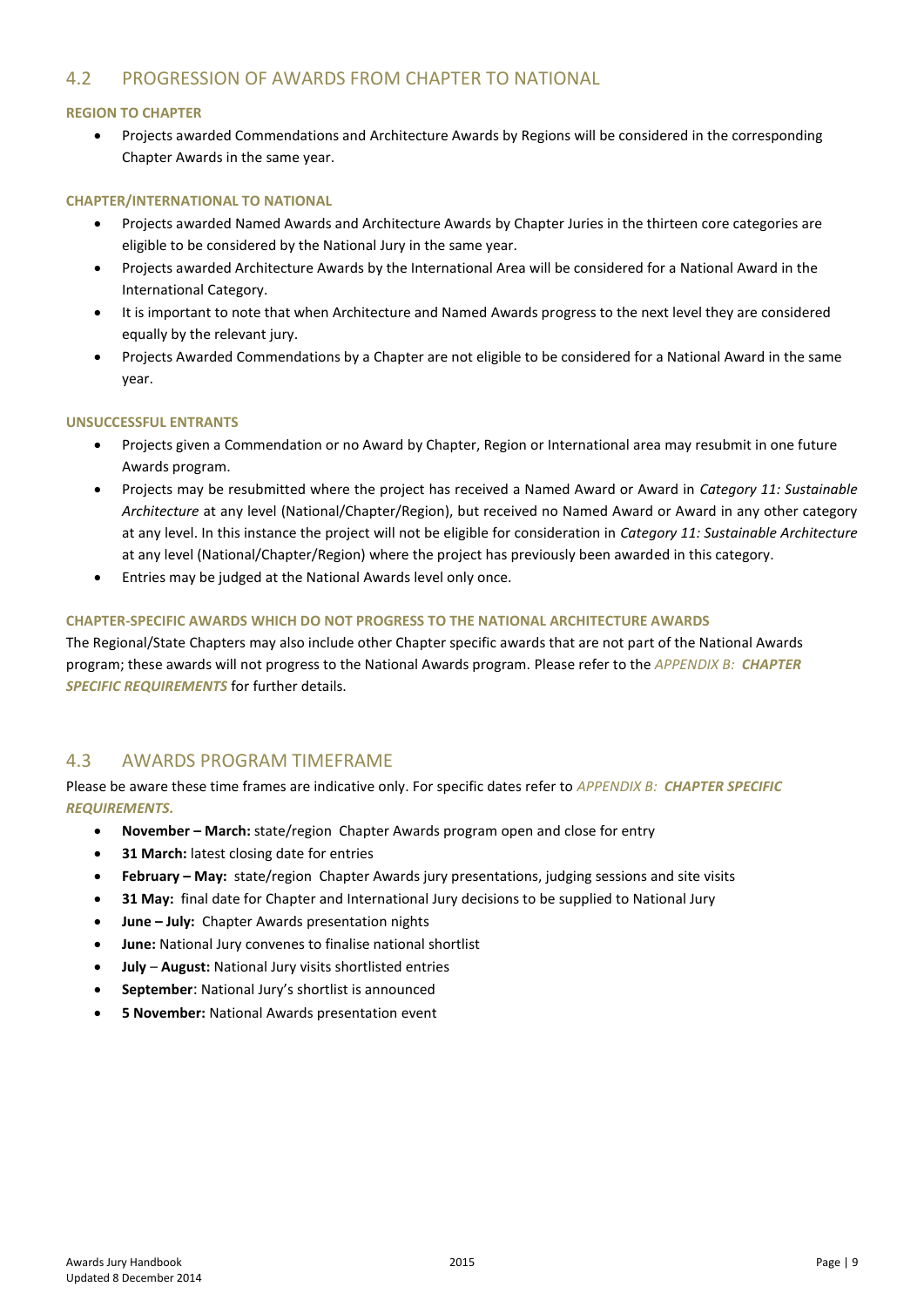### <span id="page-9-0"></span>4.4 GENERAL ENTRY REQUIREMENTS

### **ELIGBLE ENTRANTS**

Entry into the National Architecture Awards is limited to a person, or a team under the substantive control or direction of a person, who is:

- an architect registered in the State or Territory of entry, and
- an Australian Institute of Architects member, and
- a principal of the practice who is an owner or formal licensee of the copyright in the work being entered

Where the entrant does not own the copyright, the entry must be accompanied by a written agreement from the copyright holder stating that the work may be entered for an award.

### **ELIGBLE PROJECTS**

To be eligible for entry into the awards, projects must have at least reached practical completion and be in all other respects complete, including the commissioning of all services in and to the project, to enable the Jury to walk through and make a thorough physical assessment of the project, no later than 31 December in the year preceding the year of judging. Buildings that are not complete may not be considered for an award, except in exceptional circumstances with the written approval of the current National President.

Except with the written approval of the President, entries will be considered in the Chapter or Region in which the project is located, regardless of the business address of the entrant. Any project located outside Australia will only be eligible for an award in *Category 13: International Architecture*.

The Institute has the sole discretion to refuse an entry or remove it from consideration for an award if the Institute is of the opinion that the entry:

- I. does not comply with the Terms and Conditions;
- II. is not consistent with the nature and spirit of the awards or is inappropriate offensive indecent or illegal. For example: an entry contains inappropriate or offensive words or images; an entry contains words or images that are likely to amount to defamation; the project has generated publicity in the media for being inappropriate or offensive to the public or casting architecture or the built environment in a negative light; or
- III. breaches, or is likely to breach, a third party's copyright.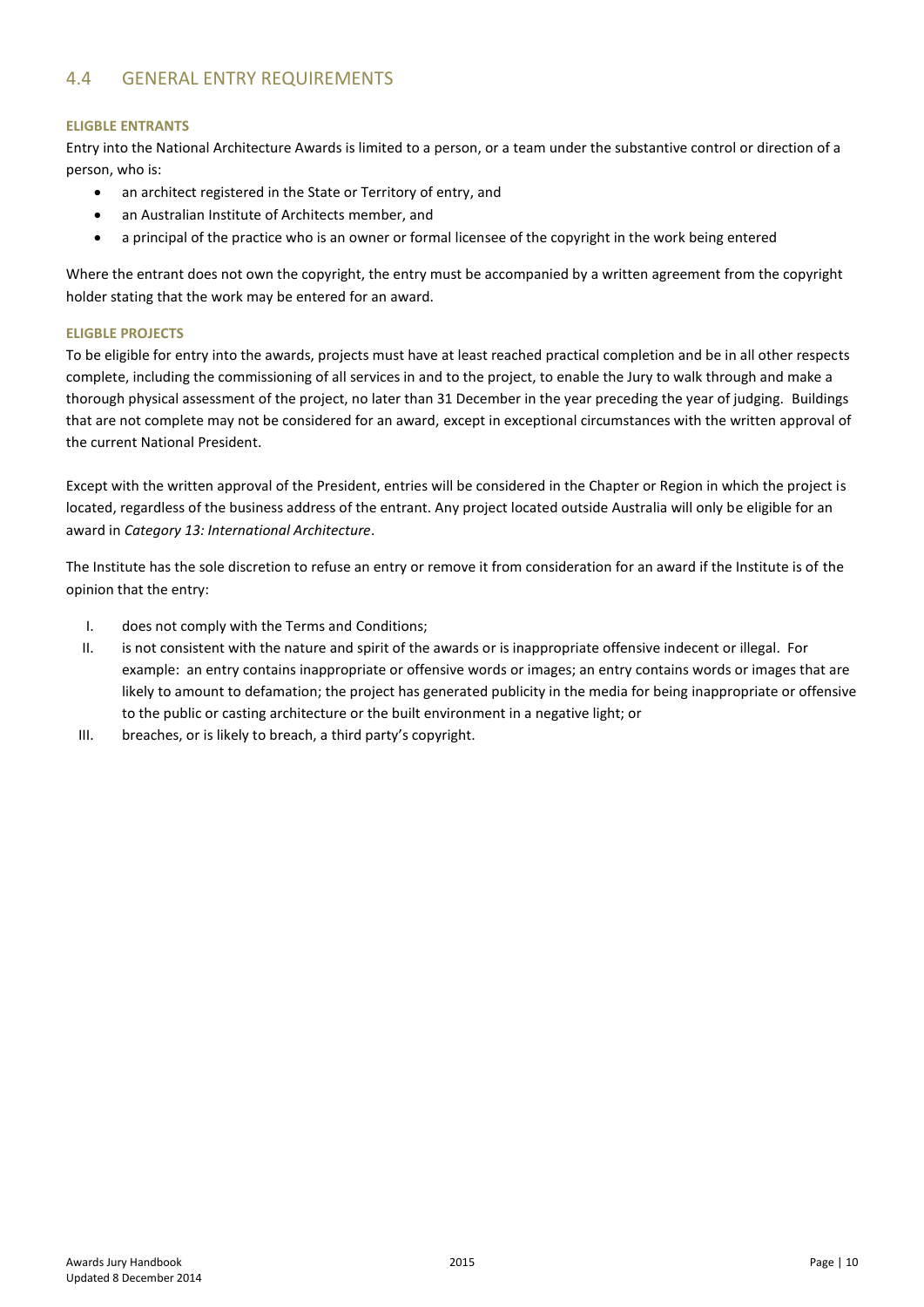### <span id="page-10-1"></span><span id="page-10-0"></span>5.1 MAIN AWARD CATEGORIES

Projects entered in the National Architecture Awards may be new, renovated or altered and extended buildings.

Mixed use projects (ie projects containing different components of uses such as commercial, retail and residential) will be considered under the category applicable to the predominant use of the project. Individual components of a mixed use project can be judged in the appropriate individual category.

Juries may choose to distinguish between new buildings and projects categorised as "Alterations and Additions" and award projects under these subcategories. Juries may choose to distinguish between "small" buildings and "large buildings" and award projects under these subcategories.

Below is a list of the National Architecture Awards categories, their definitions and corresponding named awards. For a listing of named awards at State level please refer to *APPENDIX B: [CHAPTER SPECIFIC](#page-21-0) REQUIREMENTS* portion of this handbook.

| <b>CATEGORY 1: PUBLIC ARCHITECTURE</b>                                           |                                                                                    |  |
|----------------------------------------------------------------------------------|------------------------------------------------------------------------------------|--|
| Projects in this category must be predominantly of                               | <b>National Named Award</b>                                                        |  |
| a public or institutional nature generally falling                               | The Sir Zelman Cowen Award for Public Architecture                                 |  |
| within BCA Class 9. It does not include projects                                 | <b>National Architecture Awards</b>                                                |  |
| falling within the definition of Educational                                     | National Award for Public Architecture                                             |  |
| Architecture or any BCA Class 9b building used                                   | <b>National Commendations</b>                                                      |  |
| primarily for educational purposes.                                              | National Commendation for Public Architecture                                      |  |
|                                                                                  |                                                                                    |  |
| <b>CATEGORY 2: EDUCATIONAL ARCHITECTURE</b>                                      |                                                                                    |  |
| Projects in this category may be any preschool,                                  | <b>National Named Award</b>                                                        |  |
| primary, secondary or tertiary educational facility                              | The Australian Institute of Architects Award for Educational Architecture          |  |
| and/or joint research facilities in which an                                     | <b>National Architecture Awards</b>                                                |  |
| educational institution is a significant partner.                                | National Award for Educational Architecture                                        |  |
| Education projects may not be entered in the                                     | <b>National Commendations</b>                                                      |  |
| Public Architecture category.                                                    | National Commendation for Educational Architecture                                 |  |
|                                                                                  |                                                                                    |  |
| <b>CATEGORY 3: RESIDENTIAL ARCHITECTURE - HOUSES (NEW)</b>                       |                                                                                    |  |
| Projects in this category must be residential in                                 | <b>National Named Award</b>                                                        |  |
| nature, generally falling within BCA Class 1a, and                               | The Robin Boyd Award for Residential Architecture - Houses (New)                   |  |
| must be new builds. Projects with up to two self-                                | <b>National Architecture Awards</b>                                                |  |
| contained dwellings may be entered in this                                       | National Award for Residential Architecture - Houses (New)                         |  |
| category.                                                                        | <b>National Commendations</b>                                                      |  |
|                                                                                  | National Commendation for Residential Architecture – Houses (New)                  |  |
| <b>CATEGORY 4: RESIDENTIAL ARCHITECTURE - HOUSES (ALTERATIONS AND ADDITIONS)</b> |                                                                                    |  |
| Projects in this category must be residential in                                 | <b>National Named Award</b>                                                        |  |
| nature, generally falling within BCA Class 1a, and                               | The Australian Institute of Architects Award for Residential Architecture - Houses |  |
| must include renovations or alterations or                                       | (Alterations and Additions)                                                        |  |
| additions to an existing building, whether or not                                | <b>National Architecture Awards</b>                                                |  |
| the building was residential in nature in the first                              | National Award for Residential Architecture - Houses (Alterations and Additions)   |  |
| instance. Projects with up to two self-contained                                 | <b>National Commendations</b>                                                      |  |
| dwellings may be entered in this category.                                       | National Commendation for Residential Architecture – Houses (Alterations and       |  |
|                                                                                  | Additions)                                                                         |  |
| <b>CATEGORY 5: RESIDENTIAL ARCHITECTURE - MULTIPLE HOUSING</b>                   |                                                                                    |  |
| Projects in this category must be residential in                                 | <b>National Named Award</b>                                                        |  |
| nature and comprise of or include two or more                                    | The Frederick Romberg Award for Residential Architecture - Multiple Housing        |  |
| self-contained dwellings (whether or not the                                     | <b>National Architecture Awards</b>                                                |  |
| building includes uses for other purposes).                                      | National Award for Residential Architecture - Multiple Housing                     |  |
|                                                                                  | <b>National Commendations</b>                                                      |  |
|                                                                                  | National Commendation for Residential Architecture - Multiple Housing              |  |
|                                                                                  |                                                                                    |  |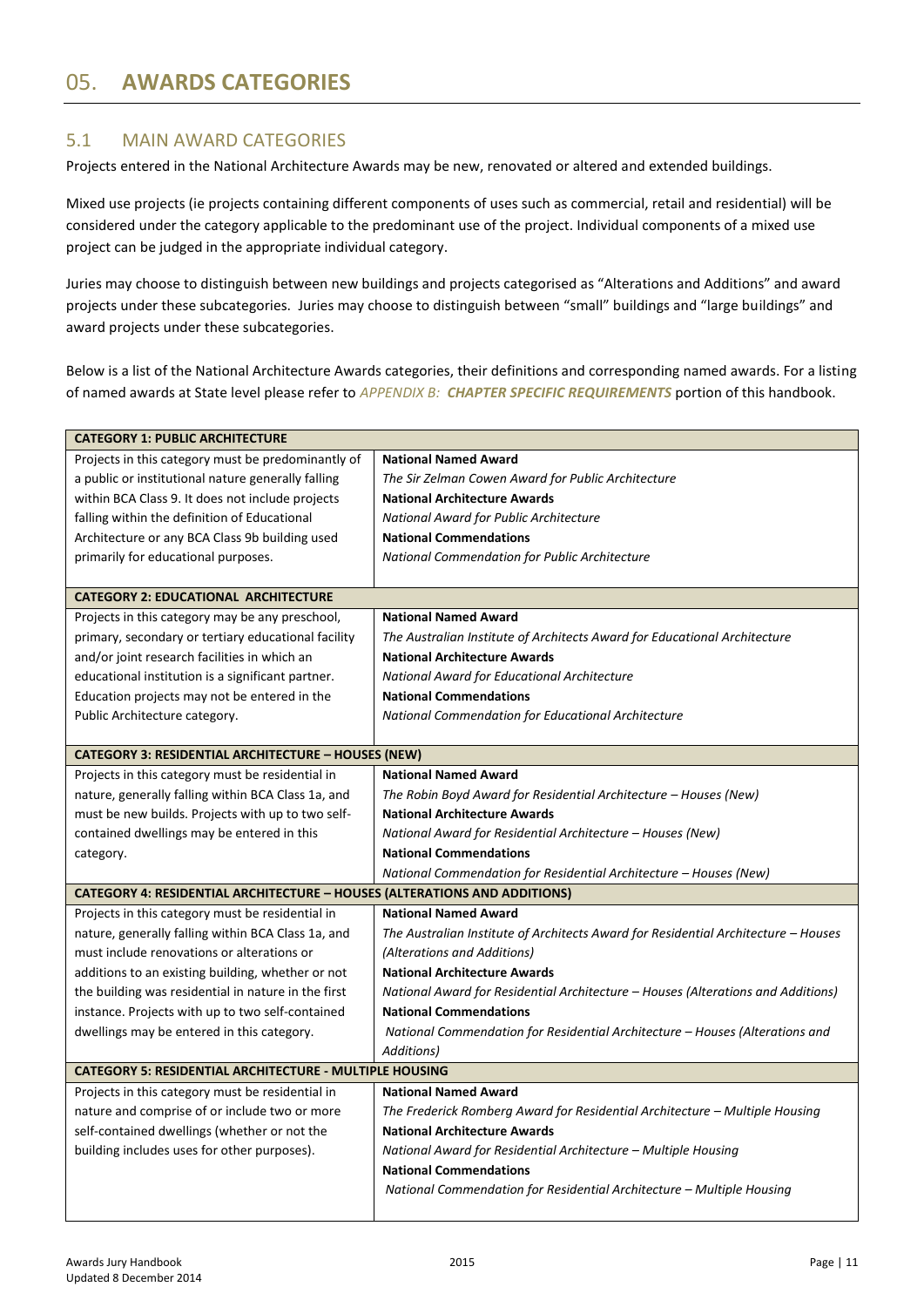| <b>CATEGORY 6: COMMERCIAL ARCHITECTURE</b>            |                                                           |  |  |
|-------------------------------------------------------|-----------------------------------------------------------|--|--|
| Projects in this category must be built primarily for | <b>National Named Award</b>                               |  |  |
| commercial purposes, generally falling within BCA     | The Harry Seidler Award for Commercial Architecture       |  |  |
| Classes 3b, 5, 6, 7 and 8.                            | <b>National Architecture Awards</b>                       |  |  |
|                                                       | National Award for Commercial Architecture                |  |  |
|                                                       | <b>National Commendations</b>                             |  |  |
|                                                       | National Commendation for Commercial Architecture         |  |  |
| <b>CATEGORY 7: HERITAGE</b>                           |                                                           |  |  |
| This category is for any built conservation project   | <b>National Named Award</b>                               |  |  |
| or study developed in accordance with the             | The Lachlan Macquarie Award for Heritage                  |  |  |
| Australian ICOMOS Burra Charter, or any adaptive      | <b>National Architecture Awards</b>                       |  |  |
| reuse of a heritage structure.                        | National Award for Heritage                               |  |  |
|                                                       | <b>National Commendations</b>                             |  |  |
|                                                       | National Commendation for Heritage                        |  |  |
| <b>CATEGORY 8: INTERIOR ARCHITECTURE</b>              |                                                           |  |  |
| Projects in this category must be interior spaces     | <b>National Named Award</b>                               |  |  |
| and environments within a new building or the         | The Emil Sodersten Award for Interior Architecture        |  |  |
| refurbishment of an existing building.                | <b>National Architecture Awards</b>                       |  |  |
|                                                       | National Award for Interior Architecture                  |  |  |
|                                                       | <b>National Commendations</b>                             |  |  |
|                                                       | National Commendation for Interior Architecture           |  |  |
| <b>CATEGORY 9: URBAN DESIGN</b>                       |                                                           |  |  |
| Projects in this category may be single buildings,    | <b>National Named Award</b>                               |  |  |
| groups of buildings or non-building projects,         | The Walter Burley Griffin Award for Urban Design          |  |  |
| studies or masterplans, which are of public, civic or | <b>National Architecture Awards</b>                       |  |  |
| urban design in nature. Awarded projects must         | National Award for Urban Design                           |  |  |
| have enhanced the quality of the<br>built             | <b>National Commendations</b>                             |  |  |
| environment or public domain or contribute to the     | National Commendation for Urban Design                    |  |  |
| wellbeing of the broader community.                   |                                                           |  |  |
|                                                       |                                                           |  |  |
| <b>CATEGORY 10: SMALL PROJECT ARCHITECTURE</b>        |                                                           |  |  |
| Projects in this category will be those considered    | <b>National Named Award</b>                               |  |  |
| to be "small" in terms of area or budget as           | The Nicholas Murcutt Award for Small Project Architecture |  |  |
| determined by the Jury. Projects are recognised       | <b>National Architecture Awards</b>                       |  |  |
| that have been constrained by space or cost           | National Award for Small Project Architecture             |  |  |
| restrictions, but have achieved a level of invention, | <b>National Commendations</b>                             |  |  |
| creativity and craftsmanship beyond these             | National Commendation for Small Project Architecture      |  |  |
| constraints. This category can accommodate            |                                                           |  |  |
| projects which may be over-looked against larger      |                                                           |  |  |
| scale projects in other categories or may be          |                                                           |  |  |
| transient or experimental in nature, such as          |                                                           |  |  |
| exhibition design, set design or installations that   |                                                           |  |  |
| may or may not be able to be visited by the Jury.     |                                                           |  |  |
| Projects of all functional types may be considered.   |                                                           |  |  |
|                                                       |                                                           |  |  |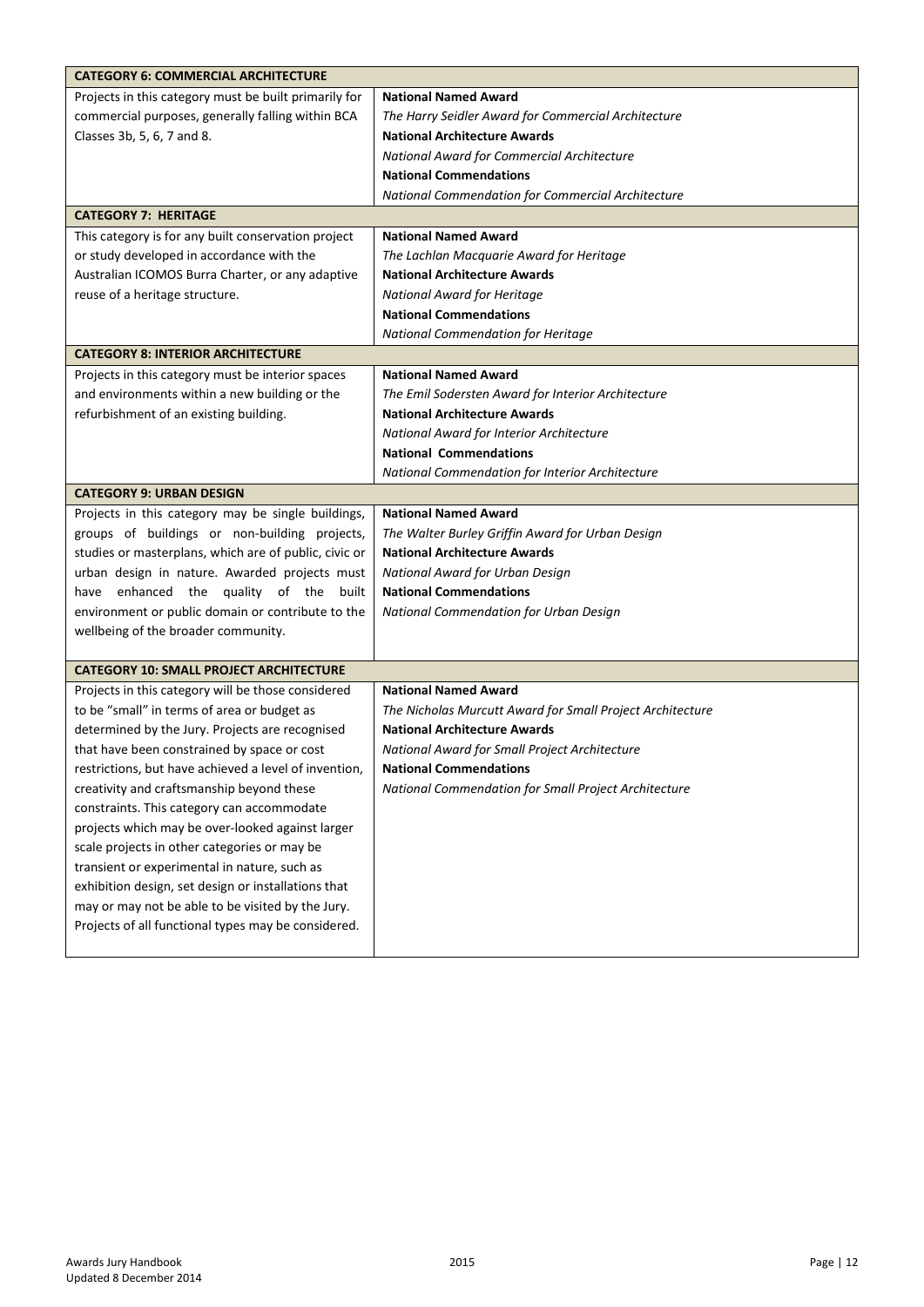| <b>CATEGORY 11: SUSTAINABLE ARCHITECTURE</b>                                    |                                                    |
|---------------------------------------------------------------------------------|----------------------------------------------------|
| This category recognises projects which excel as architecture, and also display | <b>National Named Award</b>                        |
| innovation and excellence in terms of environmental sustainability. Juries will | The David Oppenheim Award for Sustainable          |
| assess the environmental performance in terms of the Institute's Environment    | Architecture                                       |
| Policy (Supplement: Sustainable Design Strategies for Architects).              | <b>National Architecture Awards</b>                |
|                                                                                 | National Award for Sustainable Architecture        |
| Members are not able to enter this category directly. All Awards entries may    | <b>National Commendations</b>                      |
| be considered in this category. Entrants are required to provide information    | National Commendation for Sustainable Architecture |
| regarding the sustainable design of the project as part of the entry process.   |                                                    |
|                                                                                 |                                                    |
| Upon review of all entries, the relevant Jury will determine a shortlist of     |                                                    |
| entries for consideration in this category. Juries will determine a Named       |                                                    |
| Award in this Category where at least 5 entries have been shortlisted for       |                                                    |
| consideration.                                                                  |                                                    |
|                                                                                 |                                                    |
| Other non-building projects that contribute to the advancement of               |                                                    |
| architecture and to the goals outlined in the Environment Policy may also be    |                                                    |
| considered for this Award.                                                      |                                                    |
|                                                                                 |                                                    |
| <b>JUDGING OF THE SUSTAINABLE ARCHITECTURE CATEGORY for</b><br>See 5.3          |                                                    |
| further information.                                                            |                                                    |
|                                                                                 |                                                    |
| <b>CATEGORY 12: ENDURING ARCHITECTURE</b>                                       |                                                    |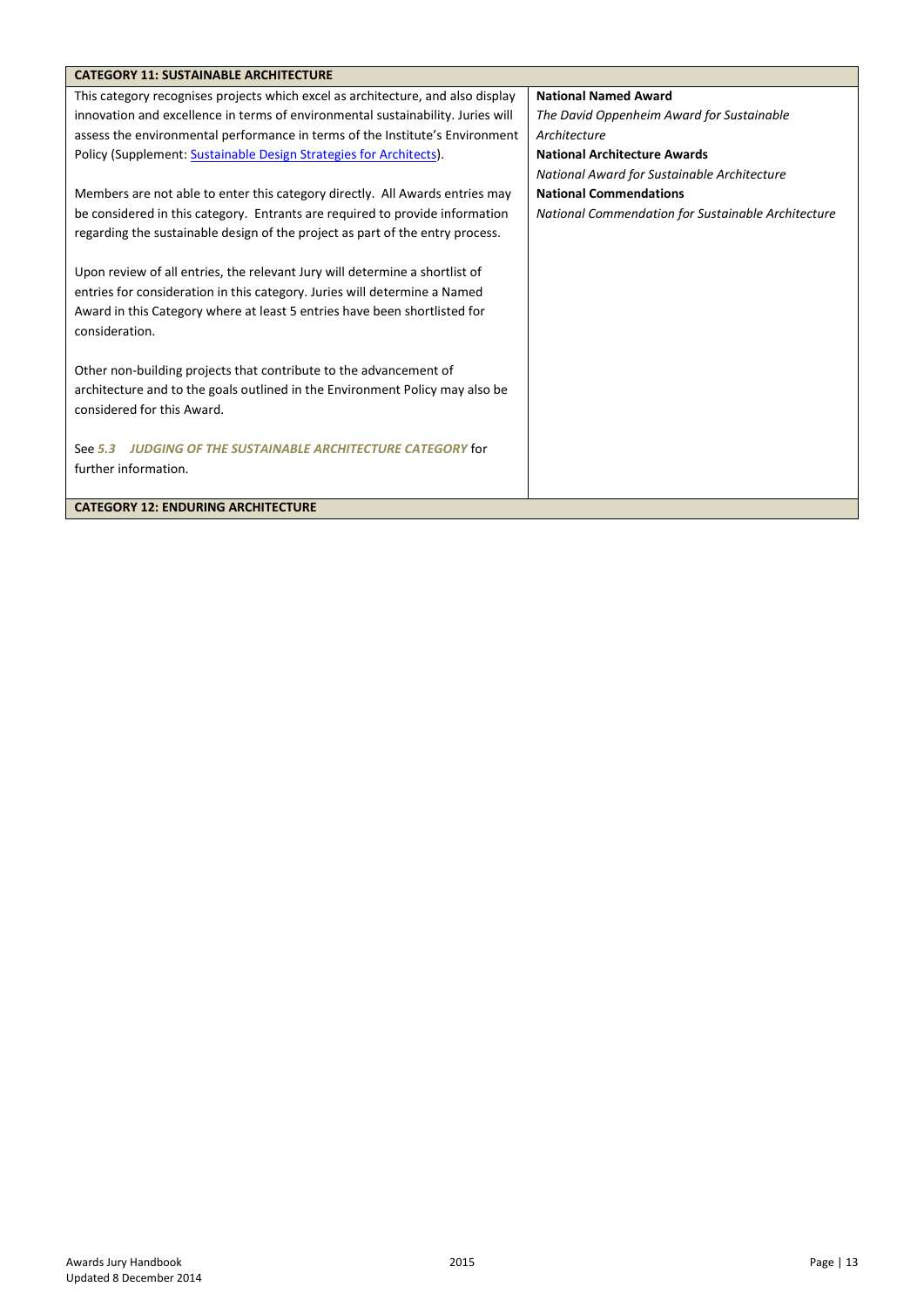| Buildings of at least 25 years of age may be considered for this Award.       | <b>National Award</b>                    |
|-------------------------------------------------------------------------------|------------------------------------------|
|                                                                               | The National Enduring Architecture Award |
| Buildings nominated need not be previous award winners but must be            |                                          |
| buildings of outstanding merit that, considered in a contemporary context,    |                                          |
| remain important as high quality works of architecture. Projects should be    |                                          |
| assessed in terms of national significance, technical advancement, innovation |                                          |
| for its time, symbolic significance and/or creative leadership.               |                                          |
| The project attribution and award citation must acknowledge the original      |                                          |
| architect(s), either individual or firm. It may also acknowledge subsequent   |                                          |
| work done by another architect in the conservation or maintenance of the      |                                          |
| original work.                                                                |                                          |
| However, this award category is designed to recognise the enduring features   |                                          |
| of the original work, not any substantial adaptive re-use, which should be    |                                          |
| considered under Category 7: HERITAGE.                                        |                                          |
|                                                                               |                                          |
| Members are not able to enter this category directly. Projects considered in  |                                          |
| this category will be determined by the Chapter Committee and/or assembled    |                                          |
| jury tasked with judging this category.                                       |                                          |
| The original architect or any third party (including non-members and non-     |                                          |
| architects) may recommend to the relevant jury projects for consideration in  |                                          |
| this category.                                                                |                                          |
| See                                                                           |                                          |
| 5.4<br><b>JUDGING OF THE ENDURING ARCHITECTURE CATEGORY for</b>               |                                          |
| further information.                                                          |                                          |
| The jury may give an award where less than five nominations are received. It  |                                          |
| is not mandatory for the jury to give an award.                               |                                          |
|                                                                               |                                          |
| No more than one award is to be made annually at National level or by any     |                                          |
| Chapter. This award is not given at Region level.                             |                                          |
| No Named Awards or commendations are given in this category.                  |                                          |
|                                                                               |                                          |

| <b>CATEGORY 13: INTERNATIONAL ARCHITECTURE</b>                                                   |                                      |  |
|--------------------------------------------------------------------------------------------------|--------------------------------------|--|
| Projects in this category must be located outside the eight State and Territory jurisdictions of | <b>National Named Award</b>          |  |
| the Commonwealth of Australia.                                                                   | The Jørn Utzon Award for             |  |
|                                                                                                  | International Architecture           |  |
| This award acknowledges the work of Institute members resident outside Australia and local       | <b>National Architecture Awards</b>  |  |
| members undertaking commissions overseas.                                                        | Award for International Architecture |  |
|                                                                                                  | <b>National Commendations</b>        |  |
| Entries in this category will first be considered for Architecture Awards and Commendations by   | Commendation for International       |  |
| the International Jury under the subcategories listed below:<br>Architecture                     |                                      |  |
|                                                                                                  |                                      |  |
| Small Project Architecture                                                                       |                                      |  |
| <b>Commercial Architecture</b>                                                                   |                                      |  |
| Interior Architecture                                                                            |                                      |  |
| Residential Architecture                                                                         |                                      |  |
| <b>Public Architecture</b>                                                                       |                                      |  |
|                                                                                                  |                                      |  |
| All projects awarded an Architecture Award by the International Jury will progress to be         |                                      |  |
| considered for National Architecture Awards, Commendations and The Jørn Utzon Award for          |                                      |  |
| International Architecture by the National Jury.                                                 |                                      |  |
|                                                                                                  |                                      |  |
| Entries in this category will not be visited. In lieu of a site visit, jury evaluation may be    |                                      |  |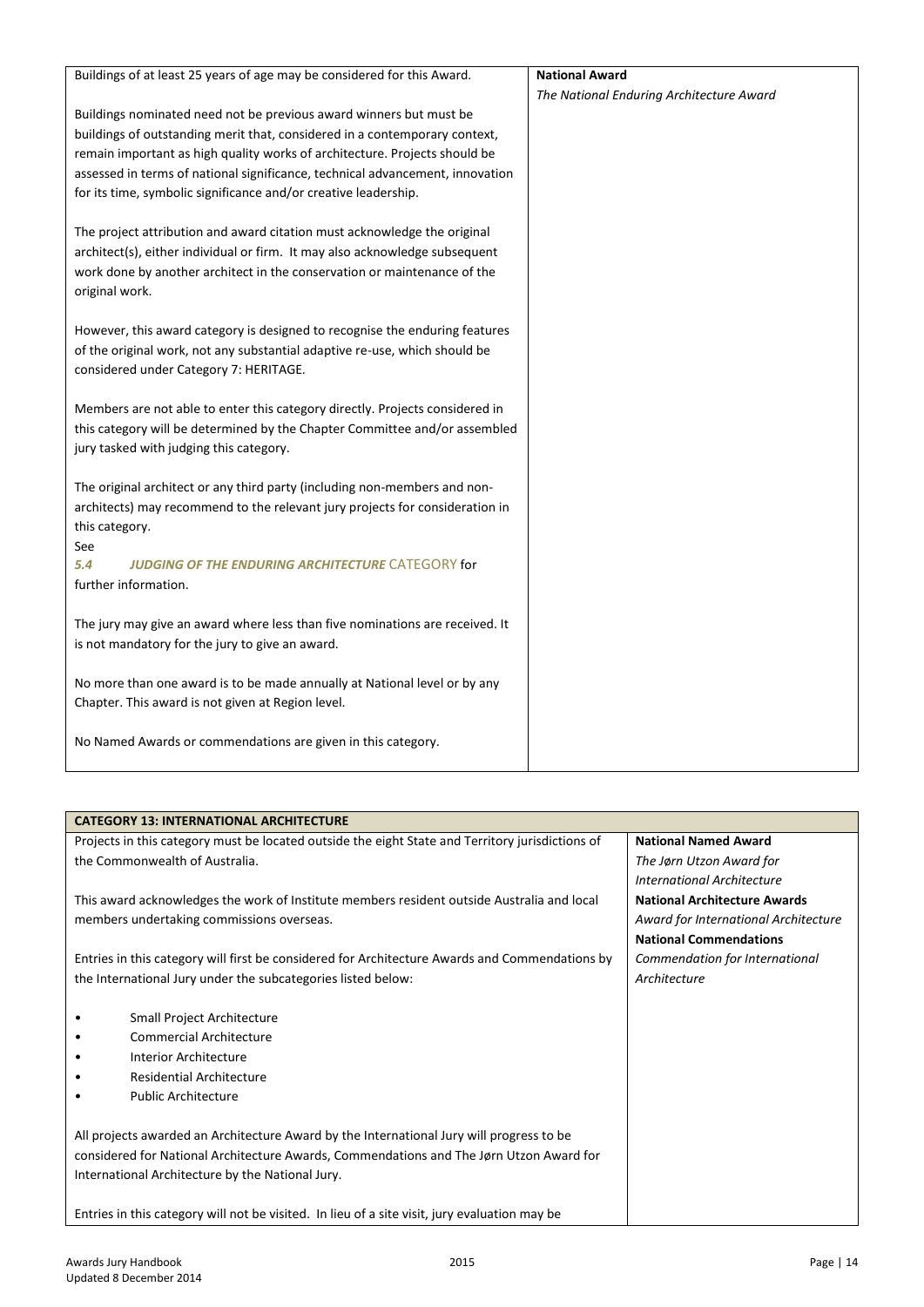| undertaken using (i) a short video walk-through, (ii) a teleconference interview with short-listed |  |
|----------------------------------------------------------------------------------------------------|--|
| entrants, and (iii) an independent visit-report of the local Architectural Institute.              |  |
|                                                                                                    |  |

### <span id="page-14-0"></span>5.2 OTHER AWARD CATEGORIES

From time to time National Council may resolve to include one or more special categories in the National Architecture Awards program. Special categories that currently apply are:

| Category A1: COLORBOND <sup>®</sup> AWARD FOR STEEL ARCHITECTURE                                |                                |
|-------------------------------------------------------------------------------------------------|--------------------------------|
| This category recognises buildings in which steel products play a significant role in the       | <b>National Award</b>          |
| architectural solution and which exemplify innovation in the use of steel products.             | The National COLORBOND®        |
| BlueScope Steel has the naming rights for this award, but use of BlueScope products, including  | Award for Steel Architecture   |
| COLORBOND®, is not a criterion for selection or award. Jury consideration of entries in this    | <b>National Commendations</b>  |
| category will include consultation with a nominated BlueScope representative at Chapter and     | The National COLORBOND®        |
| National levels.                                                                                | Award for Steel Architecture - |
| Projects may not be entered directly in this category. Nominees will be selected by the jury    | Commendation                   |
| from all entries in each Chapter. The winners in each Chapter will become the nominees at       |                                |
| National level. However, the National Jury may consider nominees from other categories at its   |                                |
| discretion.                                                                                     |                                |
| One winner and/or one Commendation may be awarded at Chapter and National levels. This          |                                |
| award is not given at a Regional level.                                                         |                                |
| Engineering, infrastructure and other non-building projects are not eligible for this category. |                                |

### <span id="page-14-1"></span>5.3 JUDGING OF THE SUSTAINABLE ARCHITECTURE CATEGORY

Australian architects have in many cases been international leaders in designing responsive, responsible, and delightful works of architecture that do "more with less". The Sustainable Architecture Category is intended to support, encourage and celebrate this significant phenomenon. While for many projects there is an understandable preoccupation with technical performance measured through rating tools, the aim of the Sustainable Architecture category is to recognise the value of creative and intelligent thinking to achieve enduring and meaningful value through design.

<span id="page-14-4"></span>The category also aims to recognise integrated design thinking not only for individual works of architecture, but also in the broader ecological context. The entry requirements for this category are deliberately open ended to allow the jury to recognise exemplary contributions to sustainable architecture.

The jury will consider entries on the basis of submitted descriptions in terms of the value the project has generated in each of the environmental, social and economic domains. While no detailed performance data is required to be submitted; the jury may call for additional information from entrants. The jury may also call on specialist advisers in the judging of this category.

Chapters with a smaller number of entries may appoint specific sustainability juries who assess all entries to establish a shortlist. Alternatively, Chapters with a large number of entries may have category or state juries provide the 'first selection' of those shortlisted for sustainability merit. Those juries then refer their top sustainability selections to the sustainability jury for in-depth consideration. This serves to substantially reduce the initial shortlisting process, resulting in a more efficient judging system. It is noted that this will most probably mean the sustainability juries will NOT be able to witness the prominent sustainability entries at the presentation to juries day, as these will not yet be known. Whilst this is not ideal, it does enable the sustainability juries to investigate further presentations or site visits as appropriate for their final judgement.

# <span id="page-14-3"></span><span id="page-14-2"></span>5.4 JUDGING OF THE ENDURING ARCHITECTURE CATEGORY

Members are not able to enter the Enduring Architecture category directly via the online entry system. The original architect or any third party (including non-members and non-architects) may recommend (to the relevant jury) projects for consideration in this category. Chapters may determine how they wish to gather these recommendations; however it is suggested that this category be seen as an opportunity to engage both the local membership and general public in the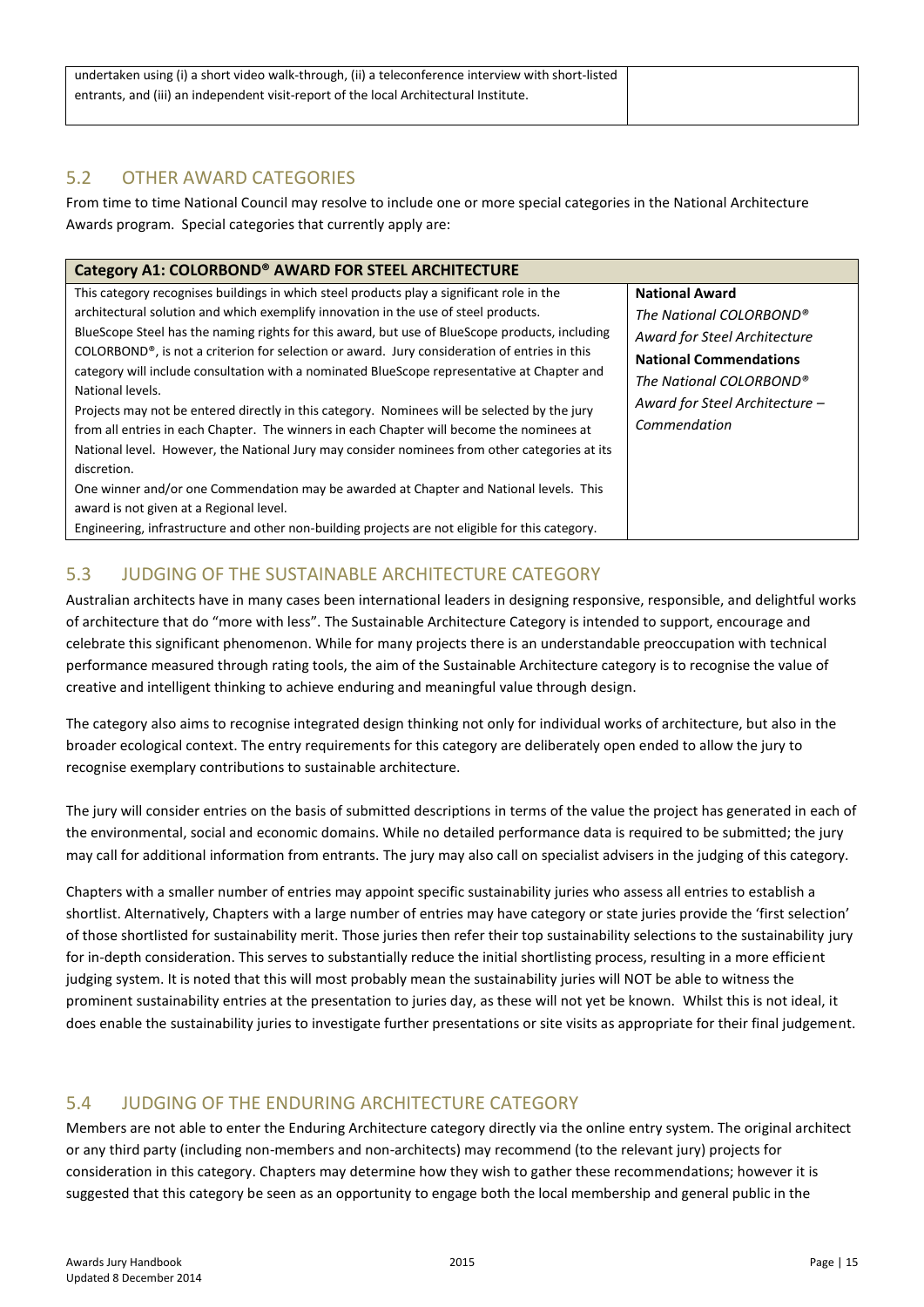Institute awards program. Please refer to *APPENDIX B: [CHAPTER SPECIFIC](#page-21-0) REQUIREMENTS* for more information on how recommendations for this category can be put forward to your local Chapter.

Maintaining an updated master-list, revisited every year, would also be recommended, and if need be, Chapter Councils, and Heritage Committees (where present) can be called upon to offer suggestions every year. The Institute's register of [Significant Architecture](http://www.architecture.com.au/architecture/national/notable-buildings) and previous award winners are both valuable resources for the relevant jury.

It is the responsibility of the relevant jury to determine a shortlist of projects for consideration each year. Before projects are visited and/or awarded, the Institute will ensure the building owner has provided their written consent to be considered for this award.

Institute Award staff may be able to assist the relevant jury in sourcing additional judging material, contacting building owners, and arranging site visits. In sourcing additional judging material such as photographs, staff should ensure the relevant consents have been provided for the publication of this material.

Once a winner is selected, the relevant Chapter Awards staff member will upload details of the awarded building to the online entry system for review by the National Jury.

### <span id="page-15-0"></span>5.5 LOCAL CHAPTER AWARD CATEGORIES

Chapter Councils may resolve to include one or more additional categories in the Chapter Awards Program that apply only in that Chapter. Winners in these categories do not progress to the National Architecture Awards. Please refer to *[APPENDIX B:](#page-21-0) [CHAPTER SPECIFIC](#page-21-0) REQUIREMENTS* for more information.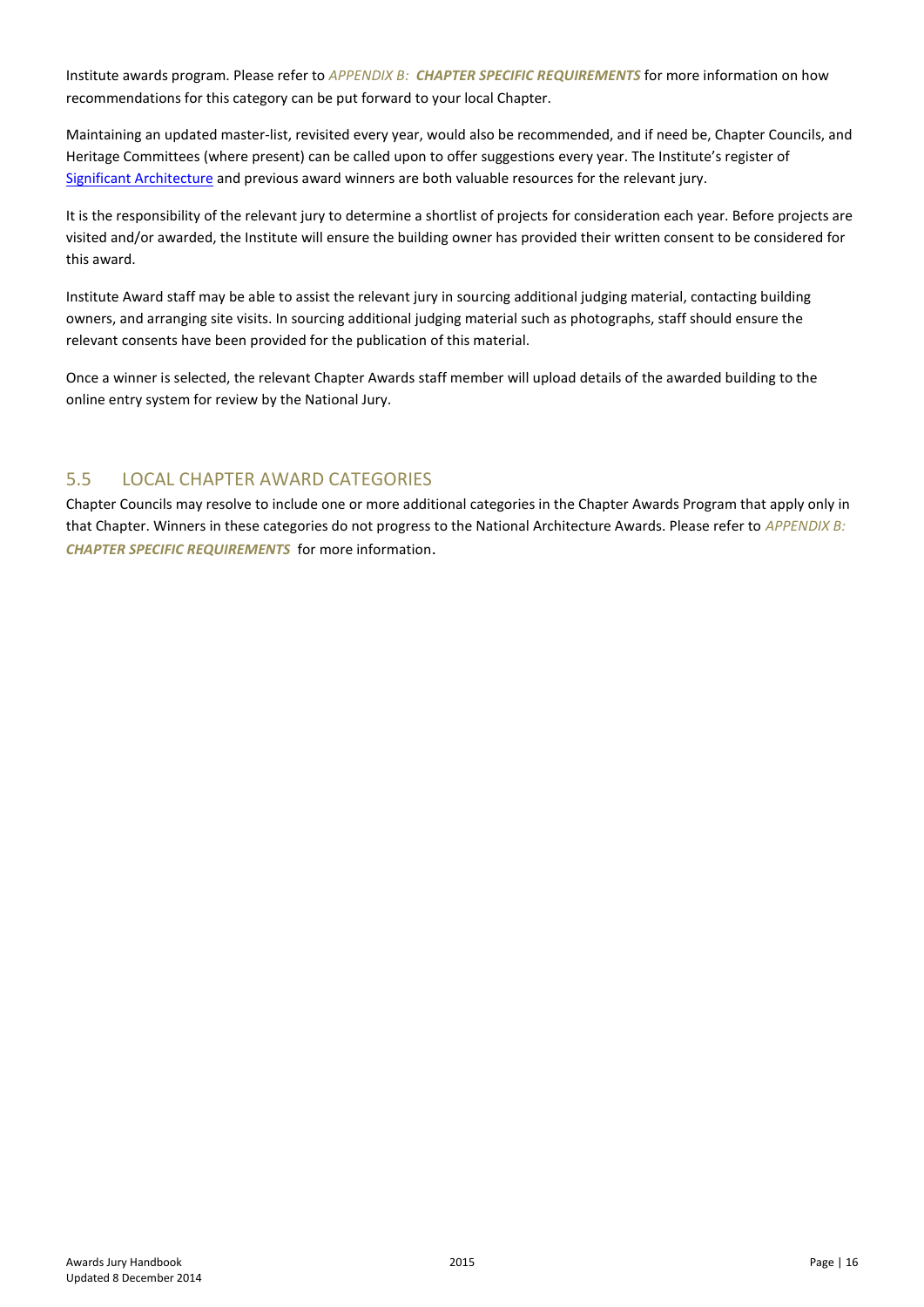# <span id="page-16-0"></span>06. **GUIDE FOR REVIEWING PROJECTS**

### <span id="page-16-1"></span>6.1 JUDGING PROCESS OVERVIEW

### **GENERAL**

The process of judging nominees will generally be by consensus and include as a minimum:

- consideration of all entry material for each entry against the Core Evaluation Criteria (Refer 7.2 Core Evaluation Criteria in this Handbook);
- preparation of a written citation for each awarded project agreed by all jury members
- provision of a written account of the jury process and decisions, for publication in relevant Institute publications;
- obtaining expert technical advice if deemed appropriate to assist judging of entries in specialist areas such as heritage and sustainability, and
- keeping all decisions and outputs strictly confidential until announced at the relevant Architecture Awards presentation event.

Materials and information for assessment will be in accordance with the entry requirements. (refer *04. ENTRY AND SUBMISSION MATERIALS* in the Awards Entry Handbook). Juries are required to make judgement on the quality of the project and not its presentation.

### **NATIONAL JURY**

In addition to the above general requirements, judging nominees at the National level will also include:

- determination of an agreed shortlist in each category, based on the submitted entry material;
- site visits to each shortlisted entry by a majority of Jury members (except in relation to *Category 11: International Architecture* and projects of a transient nature in *Category 10:SMALL PROJECT* that are not able to be visited because they have been dismantled), and
- interview of the architect(s) and/or client for each shortlisted entry by a majority of Jury members.

Information on Chapter and International Award winners will be made available confidentially to the National Jury as soon as these decisions are confirmed. National Jury short-listing will occur as soon as possible after all Chapter Award winners are determined. Site visits at the National level will not occur until after all Chapter Awards have been made public. Each Chapter Jury Chair or Awards Director, the previous National Jury Chair and the Chair of the International Architecture Award Jury will be invited to brief the National Jury, via a teleconference, during the National short-listing process. This generally takes place in the first week of July.

### **CHAPTER AND REGIONAL JURIES**

The judging process adopted by Chapter and Regional Juries will reflect the process required of the National Jury except that:

- short-listing of entries is not mandatory;
- all entries in a category may be required to present or submit to interview (either publicly or to the jury alone), and
- all entries in a category may be visited.

Where a Chapter or Region appoints more than one jury in any year, the judging process will include an appropriate mechanism for ensuring consistency in the decisions of all such juries.

The jury processes adopted in a Chapter or Region should be consistent from year to year.

### **INTERNATIONAL JURY**

The judging process will reflect the process required of the National/Chapter/Regional Juries except that projects will not be visited. Other than in exceptional circumstances, and at the discretion of the Chief Operating Officer, the Jury will meet via teleconference or videoconference.

The International Jury will award Architecture Awards and Commendations (Named Awards will not be awarded within these subcategories) to selected projects in the subcategories of Small Project, Commercial, Interior, Residential and Public Architecture. Please refer Appendix B: *B.9 [INTERNATIONAL AREA](#page-48-0)* for further details.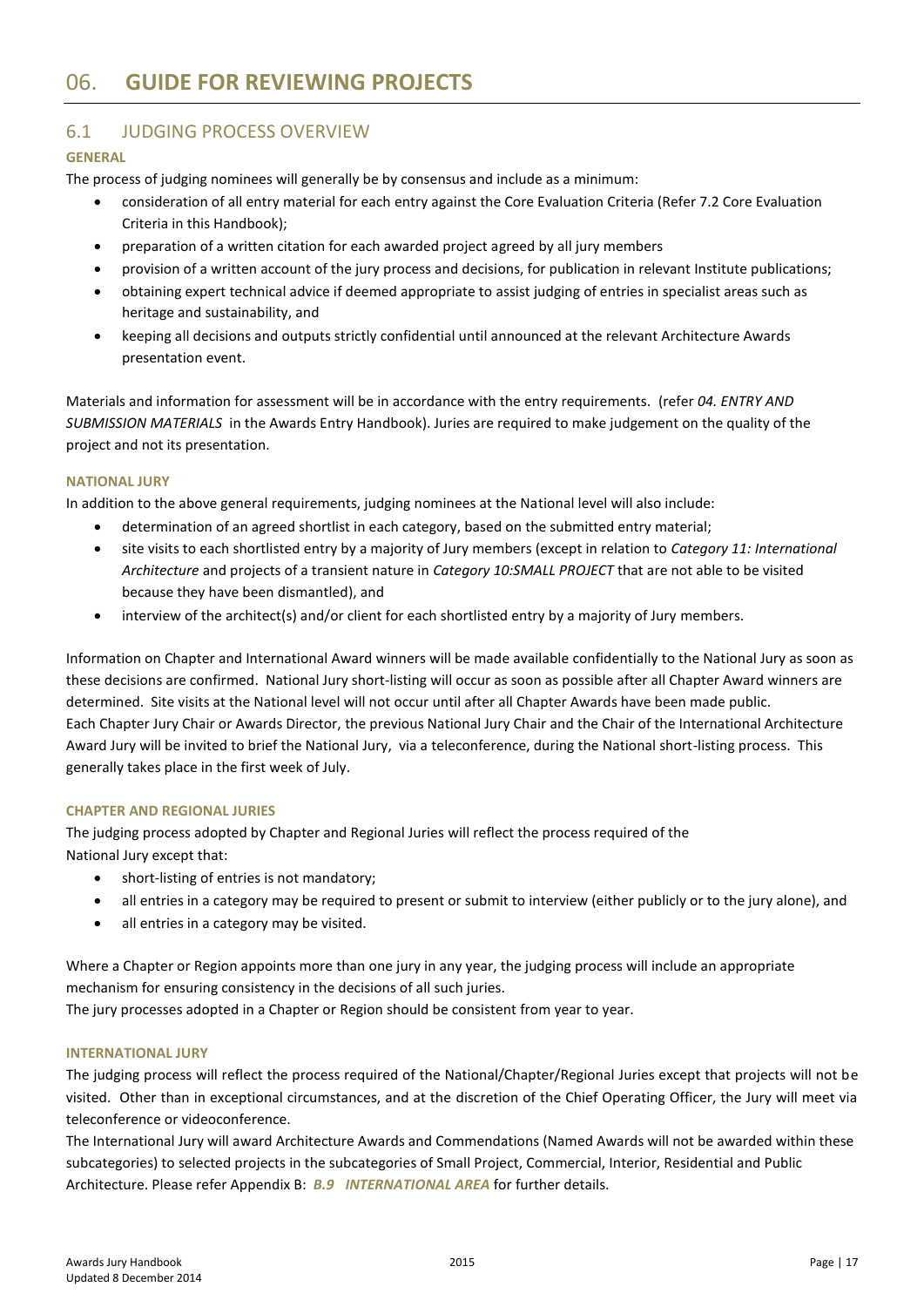### <span id="page-17-0"></span>6.2 USING THE ONLINE SYSTEM

Judging the Awards at National, International, Chapter and Regional levels will be undertaken using online entry data and images, as well as interviews and project visits as determined by the Jury.

Only validated Jurors and authorised Institute staff will be able to access the online Awards entries. This will be via a password system that allows the Juror to access only those entries that sit within their jurisdiction. This could be as narrow as one category in a Chapter program or as broad as all entries nationally.

While most Jurors will be Institute members, any who are not will need a Vitruvius (the Institute's electronic member database) record to be created, as a basis for validating their access to entries.

The electronic Jury process, which provides everything needed for judging of entries, is as follows:

- Institute staff set up the system for their jurisdiction identifying which categories each Juror will be able to access, establishing passwords for each Juror and instructing Jurors about the system;
- Jurors log on to the system and view a set of hierarchical menus, depending on the scope of their Jury (i.e. all categories, only some or only one) and the level at which they are judging (i.e. National, Chapter or Regional). Jurors navigate the menus to a window showing thumbnails of all the entries in each relevant category for their jurisdiction;
- Jurors are then able to access and view the entry data and images for each applicable entry;
- When the Jury meets either to discuss entries or to interview entrants, the online images and data can be projected or viewed on a large screen for all to share. Either the relevant Institute staff person or an appointed member of the Jury may manage this.

Please note some of the content included on the entry system (project costings, client details etc) will be marked as confidential and for judging purposes only. Please ensure this confidential information is not distributed further or included in any citations relating to the project

## <span id="page-17-1"></span>6.3 USE OF DISPLAY BOARDS

The display boards are for exhibition purposes and may only be used by the Jury to assist as a reference for the short-listing process. Display boards are not to be used for the Jury or judging process once the short-listing is complete.

### <span id="page-17-2"></span>6.4 INCOMPLETE ENTRY FORMS OR REQUESTING FURTHER INFORMATION

If a Jury believes that an entry is incomplete or there is a need for further information to be provided, the Juror/s, through the Awards Director or Chair, are allowed the discretion to request the relevant Institute staff member to obtain further information or information not provided in the entry form, from the relevant entrants. This must be done within a reasonable timeframe to enable the entrant to respond.

### <span id="page-17-3"></span>6.5 RE-CATEGORISATION OF PROJECTS

Any doubt regarding the appropriateness of an entry in a particular category is to be determined by the Jury Chair or the Awards Director, where applicable.

Juries may choose to consider projects in categories other than the category the project was originally entered in, subject to the following:

- the project must meet the entry requirements of the other category, as set *5.1 [MAIN AWARD CATEGORIES](#page-10-1).*
- where the project is deemed not to meet the entry requirements for a category in which it is entered, it may be removed from that category and considered in one other category, for which it does meet the entry requirements
- the project must not be considered in more categories than it was originally entered in, unless one or more of the other categories has 5 or less eligible entries
- the National Jury may not consider a Chapter winner in the COLORBOND® Award for Steel Architecture category in any other category at National level, unless it is also a winner at Chapter level in that other category.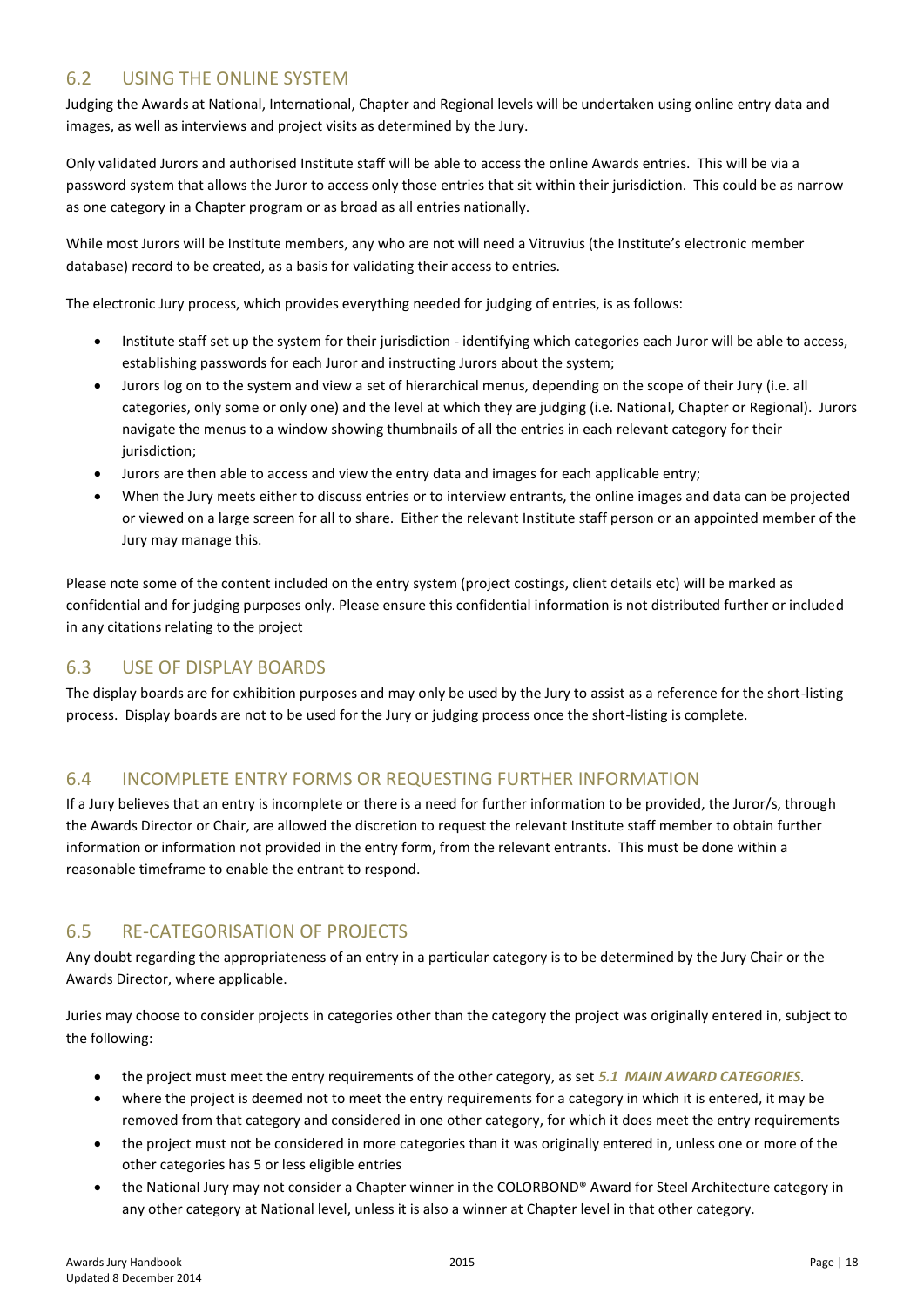Mixed use projects (ie. projects containing different components of uses such as commercial, retail and residential) will be considered under the category applicable to the predominant use of the project.

Individual components of a mixed use project can be judged in the appropriate individual category.

Should a jury decide to re-categorise a project, the Jury Chair should ensure that the respective Chapter or National Awards staff member is kept informed. There is no requirement for the entrant to be informed of such a re-allocation. The entrant may be contacted by an Institute staff member for further information if there is uncertainty about the eligibility of a project in a particular category

### <span id="page-18-0"></span>6.6 SITE VISITS

Site visits to selected projects are an essential part of the Jury process (except for the International Award). It is important that site visits be conducted in a thorough manner with a complete inspection of as much of the building as possible. This should also include consideration of the larger physical and environmental context.

Site visits will be arranged by the respective Chapter or National Awards staff member.

It is the responsibility of the Jury to ensure that prescribed timelines are adhered to.

The opportunity to inspect projects, particularly those such as houses which are personal spaces should be seen as a privilege. When visiting a building, Jurors are to:

- be punctual and call ahead if running late. In some instances there may be the need to reconfirm arrangements;
- ensure that contact is made with the appropriate person on site before beginning any sort of detailed inspection;
- ensure that the architect is given adequate notice if required on site, so that they can be present while the Jury is visiting;
- show respect for the privacy of occupants especially in houses and apartment buildings;
- be discreet in making comment on the building; and convey the Jury's gratitude appropriately, if the owner or tenant is present

### <span id="page-18-1"></span>6.7 JURY CLOSING DATE

### **REGIONAL AND CHAPTER JURIES**

All Regional, Chapter and International Awards juries are required to nominate a *Jury Closing Date* after which no further changes are permitted to the awards allocated by the jury. The *Jury Closing Date* must be no more than three days after the final jury judging session. This also applies to sub juries: each sub-jury must nominate a *Jury Closing Date* which must be no more than three days after the final sub-jury judging session.

The Jury Chair must submit this nomination in writing to the relevant Regional or Chapter Awards staff member. The awards determined by 5.00pm on the *Jury Closing Date* are deemed final and must be confirmed in writing as binding by the Director or Jury Chair.

### **NATIONAL JURY**

The National Awards Jury is required to nominate a *Jury Closing Date* after which no further changes are permitted to the awards allocated by the jury. The Jury Chair must submit in writing a complete list of all awarded projects as agreed by the National Jury to the relevant National Awards staff member. A three-day grace period is permitted in which changes can be made with the consensus of the National Jury. At the conclusion of this grace period no further changes can be made; this date is the final national *Jury Closing Date.*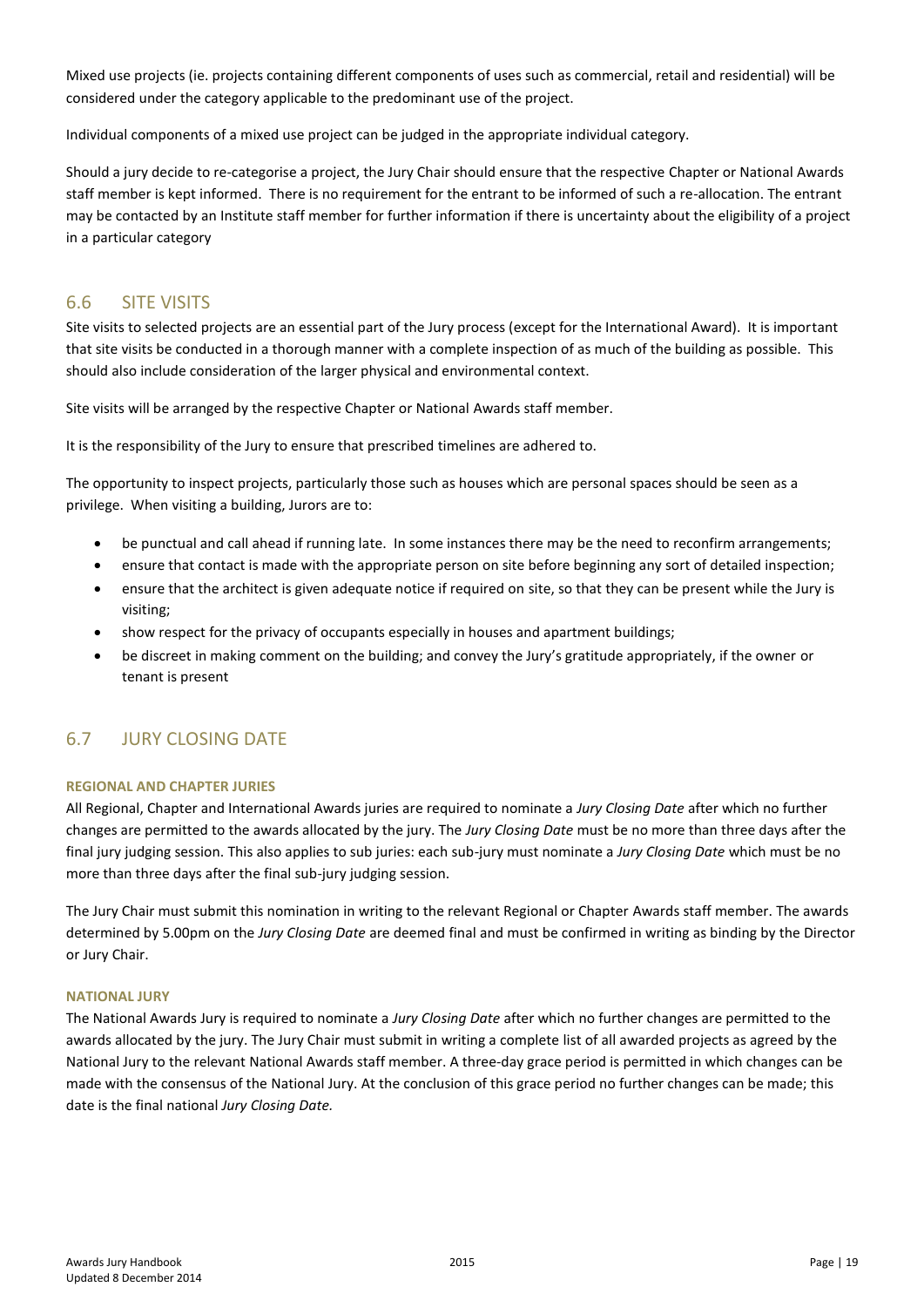### <span id="page-19-1"></span><span id="page-19-0"></span>7.1 GENERAL

Judging for the Architecture Awards is a demanding and often challenging process. In order to ensure the most equitable basis on which all entries can be judged, a uniform set of core judging criteria have been developed, as shown below.

To further ensure consistency of outcomes, the National Awards Jury is also required to consult with the Awards Director or Overarching Jury Chair of each Chapter Awards programs so that they can be properly briefed on all matters taken into account in the initial judging at Chapter or Regional level.

### <span id="page-19-2"></span>7.2 CORE EVALUATION CRITERIA

Entrants have been alerted that judging will be based on the following core criteria and that these should have been addressed in an appropriately prioritized way in the project description provided as part of their entry:

### **CONCEPTUAL FRAMEWORK**

*Underlying principles, values, core ideas and philosophy of the project*

**PUBLIC AND CULTURAL BENEFITS**

*The amenity of the project and its conceptual contribution to the public domain*

**RELATIONSHIP OF BUILT FORM TO CONTEXT** *Concepts engaged with new and pre-existing conditions*

**PROGRAM RESOLUTION** *Functional performance assessed against the brief*

**INTEGRATION OF ALLIED DISCIPLINES** *Contribution of others, including engineers, landscape architects, artists and other specialists to the project outcome*

**COST/VALUE OUTCOME** *The effectiveness of decisions related to financial issues*

**SUSTAINABILITY** *The benefit to the environment through design*

**RESPONSE TO CLIENT AND USER NEEDS** *Additional benefits interpreted from the brief, serving the client or users and the community*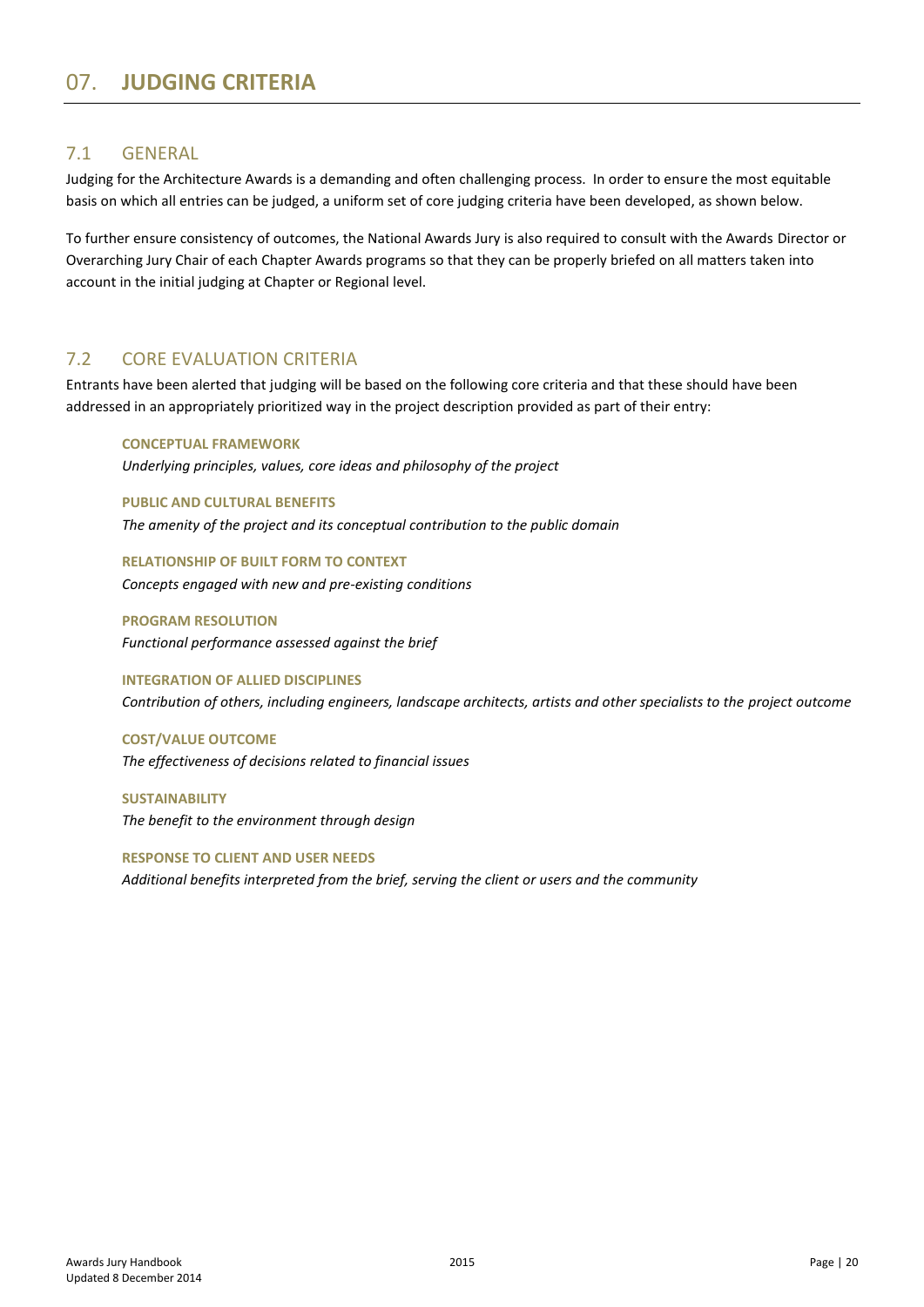# <span id="page-20-0"></span>08. **APPENDICES**

### <span id="page-20-1"></span>**APPENDIX A:** AWARDS JUDGING PROCESS OVERVIEW & TIMELINE

The awards judging process will vary across different States and Territories but usually consists of the below. This is indicative only; the process may vary from Chapter to Chapter and year to year**.**

| <b>CHAPTER, REGIONAL AND INTERNATIONAL JURY PROCESS</b>                |                                                                                                                                                                                                                                                                                                                                                                                                                                                                                              |  |
|------------------------------------------------------------------------|----------------------------------------------------------------------------------------------------------------------------------------------------------------------------------------------------------------------------------------------------------------------------------------------------------------------------------------------------------------------------------------------------------------------------------------------------------------------------------------------|--|
| <b>ONLINE JUDGING PORTAL</b>                                           | The Chapter, Regional and International Juries separately review the projects online prior to the project<br>presentation day.                                                                                                                                                                                                                                                                                                                                                               |  |
| <b>PRESENTATIONS TO JURIES</b>                                         | Entrants either present their project or submit to interview by the relevant jury (either publicly or to the<br>jury alone). This may take the form of a presentation day or days. Not applicable to International Jury.                                                                                                                                                                                                                                                                     |  |
| <b>SITE VISITS</b>                                                     | The Chapter jury or juries visit all projects entered or shortlisted projects only. It is up to the Chapter to<br>determine whether they will include a shortlisting process. Not applicable to International Jury.                                                                                                                                                                                                                                                                          |  |
| <b>INTERNATIONAL JURY</b><br><b>MEETING</b>                            | International Jury meets via teleconference to determine Architecture Awards and Commendations in the<br>relevant subcategories as listed in 5.1 MAIN AWARD CATEGORIES.                                                                                                                                                                                                                                                                                                                      |  |
| <b>FINALISATION OF AWARD</b><br><b>WINNERS</b>                         | The jury finalises their list of awarded projects and provides this to the relevant Institute Staff Member                                                                                                                                                                                                                                                                                                                                                                                   |  |
| <b>SUBMISSION OF</b><br><b>CITATIONS</b>                               | The Chapter, Regional and International jury/juries will provide a list of citations and a jury chair overview<br>for use by the media and the Institute in the promotion of the awards.                                                                                                                                                                                                                                                                                                     |  |
| <b>BRIEFING OF AWARDS</b><br>DIRECTOR/OVERARCHING<br><b>JURY CHAIR</b> | The Category Jury Chair will brief the overarching Chapter Jury Chair on any exceptional aspects of the<br>Chapter Jury's deliberations, which might not be immediately apparent from a direct examination of the<br>actual entry material. Projects which are significantly different in the flesh to the photographed images,<br>projects which are superbly or poorly detailed or which relate to their context in extraordinary ways are<br>just some examples of these kinds of issues. |  |
| <b>CHAPTER AWARDS</b><br><b>PRESENTATION</b>                           | The Chapter Awards Night will be held around June or early July, where all Chapter awards and<br>commendations will be announced.                                                                                                                                                                                                                                                                                                                                                            |  |
| <b>NATIONAL JURY PROCESS</b>                                           |                                                                                                                                                                                                                                                                                                                                                                                                                                                                                              |  |
| <b>AWARDS DIRECTOR BRIEFS</b><br><b>NATIONAL JURY</b>                  | The overarching Chapter Jury Chair or Chapter Awards Director will then collate all relevant comments<br>from all category Jury Chairs and relay them to the National Awards Jury during the National Awards<br>Shortlisting meeting (usually held in June). It is important to remember the telephone discussion with<br>Chapter Jury Chairs is not an opportunity to solicit opinions about individual projects or justifications for<br>the decisions of Chapter juries.                  |  |
| <b>NATIONAL JURY</b><br><b>SHORTLISTING MEETING</b>                    | In June the National Jury will meet and finalise their shortlist from all Chapter Architecture and Named<br>Awards.                                                                                                                                                                                                                                                                                                                                                                          |  |
| <b>NATIONAL JURY TOUR</b>                                              | Between June and November the National Jury will undertake their National Jury tour, visiting all<br>shortlisted projects, after which the National shortlist will be announced.                                                                                                                                                                                                                                                                                                             |  |
| <b>NATIONAL AWARDS</b><br><b>PRESENTATION</b>                          | The National Awards Night will be held in early November where all National Named Awards, National<br>Awards and National Commendations will be announced.                                                                                                                                                                                                                                                                                                                                   |  |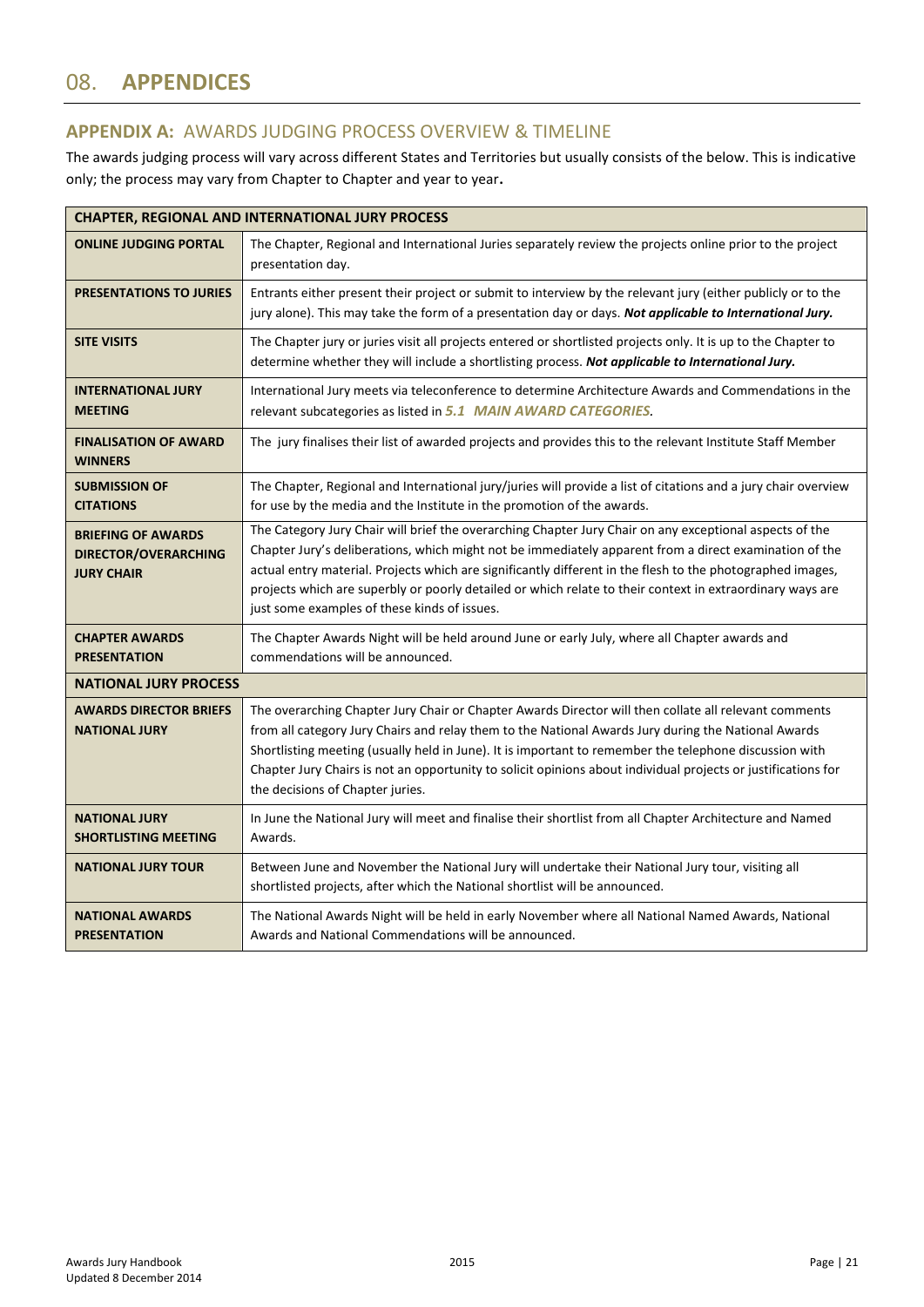### <span id="page-21-0"></span>**APPENDIX B:** CHAPTER SPECIFIC REQUIREMENTS

The following documents outline all the Chapter awards judging process and key dates for the National Awards Program. It also includes a listing of other awards specific to the Chapter that are not part of the National Awards program.

- **B.1 ACT [CHAPTER](#page-22-0)**
- **B.2 [NSW AND NEWCASTLE](#page-25-0) CHAPTER**
- **B.3 NT [CHAPTER](#page-30-0)**
- **B.4 [QUEENSLAND](#page-33-0) CHAPTER**
- **B.5 SA [CHAPTER](#page-36-0)**
- **B.6 [TASMANIAN](#page-39-0) CHAPTER**
- **[B.7 VICTORIAN CHAPTER](#page-42-0)**
- **B.8 WA [CHAPTER](#page-45-0)**
- **B.9 [INTERNATIONAL AREA](#page-48-0)**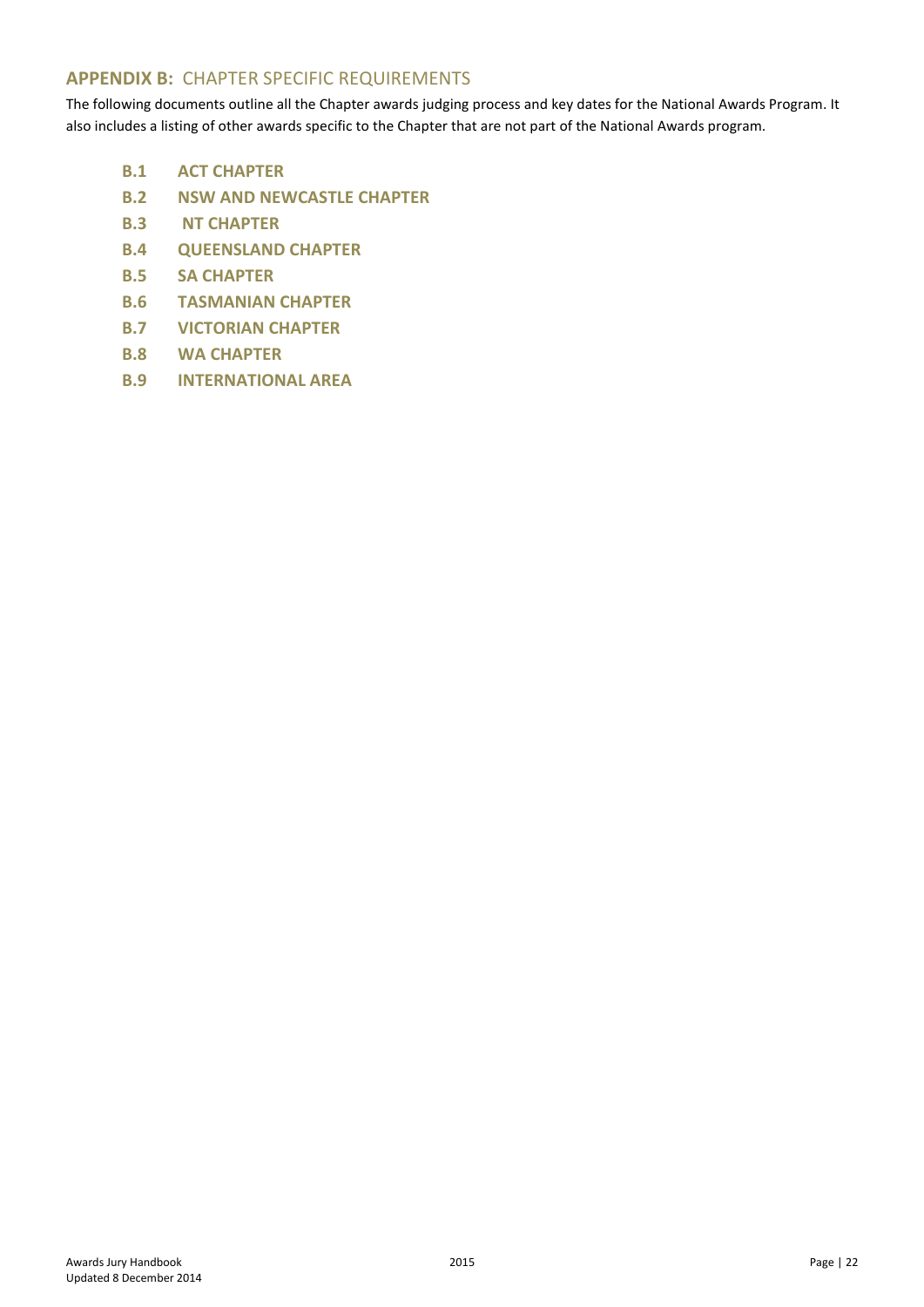# **B.1 ACT CHAPTER**

| Online entries open        | Monday 24 November 2015                   | <b>ACT Chapter Manager</b> | Robyn Stone                    |
|----------------------------|-------------------------------------------|----------------------------|--------------------------------|
| Online entries close       | Friday 6 March 2015                       | <b>ACT Chapter Phone</b>   | 02 6208 2100                   |
| Jury access online entries | Monday 9 March 2015                       | <b>ACT Chapter Email</b>   | act@architecture.com.au        |
| Presentation to juries     | Monday 23 March and Tuesday 24 March 2015 | <b>Chapter Address</b>     | 2a Mugga Way Red Hill ACT 2603 |
| Awards presentation event  | Saturday 20 June 2015                     |                            | PO Box 3199, Manuka, ACT 2603  |

### **ACT KEY DATES ACT CONTACT INFORMATION**

| <b>ACT Chapter Manager</b> | Robyn Stone                          |
|----------------------------|--------------------------------------|
| <b>ACT Chapter Phone</b>   | 02 6208 2100                         |
| <b>ACT Chapter Email</b>   | act@architecture.com.au              |
| <b>Chapter Address</b>     | 2a Mugga Way Red Hill ACT 2603       |
|                            | PO Box 3199, Manuka, ACT 2603        |
| <b>ACT Awards Contact</b>  | Francesca Cooper                     |
|                            | 02 6208 2101                         |
|                            | francesca.cooper@architecture.com.au |
|                            |                                      |
|                            |                                      |

### **ACT CHAPTER JUDGING PROCESSES**

<span id="page-22-0"></span>The ACT Chapter appoints two jury panels for the Main Awards program with a common Chair, Interstate Juror and Lay Juror who undertake to visit every project. The Main Awards jury member panels are as follows:

**Main Awards no 1**. Heritage, Commercial, Interior, Art in Architecture, Educational, Public and Urban **Main Awards no 2.** Small Project, Residential New, Residential Alterations & Additions, Multiple housing

The juries are responsible for judging the ACT Architecture Awards in their respective categories and are overseen by a Jury Chair. Jurors are nominated by the Public Affairs Committee for endorsement by the ACT Chapter Council.

The ACT Chapter jury process is as follows;

- 1. The awards jurors are appointed to review all entries in their awards categories.
- 2. All entrants are required to present their project to the Awards Jury.
- 3. Post the jury presentations, the jury undertakes to visit all the nominated projects. The architect is NOT required to attend unless to provide access in the absence of the client.
- 4. It is expected that the majority of jury members are expected to visit each project as per the awards policy. Metropolitan projects are visited by all jurors, with all or a smaller number of jurors visiting regional projects.
- 5. The relevant jury will determine the awarded projects from the list of projects submitted.
- 6. The 2015 Awards schedule and the announcement of the jury panel members will be made available at the time of the Awards launch.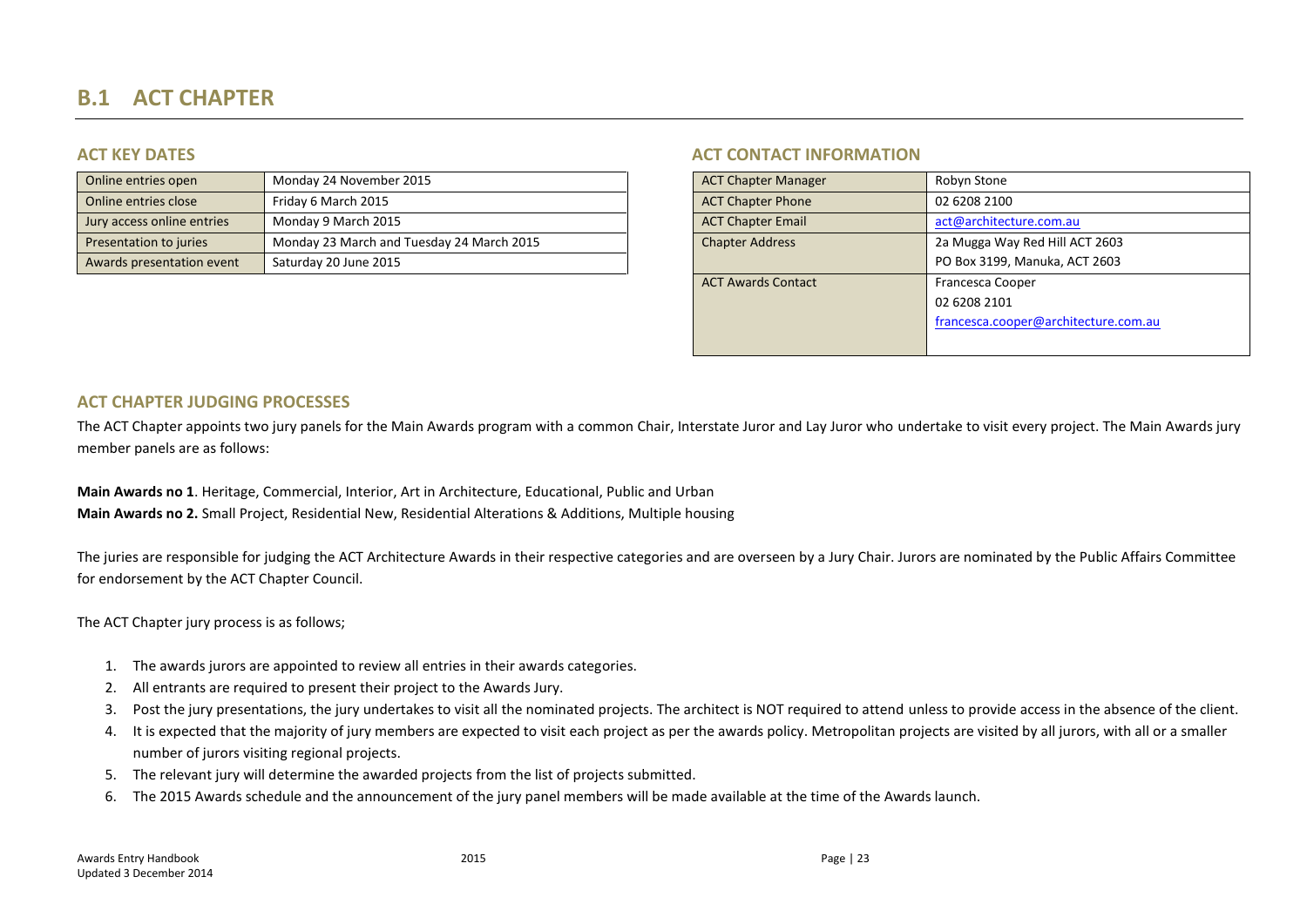### **ACT AWARDS**

All ACT **Named Awards** and **Architecture Awards** progress to be considered for a National Award.

ACT **Commendations** do not progress to the National Awards Programs.

There can only be one **Named Award** in each National Category.

Multiple **Architecture Awards** and **Commendations** can be given in each category.

The **Sustainable Architecture** and **COLORBOND®** awards are conferred after considering ALL entries across ALL categories.

| <b>National Awards Category</b>                                                                | <b>State Sub</b><br>category                                 | <b>Chapter Named Award</b>                                                                      | <b>Chapter Architecture Award</b>                                                | <b>Chapter Commendation</b>                                                             |  |
|------------------------------------------------------------------------------------------------|--------------------------------------------------------------|-------------------------------------------------------------------------------------------------|----------------------------------------------------------------------------------|-----------------------------------------------------------------------------------------|--|
| <b>Public Architecture</b>                                                                     | N/A                                                          | The Romaldo Giurgola Award for Public<br>Architecture                                           | Award for Public Architecture (ACT)                                              | Commendation for Public Architecture (ACT)                                              |  |
| <b>Educational Architecture</b>                                                                | N/A                                                          | The Enrico Taglietti Award for Educational<br>Architecture                                      | Award for Educational Architecture (ACT)                                         | <b>Commendation for Educational Architecture</b><br>(ACT)                               |  |
| Residential Architecture - Houses<br>(New)                                                     | N/A                                                          | The Malcolm Moir and Heather Sutherland<br>Award for Residential Architecture - Houses<br>(New) | Award for Residential Architecture - Houses<br>(New) (ACT)                       | Commendation for Residential Architecture -<br>Houses (New) (ACT)                       |  |
| Residential Architecture - Houses<br>(Alterations and Additions)                               | N/A                                                          | The ACT Chapter Award for Residential<br>Architecture - Houses (Alterations and<br>Additions)   | Award for Residential Architecture - Houses<br>(Alterations and Additions) (ACT) | Commendation for Residential Architecture -<br>Houses (Alterations and Additions) (ACT) |  |
| Residential Architecture - Multiple<br><b>Housing</b>                                          | N/A                                                          | The Sydney Ancher Award for Residential<br>Architecture - Multiple Housing                      | Award Residential Architecture - Multiple<br>Housing (ACT)                       | Commendation for Residential Architecture -<br>Multiple Housing (ACT)                   |  |
| The John Andrews Award for Commercial<br><b>Commercial Architecture</b><br>N/A<br>Architecture |                                                              | Award for Commercial Architecture (ACT)                                                         | <b>Commendation for Commercial Architecture</b><br>(ACT)                         |                                                                                         |  |
| Heritage                                                                                       | N/A                                                          | The J.S. Murdoch Award for Heritage<br>Architecture                                             | Award for Heritage (ACT)                                                         | Commendation for Heritage (ACT)                                                         |  |
| <b>Interior Architecture</b>                                                                   | N/A                                                          | The W. Hayward Morris Award for Interior<br>Architecture                                        | Award for Interior Architecture (ACT)                                            | Commendation for Interior Architecture (ACT)                                            |  |
| <b>Urban Design</b>                                                                            | N/A                                                          | The Sir John Overall Award for Urban Design                                                     | Award for Urban Design (ACT)                                                     | Commendation for Urban Design (ACT)                                                     |  |
| <b>Small Project Architecture</b>                                                              | N/A                                                          | The ACT Chapter Award for Small Project<br>Architecture                                         | Award for Small Project Architecture (ACT)                                       | Commendation for Small Project Architecture<br>(ACT)                                    |  |
| Sustainable Architecture                                                                       | The ACT Chapter Award for Sustainable<br>N/A<br>Architecture |                                                                                                 | Award for Sustainable Architecture (ACT)                                         | <b>Commendation for Sustainable Architecture</b><br>(ACT)                               |  |
| <b>Enduring Architecture</b>                                                                   | N/A<br>N/A                                                   |                                                                                                 | Award for Enduring Architecture (ACT)                                            | N/A                                                                                     |  |
| <b>COLORBOND Award for Steel</b><br>Architecture                                               | N/A                                                          | N/A                                                                                             | COLORBOND® Award for Steel Architecture<br>(ACT)                                 | COLORBOND® Award for Steel Architecture -<br>Commendation (ACT)                         |  |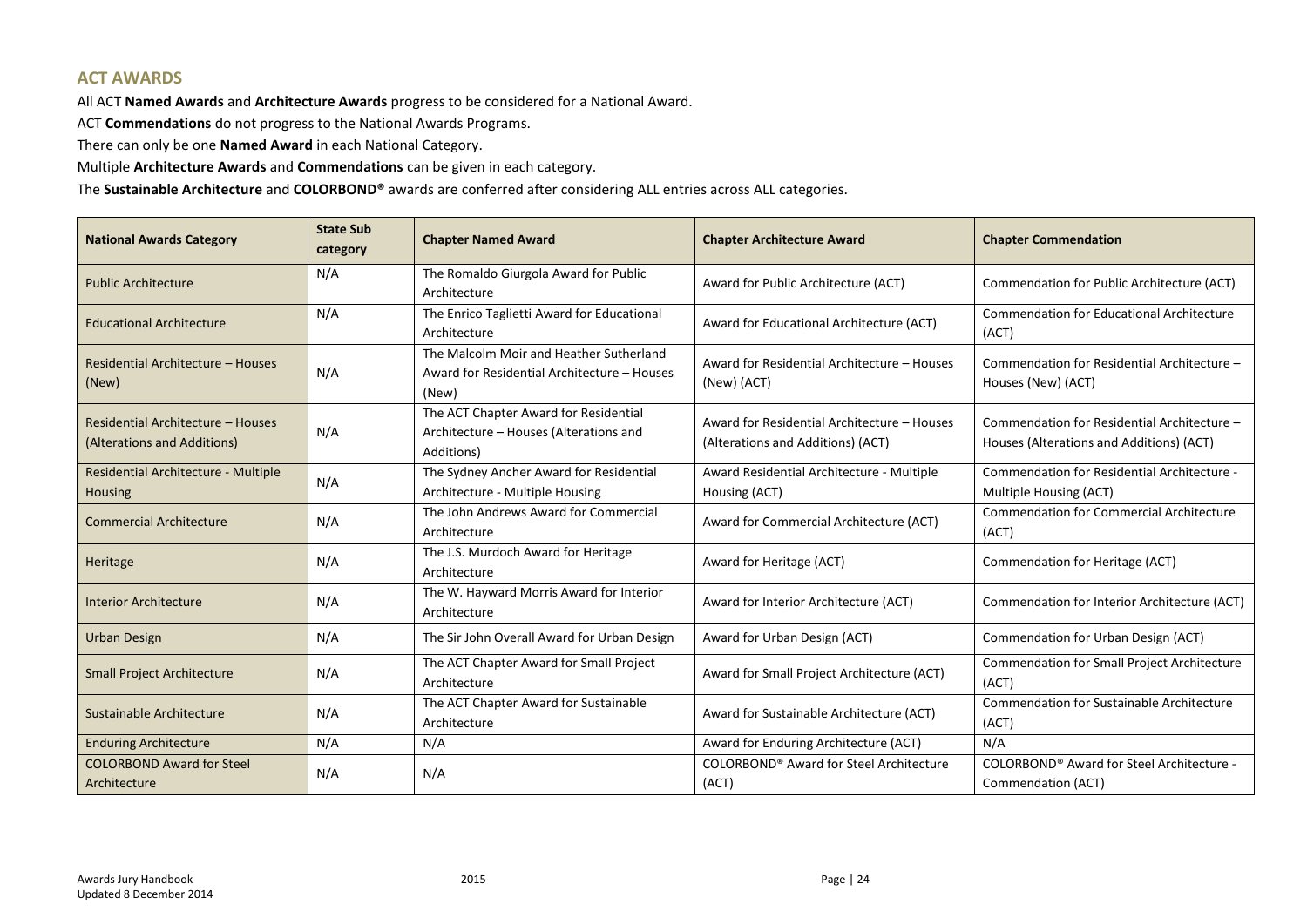### **ACT ENDURING ARCHITECTURE CATEGORY**

A separate jury is appointed for the judging of the ACT Enduring Architecture Category. A summary of the judging process is as follows:

- 1. Members, non-members and non-architects are encouraged to put forward recommendations to the ACT Jury for the Enduring Architecture Category.
- 2. Recommendations for the Enduring Architecture category can be emailed to [act@architecture.com.au](mailto:act@architecture.com.au) by 10 April 2015. Please include project name and practice name (if known).
- 3. Although not essential, any additional information you can supply upon making this recommendation will greatly assist the jury eg project name, practice name, address, relevant contacts, drawings and photographs.
- *4.* The jury will consider recommendations, previous award winners and the ACT Register of Significant Twentieth Century Architecture to determine a shortlist of projects for consideration each year. The jury will incorporate any new recommendations on a master-list that will be revisited every year.
- 5. Before projects are visited and/or awarded, the Institute will ensure the current building owner have provided their written consent to be considered for this award.
- 6. Once a winner has been determined, additional material related to the project will be gathered for publication purposes communicated via the ACT Chapter website [www.architecture.com.au/events/state-territory/act-chapter/act-awards](http://www.architecture.com.au/events/state-territory/act-chapter/act-awards) in December.

### **ACT CHAPTER SPECIFIC AWARDS AND PRIZES**

(Please note these do NOT progress to the National Awards Program)

| <b>Award/Prize</b>        | <b>Description</b>                                                                                                                | <b>Judging Process</b>                           |
|---------------------------|-----------------------------------------------------------------------------------------------------------------------------------|--------------------------------------------------|
| <b>Canberra Medallion</b> | A Canberra Medallion may be awarded, at the jury's discretion, to any project of exemplary standard. The Canberra Medallion       | All projects can be considered for the           |
|                           | is the highest honour given at the ACT Architecture Awards each year. This honour is given to a project entered in the main       | Medallion at the jury's discretion.              |
|                           | Awards program. The project must win an Award in one of the Award categories to ensure that the project then goes through         |                                                  |
|                           | to the National Awards.                                                                                                           |                                                  |
|                           | The Canberra Medallion should only be awarded if there is a project the jury considers worthy. It does not have to be awarded     |                                                  |
|                           | if there are no projects that meet the standard.                                                                                  |                                                  |
|                           | The architect is awarded a bronze medallion with the project name and architect engraved on the front side.                       |                                                  |
| <b>INLITE Light in</b>    | This prize recognises excellence in the use of light, whether artificial, natural or a combination of both, and the consideration | All projects can be considered for this Prize at |
| <b>Architecture Prize</b> | of light as a part of the whole project. All projects entered in the main awards program will be considered for this prize by the | the jury's discretion.                           |
|                           | jury.                                                                                                                             |                                                  |
| Art in Architecture Prize | This award aims to promote the inclusion of artwork within architectural projects, as an integrated and symbolic part of          | All projects can be considered for this Prize at |
|                           | architectural expression and communication. All projects in the main 2015 ACT Architecture Awards scheme can be                   | the jury's discretion. Projects entered outside  |
|                           | considered for this award at the jury's discretion. Alternatively, entrants can nominate a particular project to be considered or | of the online system will be provided to the     |
|                           | enter independently of the main awards scheme.                                                                                    | jury separately.                                 |
| Mervyn-Willoughby         | This award recognises and promotes excellence in the design of smaller scale residential work for extensions and renovations.     | A separate jury is appointed for the judging of  |
| <b>Thomas Renovation</b>  | This award is entered outside of the main awards online entry system and can be entered by completing the attached entry          | this award.                                      |
| Award                     | form located here.                                                                                                                |                                                  |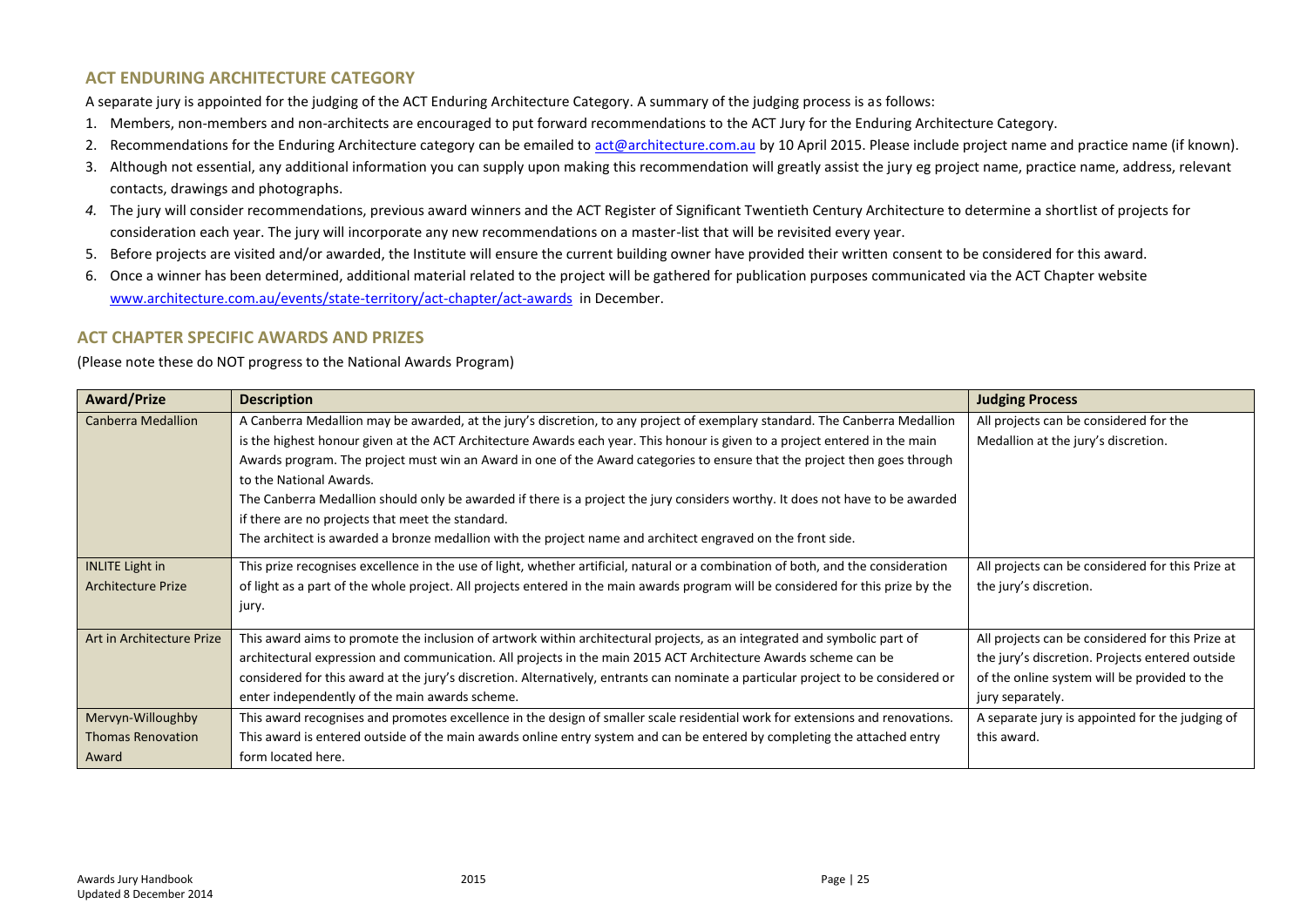| Online entries open               | Monday 1 December 2014               |  | <b>NSW Awards Manager</b> | Roslyn Irons                     |
|-----------------------------------|--------------------------------------|--|---------------------------|----------------------------------|
| Online entries close              | Monday 2 March 2015                  |  | Phone                     | 02 9246 4055                     |
| Submission of additional material | Monday 2 March 2015                  |  | Email                     | Roslyn.Irons@architecture.com.au |
| Presentation to juries            | Friday 13 and Saturday 14 March 2015 |  | <b>Address</b>            | Tusculum, 3 Manning Street       |
| Awards presentation event         | Thursday 2 July 2015                 |  |                           | Potts Point NSW 2011             |

| Online entries open               | Tuesday 11 November 2014               |  | Newcastle Awards Manager | Kandis Von Holdt              |
|-----------------------------------|----------------------------------------|--|--------------------------|-------------------------------|
| Online entries close              | Friday 6 February 2015                 |  | Phone                    | 02 4960 4200                  |
| Submission of additional material | Friday 6 February 2015                 |  | Email                    | Newcastle@architecture.com.au |
| <b>Jury Visits</b>                | Tuesday 17 & Thursday 19 February 2015 |  | <b>Address</b>           | Shop 2 / 149 King Street      |
| Awards presentation event         | Thursday 12 March 2015                 |  |                          | Newcastle NSW 2300            |

### **NSW KEY DATES NSW CONTACT INFORMATION**

| <b>NSW Awards Manager</b> | Roslyn Irons                     |  |
|---------------------------|----------------------------------|--|
| Phone                     | 02 9246 4055                     |  |
| Email                     | Roslyn.Irons@architecture.com.au |  |
| <b>Address</b>            | Tusculum, 3 Manning Street       |  |
|                           | Potts Point NSW 2011             |  |

### **NEWCASTLE KEY DATES NEWCASTLE CONTACT INFORMATION**

| <b>Newcastle Awards Manager</b> | Kandis Von Holdt              |
|---------------------------------|-------------------------------|
| Phone                           | 02 4960 4200                  |
| Email                           | Newcastle@architecture.com.au |
| <b>Address</b>                  | Shop 2 / 149 King Street      |
|                                 | Newcastle NSW 2300            |

<span id="page-25-0"></span>Successful projects in the Newcastle Awards (ie those that win either an Award or Commendation) are eligible to be considered in the NSW Chapter Awards. Those that are eligible and wish to progress to the NSW Chapter Awards will be required to pay the difference in entry fees and will be invoiced accordingly.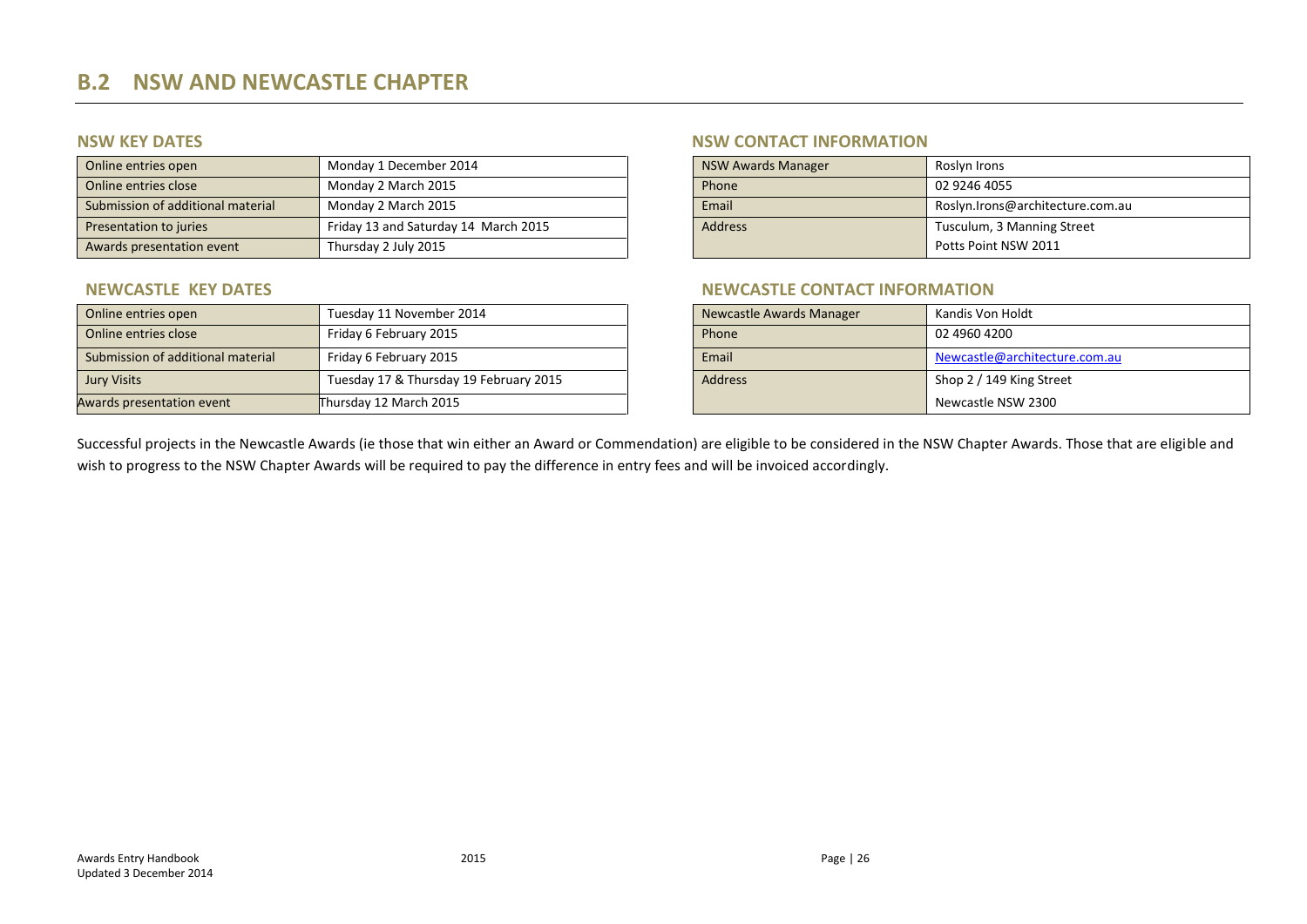### **NSW & NEWCASTLE AWARDS**

All NSW **Named Awards** and **Architecture Awards** progress to be considered for a National Award.

NSW **Commendations** do not progress to the National Awards program.

The Newcastle Division **does not** include the categories of Urban Design, Enduring Architecture and the COLORBOND® Award for Steel Architecture.

Multiple **Architecture Awards** and **Commendations** can be given in each category.

The **Sustainable Architecture** and **COLORBOND®** awards are conferred after considering ALL entries across ALL categories.

| <b>National Awards</b><br>Category                                                                                                              | <b>State Sub</b><br>category                             | <b>Chapter Named Award</b>                                                                                       | <b>Chapter Architecture Award</b>                                                | <b>Chapter Commendation</b>                                                                   |
|-------------------------------------------------------------------------------------------------------------------------------------------------|----------------------------------------------------------|------------------------------------------------------------------------------------------------------------------|----------------------------------------------------------------------------------|-----------------------------------------------------------------------------------------------|
| <b>Public Architecture</b>                                                                                                                      | N/A                                                      | The Sulman Medal for Public<br>Architecture                                                                      | Award for Public Architecture (NSW)                                              | Commendation for Public Architecture (NSW)                                                    |
| <b>Educational Architecture</b>                                                                                                                 | N/A                                                      | The NSW Chapter Award for<br><b>Educational Architecture</b>                                                     | Award for Educational Architecture (NSW)                                         | Commendation for Educational Architecture (NSW)                                               |
| Residential Architecture -<br>Houses (New)                                                                                                      | N/A                                                      | The Wilkinson Award for Residential<br>Architecture (New)                                                        | Award for Residential Architecture - Houses (New)<br>(NSW)                       | <b>Commendation for Residential Architecture - Houses</b><br>(New) (NSW)                      |
| Residential Architecture -<br>Houses (Alterations and<br>Additions)                                                                             | N/A                                                      | The Hugh and Eva Buhrich Award for<br>Residential Architecture - Houses<br>(Alterations and Additions) (NSW)     | Award for Residential Architecture - Houses<br>(Alterations and Additions) (NSW) | <b>Commendation for Residential Architecture - Houses</b><br>(Alterations and Additions (NSW) |
| N/A<br>The Aaron Bolot Award for Residential<br><b>Residential Architecture -</b><br>Architecture - Multiple Housing<br><b>Multiple Housing</b> |                                                          | Award Residential Architecture - Multiple Housing<br>(NSW)                                                       | Commendation for Residential Architecture - Multiple<br>Housing (NSW)            |                                                                                               |
| N/A<br><b>Commercial Architecture</b>                                                                                                           |                                                          | The Sir Arthur G. Stephenson Award for<br><b>Commercial Architecture</b>                                         | Award for Commercial Architecture (NSW)                                          | Commendation for Commercial Architecture (NSW)                                                |
| Heritage*                                                                                                                                       | Creative<br>Adaptation                                   | The Greenway Award for Heritage                                                                                  | Award for Heritage - Creative Adaptation (NSW)                                   | Commendation for Heritage - Creative Adaptation<br>(NSW)                                      |
|                                                                                                                                                 | Conservation                                             |                                                                                                                  | Award for Heritage - Conservation (NSW)                                          | Commendation for Heritage - Conservation (NSW)                                                |
| <b>Interior Architecture</b>                                                                                                                    | N/A<br>The John Verge Award for Interior<br>Architecture |                                                                                                                  | Award for Interior Architecture (NSW)                                            | Commendation for Interior Architecture (NSW)                                                  |
| <b>Urban Design</b>                                                                                                                             | N/A<br>The Lloyd Rees Award for Urban Design             |                                                                                                                  | The Australian Institute of Architects Award for Urban<br>Design (NSW)           | Commendation for Urban Design (NSW)                                                           |
| N/A<br><b>Small Project Architecture</b><br>Project Architecture                                                                                |                                                          | The Robert Woodward Award for Small                                                                              | Award for Small Project Architecture (NSW)                                       | Commendation for Small Project Architecture (SNSW)                                            |
| Sustainable Architecture                                                                                                                        | N/A                                                      | The Milo Dunphy Award for<br>Sustainable Architecture                                                            | Award for Sustainable Architecture (NSW)                                         | Commendation for Sustainable Architecture (NSW)                                               |
| N/A<br>N/A<br><b>Enduring Architecture</b>                                                                                                      |                                                          | Award for Enduring Architecture (NSW)                                                                            | N/A                                                                              |                                                                                               |
| COLORBOND <sup>®</sup> Award for<br>N/A<br>N/A<br><b>Steel Architecture</b>                                                                     |                                                          | COLORBOND® Award for Steel Architecture -<br>COLORBOND® Award for Steel Architecture (NSW)<br>Commendation (NSW) |                                                                                  |                                                                                               |

\*NSW Chapter has subcategories for Heritage, namely Creative Adaptation and Conservation. The winners in this category will progress to the national Heritage category.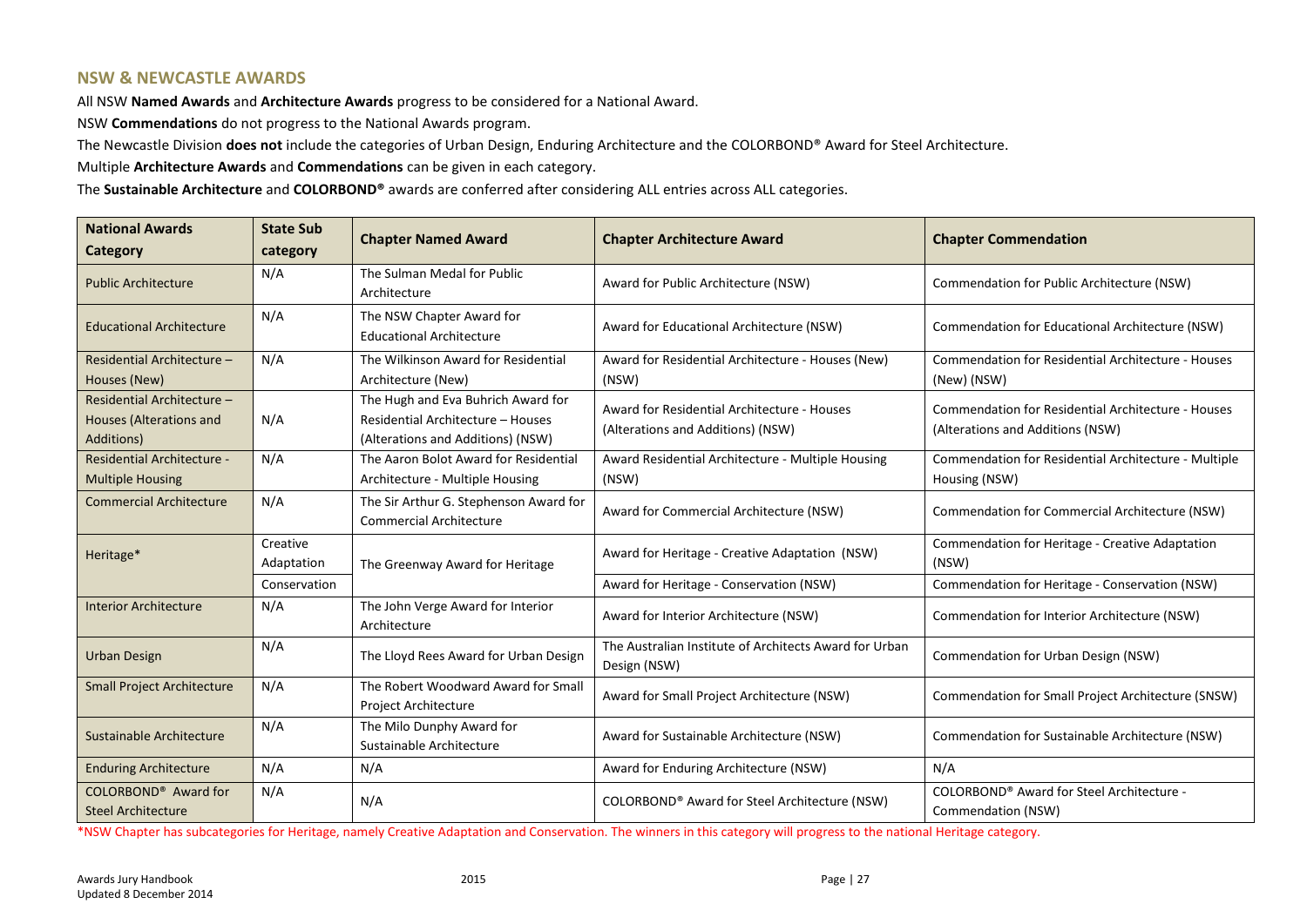### **NSW JUDGING PROCESSES**

The NSW Chapter has 6 juries, each responsible for one or more categories and overseen by an overarching Jury Chair.

|                          | <b>Public Architecture</b>                          |  |
|--------------------------|-----------------------------------------------------|--|
| Jury 1                   | Urban Design                                        |  |
|                          | <b>Educational Architecture</b>                     |  |
|                          | Residential Architecture – Houses (New)             |  |
| Jury 2                   | Residential Architecture – Houses (Alterations      |  |
|                          | and Additions)                                      |  |
| Jury 3                   | Residential Architecture - Multiple Housing         |  |
| Jury 4                   | <b>Commercial Architecture</b>                      |  |
|                          | <b>Interior Architecture</b>                        |  |
|                          | Heritage                                            |  |
| Jury 5                   | Small Project Architecture                          |  |
|                          | <b>Enduring Architecture</b>                        |  |
| Jury 6                   |                                                     |  |
| made of chairs from      | Sustainable Architecture                            |  |
| each jury plus an expert | COLORBOND <sup>®</sup> Award for Steel Architecture |  |
| or sponsor rep           |                                                     |  |

### The NSW Chapter jury process consists of:

### **Jury selection process**:

- 1. All jury chairs are selected by the Awards Committee after an EOI process. Applicants submissions are considered for a period of five years before they are required to re submit. The awards committee then work with the Jury Chair to select the remaining jury members.
- 2. Each jury consists of 3 or 4 jurors. The fourth to be a lay member, media representative or expert.
- 3. Each jury will review all entries in their category including the sustainable entries in their category.
- 4. The jury members, timeline and schedule are released on the day the awards open.

### **Awards selection process**:

- 1. All entries are required to present their project in a public forum Presentation to Juries
- 2. After presentations have occurred, the relevant jury will determine a shortlist.
- 3. All projects are visited for 20 minutes only on this shortlist.
- 4. The site visits are coordinated by the awards manager but arranged by the architect with their client.
- 5. The architect and /or client are required to be on site.
- 6. If the project is located in regional NSW a majority of jurors will attend the site visit.
- 7. After site visits are completed the relevant jury will recommend projects for awards from the list of projects visited.

### **Enduring selection process**:

*1.* Please note the revised selection process for the Enduring Award at *5.4 [JUDGING OF THE ENDURING ARCHITECTURE CATEGORY](#page-14-4)*.

- 2. The NSW Chapter Heritage Committee member will hold the master list and work with the Heritage Jury to determine the recipient.
- 3. Members, non-members and non-architects are encouraged to put forward recommendations to the awards manager before the closing date of the awards. These will then be passed onto the Heritage Jury for consideration.
- 4. Recommendations for the Enduring Architecture category can be emailed to *[nsw@architecture.com.au](mailto:nsw@architecture.com.au)* by awards closing date. Please include project name and practice name (if known).
- 5. Although not essential, any additional information you can supply upon making this recommendation will greatly assist the jury eg project name, practice name, address, relevant contacts, drawings and photographs.
- 6. Before projects are visited and/or awarded, the Institute will ensure the current building owner have provided their written consent to be considered for this award.
- 7. Once a winner has been determined, additional material related to the project may be gathered for publication purposes.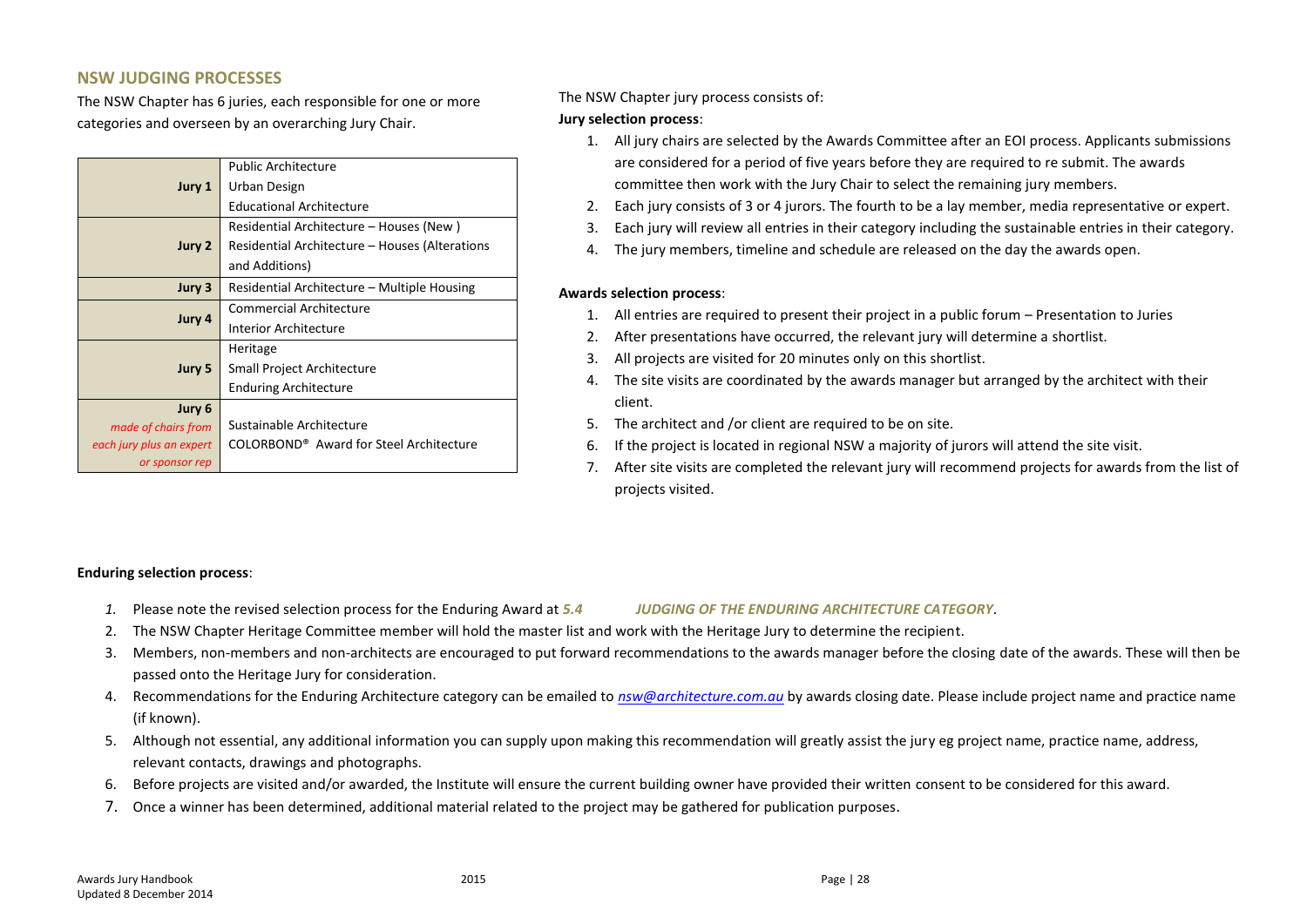### **NSW SPECIFIC AWARDS AND PRIZES**

(Please note these do NOT progress to the National Awards Program)

| <b>Award/Prize</b>              | <b>Description</b>                                                                                                                           | <b>Judging Process</b>                |
|---------------------------------|----------------------------------------------------------------------------------------------------------------------------------------------|---------------------------------------|
| Adrian Ashton Award for         | Established 1986 The Adrian Ashton prize was first introduced in1986 as a biennial award, but is now awarded yearly. Adrian                  | A separate jury is appointed for the  |
| <b>Writing and Criticism</b>    | Ashton was a past president of the Institute and founding member of the National Trust in NSW; however, it is his role as the first          | judging of this award.                |
|                                 | editor of the NSW Chapter's 'Architecture Bulletin' that this prize commemorates.                                                            |                                       |
| <b>Emerging Architect Prize</b> | Established 2011 The Emerging Architects Prize recognises an emerging architect or architectural collaboration's contribution to             | A separate jury is appointed for the  |
|                                 | architectural practice, education, design excellence and community involvement that advances the profession's standing in the                | judging of this prize                 |
|                                 | public arena.                                                                                                                                |                                       |
| <b>Blacket Prize</b>            | Established 1984 This Prize was introduced specifically for buildings erected in country New South Wales                                     | Selected by the awards jury from      |
|                                 | and was named for the 19 <sup>th</sup> century architect Edmund Blacket whose picturesque Gothic Revival style churches an still be found in | relevant entries.                     |
|                                 | many country towns.                                                                                                                          |                                       |
| <b>President's Prize</b>        | Established 1984 This prize is awarded at the discretion of the NSW Chapter President and is given to an individual who has made             | Selected by the NSW president         |
|                                 | a substantial contribution to the profession of architecture.                                                                                |                                       |
| <b>Marion Mahony Griffin</b>    | Established 1998 Named for the pioneering woman architect, Marion Mahony Griffin, this prize, was established to acknowledge                 | A separate jury is appointed for the  |
| Prize                           | a distinctive body of work by a female architect, be it for their contribution to: architectural education; journalism; research;            | judging of this prize.                |
|                                 | theory; professional practice; or built architectural work.                                                                                  |                                       |
| <b>Premier's Prize</b>          | Established 1997 This prize is awarded by the NSW Premier from a shortlist of projects selected by the NSW Government                        | Selected by Government Architect with |
|                                 | Architect which are of benefit to the people of NSW - whether they be educational, cultural, transport or accommodation                      | the premier from relevant entries.    |
|                                 | facilities.                                                                                                                                  |                                       |
| Lord Mayor's Prize              | Established 2013 The City of Sydney Lord Mayor's Prize has been established to recognise a project that improves the quality of              | Selected by the City of Sydney from   |
|                                 | the public domain through architectural or urban design excellence and may be for, or include, public art.                                   | relevant entries.                     |
| David Lindner Prize             | Established 2013 This prize is named in memory of the architect David Lindner who disappeared whilst travelling in Iran in 1997.             | A separate jury is appointed for the  |
|                                 | Initiated by David Lindner's family as a means to honour his memory, this prize aims to encourage emerging architects to                     | judging of this prize.                |
|                                 | contribute to the growth, innovation and development of architectural design and theory.                                                     |                                       |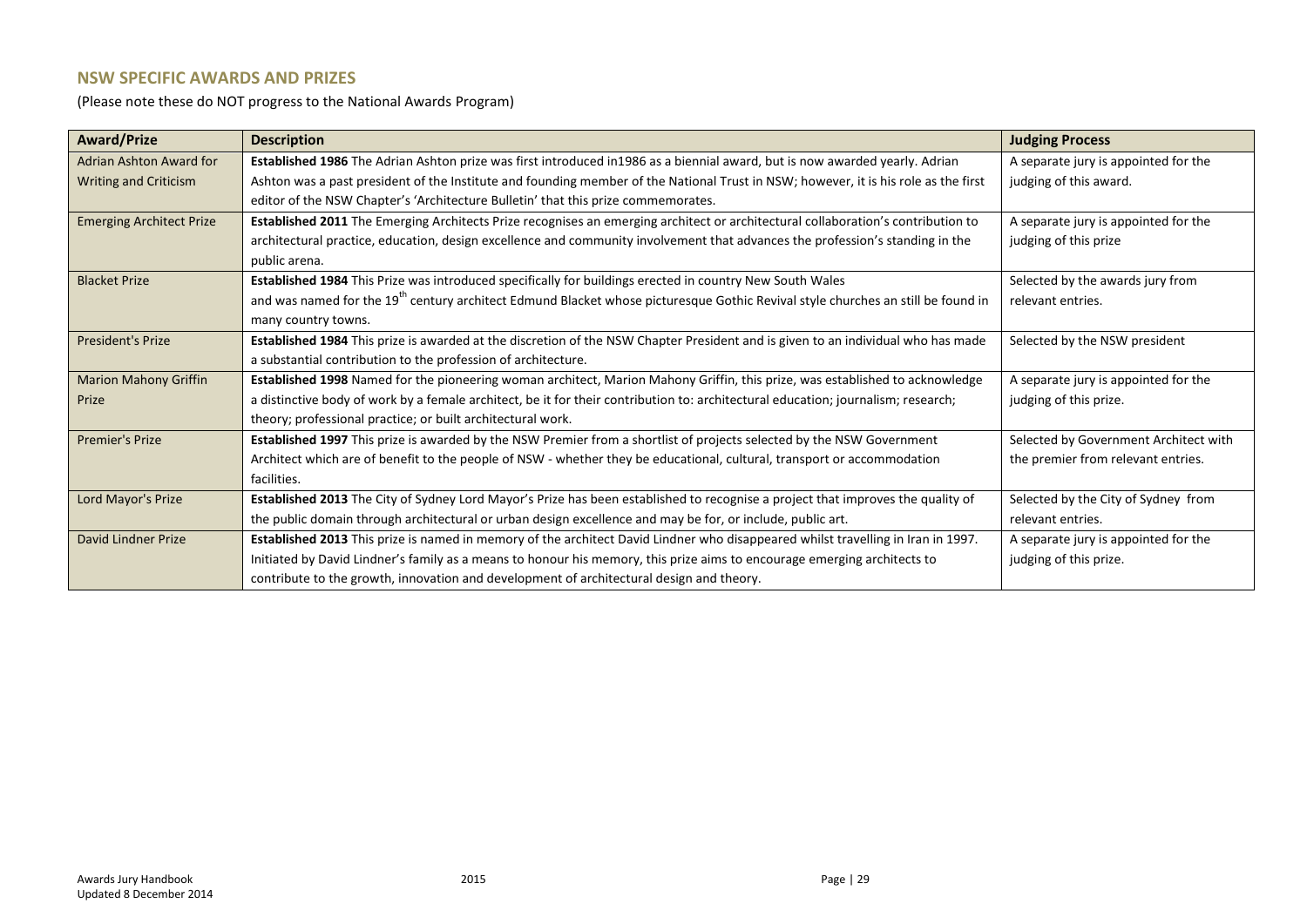### **NEWCASTLE JUDGING PROCESSES**

The Newcastle Division jury process consists of:

- 1. A team of volunteer jury members will scrutinise all award nominees in their allocated category.
- 2. The jury reserves the right to change categories if they feel it is best represented in another, see section 8.5.
- 3. There is one collective jury that will visit nominees for judging.
- 4. The jury reserves the right to shortlist nominees in specific categories based on the number of entries; it is at the jury's discretion to make this decision after all entries have been received and the nomination process has been closed.
- 5. Jury visits will occur across two to three days pending the number of entries in all categories.
- 6. The jury timetable is pre-determined and entrants will be notified of a date and time for assessment. Entrants will need to make themselves available at the allocated time.

Jury members will spend 15-20 minutes at each location and must be able to access all areas of the project as necessary for the judging process

### **NEWCASTLE SPECIFIC AWARDS AND PRIZES**

(Please note these do NOT progress to the National or State Awards Program)

| <b>Award/Prize</b>   | <b>Description</b>                                            | <b>Judging process</b>                       |
|----------------------|---------------------------------------------------------------|----------------------------------------------|
| Newcastle Jury Prize | Best overall contribution to Newcastle architecture. No fees  | All projects can be considered for the Prize |
|                      | apply for this award as all entries will be considered by the | at the jury's discretion.                    |
|                      | jury.                                                         |                                              |
|                      |                                                               |                                              |
|                      |                                                               |                                              |

.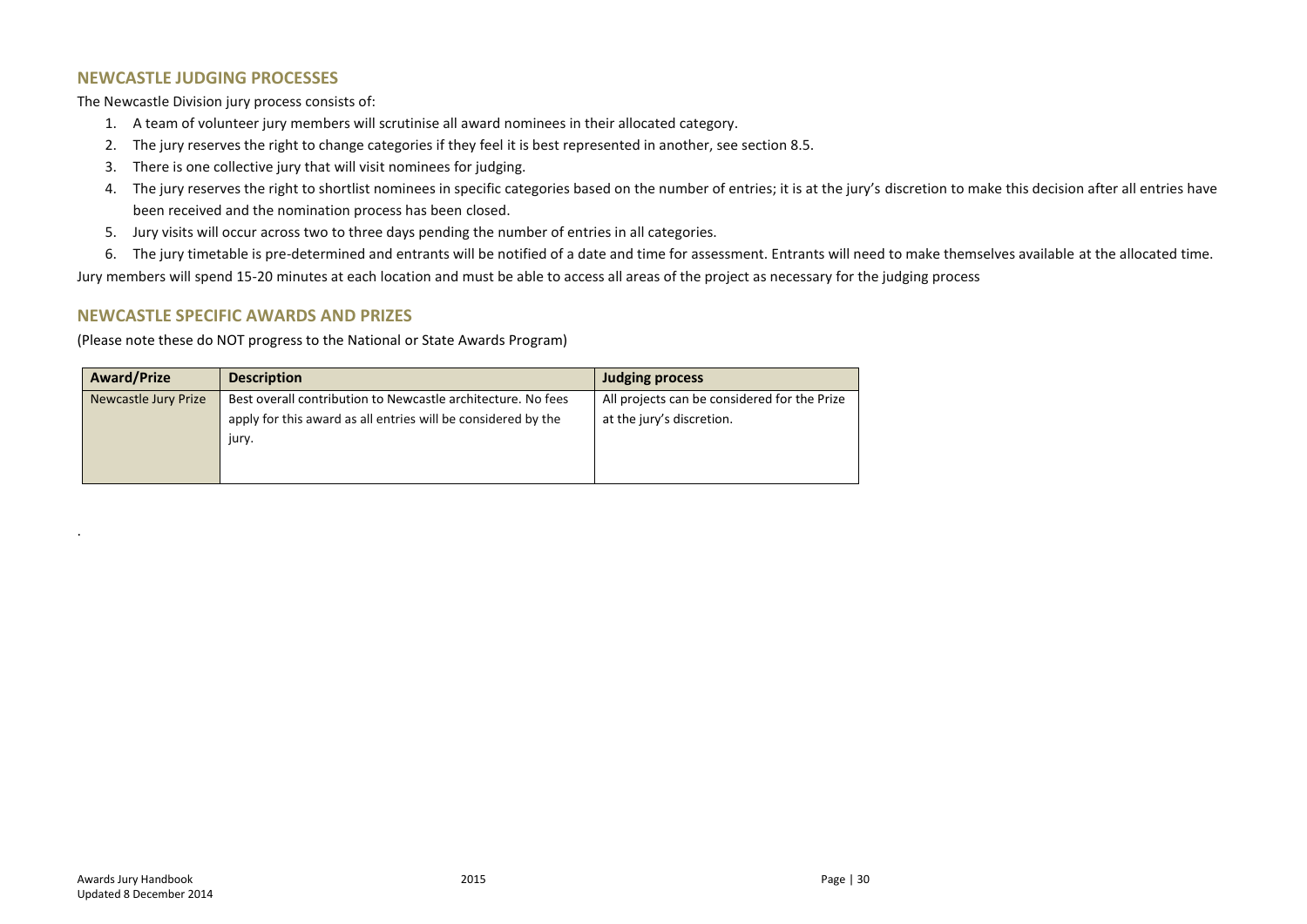# **B.3 NT CHAPTER**

| Online entries open               | Friday 28 November 2014 | NT Awards Manager      | Roz Maclachlan         |
|-----------------------------------|-------------------------|------------------------|------------------------|
| Online entries close              | Friday 6 March 2015     | Phone                  | 08 89361820            |
| Submission of additional material | Friday 13 March 2015    | Email                  | nt@architecture.com.au |
| Presentation to juries            | N/A                     | <b>Chapter Address</b> | GPO Box 1017           |
| Awards presentation event         | Friday 12 June 2015     |                        | DARWIN NT 0801         |

### **NT KEY DATES NT CONTACT INFORMATION**

| NT Awards Manager      | Roz Maclachlan         |
|------------------------|------------------------|
| Phone                  | 08 89361820            |
| Email                  | nt@architecture.com.au |
| <b>Chapter Address</b> | GPO Box 1017           |
|                        | DARWIN NT 0801         |

### **NT CHAPTER JUDGING PROCESSES**

The NT Chapter has one jury consisting of 3 people – a Jury Chair, and architect from the NT who does not have an entry in the Awards and a lay juror. All jury members are selected by the NT Awards Committee. The NT Chapter jury process consists of:

- 1. The relevant jury will review all entries in their category
- 2. Generally all entries in the category are visited by the relevant jury, unless there are more than 10 entries in which case the jury will decide on a shortlist of entries to visit.

<span id="page-30-0"></span>Each entry in the awards will be visited in the metropolitan area. If the project is outside the metropolitan area and cannot be visited by the jury by car in one day (eg requires airline travel or an overnight stay) the jury will determine after discussion it is decided that **one jury member** will visit the site and report back to the other jury members.

### **NT ENDURING ARCHITECTURE CATEGORY**

Buildings of at least 25 years of age may be considered for this Award. Buildings nominated need not be previous award winners but must be buildings of outstanding merit that, considered in contemporary context, remain important as high quality works of architecture. Projects should be assessed in terms of national significance, technical advancement, innovation for its time, symbolic significance and /or creative leadership.

Members and non-architects are encouraged to put forward recommendations to the NT Jury for the Enduring Architecture Category.

Recommendations for the Enduring Architecture category can be emailed to [nt@architecture.com.au](mailto:nt@architecture.com.au) by Friday 13 March 2015. Please include project name and practice name (if known).

Although not essential, any additional information you can supply upon making this recommendation will greatly assist the jury. Before projects are visited and/or awarded, the Institute will ensure the current building owner have provided their written consent to be considered for this award. Once a winner has been determined, additional material related to the project will be gathered for publication purposes.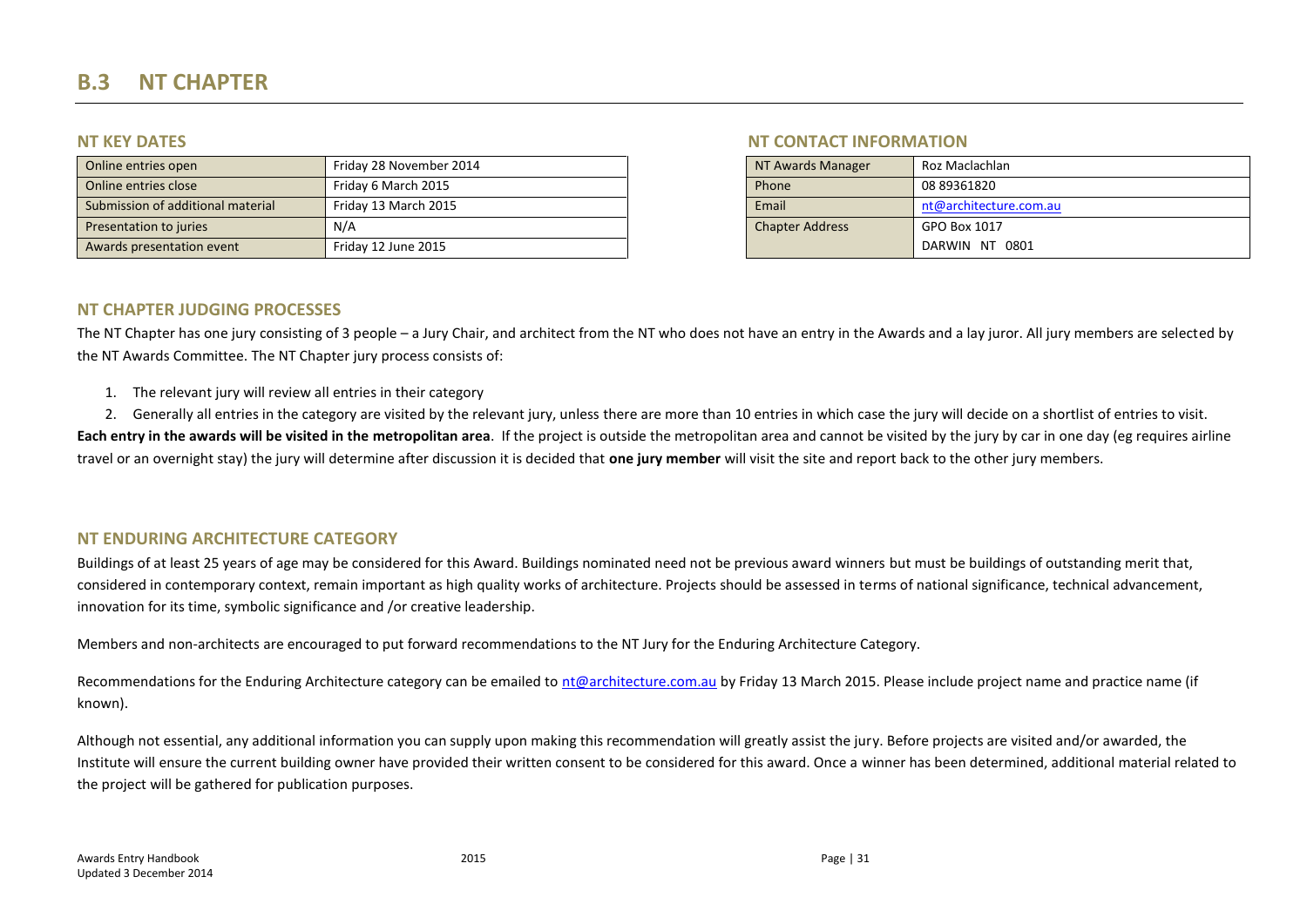### **NT AWARDS**

All NT **Named Awards** and **Architecture Awards** progress to be considered for a National Award.

NT **Commendations** do not progress to the National Awards Programs..

There can only be one **Named Award** in each National Category.

Multiple **Architecture Awards** and **Commendations** can be given in each category.

The **Sustainable Architecture** and **COLORBOND®** awards are conferred after considering ALL entries across ALL categories.

| <b>National Awards Category</b>                                  | <b>State Sub</b><br>category | <b>Chapter Named Award</b>                                                                   | <b>Chapter Architecture Award</b>                                               | <b>Chapter Commendation</b>                                                     |
|------------------------------------------------------------------|------------------------------|----------------------------------------------------------------------------------------------|---------------------------------------------------------------------------------|---------------------------------------------------------------------------------|
| <b>Public Architecture</b>                                       | N/A                          | The Reverend John Flynn Award                                                                | Award for Public Architecture (NT)                                              | Commendation for Public Architecture (NT)                                       |
| <b>Educational Architecture</b>                                  | N/A                          | The NT Chapter Award for Educational<br>Architecture                                         | Award for Educational Architecture (NT)                                         | <b>Commendation for Educational Architecture</b><br>(NT)                        |
| Residential Architecture - Houses<br>(New)                       | N/A                          | The Burnett Award for Residential Architecture<br>- Houses - New                             | Award for Residential Architecture - Houses<br>(New) (NT)                       | Award for Residential Architecture - Houses<br>(New) (NT)                       |
| Residential Architecture - Houses<br>(Alterations and Additions) | N/A                          | The NT Chapter Award for Residential<br>Architecture - Houses (Alterations and<br>Additions) | Award for Residential Architecture - Houses<br>(Alterations and Additions) (NT) | Award for Residential Architecture - Houses<br>(Alterations and Additions) (NT) |
| Residential Architecture - Multiple<br><b>Housing</b>            | N/A                          | The Ken Frey Award for Residential<br>Architecture - Multiple Housing                        | Award Residential Architecture - Multiple<br>Housing (NT)                       | Commendation for Residential Architecture -<br>Multiple Housing (NT)            |
| <b>Commercial Architecture</b>                                   | N/A                          | The Peter Dermoudy Award for Commercial<br>Architecture                                      | Award for Commercial Architecture (NT)                                          | <b>Commendation for Commercial Architecture</b><br>(NT)                         |
| Heritage                                                         | N/A                          | The JG Knight Award for Heritage                                                             | Award for Heritage (NT)                                                         | Commendation for Heritage (NT)                                                  |
| <b>Interior Architecture</b>                                     | N/A                          | The George Chaloupka Award for Interior<br>Architecture                                      | Award for Interior Architecture (NT)                                            | Commendation for Interior Architecture (NT)                                     |
| <b>Urban Design</b>                                              | N/A                          | The George Goyder Award for Urban Design                                                     | Award for Urban Design (NT)                                                     | Commendation for Urban Design (NT)                                              |
| <b>Small Project Architecture</b>                                | N/A                          | The Yali-McNamara Award for Small Project<br>Architecture                                    | Award for Small Project Architecture (NT)                                       | Commendation for Small Project Architecture<br>(NT)                             |
| Sustainable Architecture                                         | N/A                          | The NT Award for Sustainable Architecture                                                    | Award for Sustainable Architecture (NT)                                         | Commendation for Sustainable Architecture<br>(NT)                               |
| <b>Enduring Architecture</b>                                     | N/A                          | N/A                                                                                          | Award for Enduring Architecture (NT)                                            | N/A                                                                             |
| <b>COLORBOND<sup>®</sup></b> Award for Steel<br>Architecture     | N/A                          | N/A                                                                                          | COLORBOND <sup>®</sup> Award for Steel Architecture<br>(NT)                     | COLORBOND® Award for Steel Architecture -<br>Commendation (NT)                  |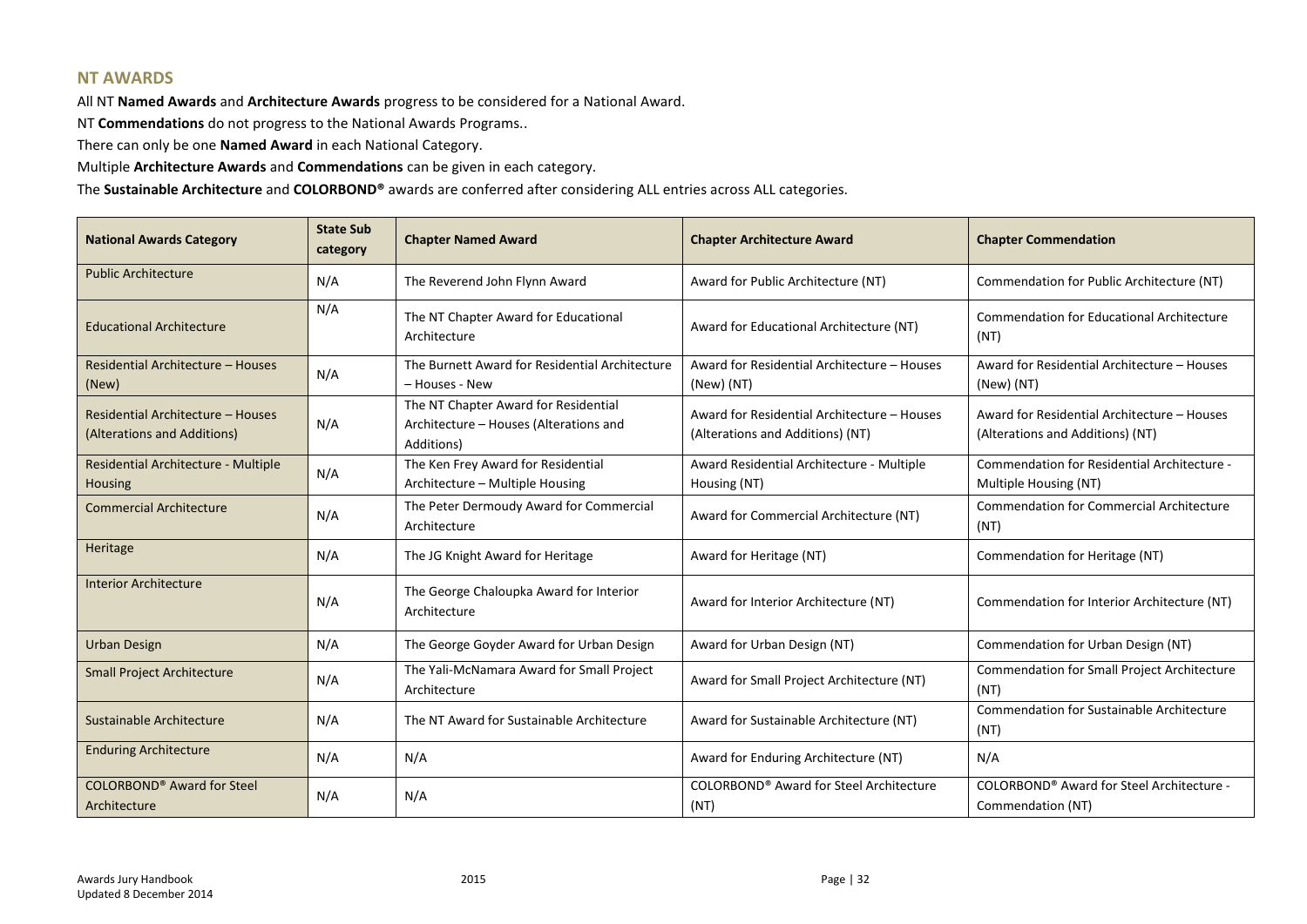### **NT CHAPTER SPECIFIC AWARDS AND PRIZES**

(Please note these do NOT progress to the National Awards Program)

| <b>Award/Prize</b>                                    | <b>Description</b>                                                                                                                                                                                                                                                                                                                                                                                                                                                                 | <b>Judging Process</b>                                |
|-------------------------------------------------------|------------------------------------------------------------------------------------------------------------------------------------------------------------------------------------------------------------------------------------------------------------------------------------------------------------------------------------------------------------------------------------------------------------------------------------------------------------------------------------|-------------------------------------------------------|
| The Indigenous Community<br><b>Architecture Award</b> | Projects in this category will include residential and non-residential buildings such as resource centres, clinics etc. The<br>jury will assess these entries with particular emphasis on the success with which the buildings are judges by the<br>Community to respond to the cultural environment in which they are located.                                                                                                                                                    | Selected by the awards jury from<br>relevant entries. |
| The Tracy Memorial Award                              | This Award is unique to the NT and is the most prestigious award given to the best building of the year, from any<br>category. The Northern Territory Architectural Awards began in the Territory in 1976 with the instigation of the "Tracy<br>Memorial Award". During Cyclone Tracy a Darwin architect, Mr Fred Yu, was killed. As a consequence of this, architects<br>from all over Australia sent monetary donations to the NT Chapter which were presented to Mr Yu's widow. | Selected by the awards jury from<br>relevant entries. |
| People's Choice Award                                 | General Public are invited to vote on entries at display's in Alice Springs and Darwin.                                                                                                                                                                                                                                                                                                                                                                                            | Voted by the public.                                  |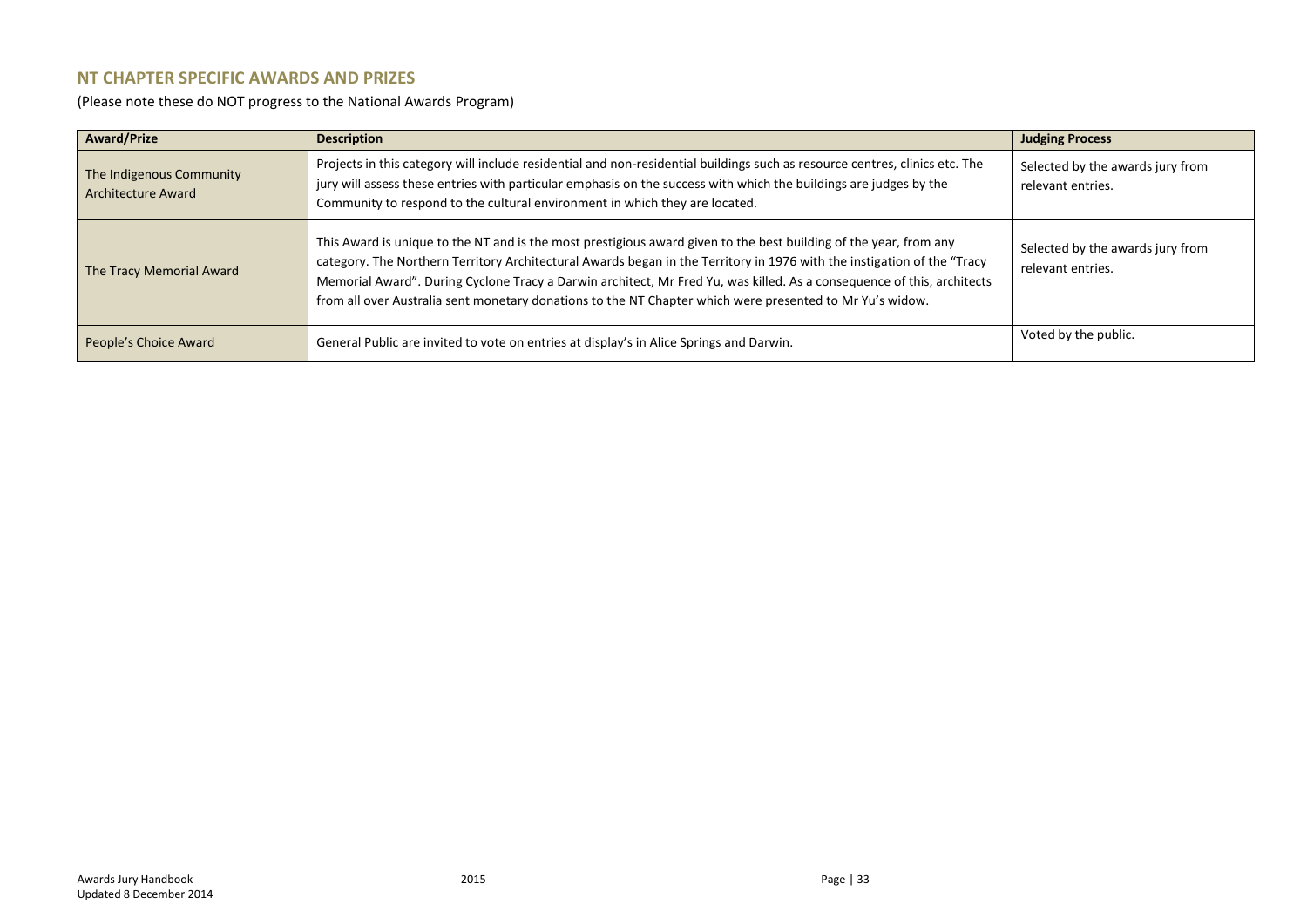# **B.4 QUEENSLAND CHAPTER**

### **QUEENSLAND ENTRY & JUDGING DATES QUEENSLAND CONTACT INFORMATION**

| Online entries open  | Tuesdav 11 November 2014 | Queensland Chapter Manager | Judith Gilmore                     |
|----------------------|--------------------------|----------------------------|------------------------------------|
| Online entries close | Friday 30 January 2015   |                            | Judith.gilmore@architecture.com.au |

### **QUEENSLAND EVENT DATES**

| Central Queensland Regional Architecture Awards                                                                 | 27 February 2014               |
|-----------------------------------------------------------------------------------------------------------------|--------------------------------|
| Gold Coast/North Rivers Regional Architecture Awards<br>Darling Downs/West Moreton Regional Architecture Awards | 06 March 2014<br>20 March 2014 |
| North Queensland Regional Architecture Awards                                                                   | 27 March 2014                  |
| Sunshine Coast Regional Architecture Awards                                                                     | 17 April 2014                  |
| Far North Queensland Regional Architecture Awards<br>Brisbane Regional Architecture Awards                      | 1 May 2014<br>8 May 2014       |
| Queensland State Architecture Awards                                                                            | 26 June 2015                   |

| <b>Queensland Chapter Manager</b> | Judith Gilmore<br>Judith.gilmore@architecture.com.au          |
|-----------------------------------|---------------------------------------------------------------|
| Awards & Events Officer           | Courtney Fair<br>courtney.fair@architecture.com.au            |
| Chapter Phone / Fax               | T: 07 3828 4100   F: 07 3828 4133                             |
| <b>Chapter Address</b>            | Level 1, 70 Merivale (PO Box 3275)<br>South Brisbane OLD 4101 |

With the Inclusion of the Regional Awards Program, the Queensland Architecture Awards are conducted in the three stages:

- Regional Level (All Regional Commendations proceed to State)
- State Level (All Named and State Awards proceed to National)
- In all Regions other than Brisbane, projects are not divided into categories for judging purposes. For the purpose of judging the large number of entries in the Brisbane Region, projects are judged in categories.

### <span id="page-33-0"></span>**REGIONAL LEVEL**

### *\* The Regional Project of the Year Prize does not proceed to State Level*

| Region                            | <b>Building of the Year</b>       | <b>House of the Year</b>                                                      | * Regional Project of the Year Prize                                        | <b>Regional Commendations</b>                                    |
|-----------------------------------|-----------------------------------|-------------------------------------------------------------------------------|-----------------------------------------------------------------------------|------------------------------------------------------------------|
| <b>Central Queensland</b>         | J.W. Wilson Award                 |                                                                               |                                                                             |                                                                  |
| <b>Gold Coast/Northern Rivers</b> | <b>TBC</b>                        |                                                                               |                                                                             |                                                                  |
| Darling Downs/West Moreton        | William Hodgen Award              | Where a house is chosen as Building of<br>the Year, only the Named Award need | Presented to a Regional project by a                                        | <b>Multiple Regional Commendations</b>                           |
| North Queensland                  | Walter and Oliver Tunbridge Award | be announced.                                                                 | Regional Architect resident to that<br>Region on the basis of the project's | can be given and do progress to<br>Queensland State Architecture |
| Sunshine Coast                    | Gabriel Poole Award               | (i.e. Eddie Oribin Award for House of<br>the Year)                            | response to place.                                                          | Awards                                                           |
| Far North Queensland              | <b>Eddie Oribin Award</b>         |                                                                               |                                                                             |                                                                  |
| <b>Brisbane</b>                   | John Dalton Award                 |                                                                               |                                                                             |                                                                  |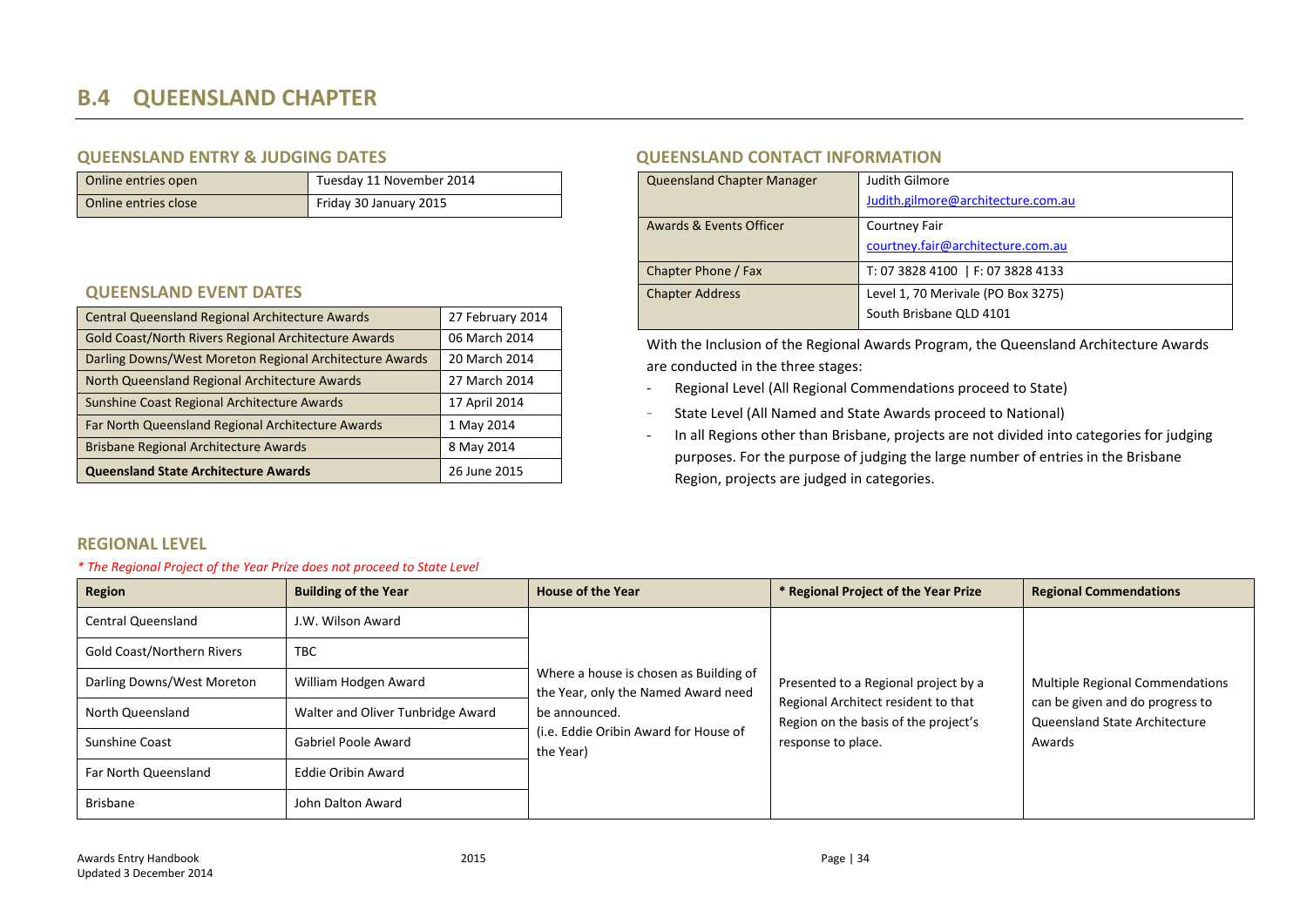### **STATE LEVEL**

All Queensland **Named Awards** and **Architecture Awards** progress to be considered for a National Award.

Queensland **Commendations** do not progress to the National Awards Programs.

There can only be one **Named Award** in each National Category.

Multiple **Architecture Awards** and **Commendations** can be given in each category.

The **Sustainable Architecture** and **COLORBOND®** awards are conferred after considering ALL entries across ALL categories.

| <b>National Awards Category</b>                                  | <b>State Sub</b><br>category | <b>Chapter Named Award</b>                                                                           | <b>Chapter Architecture Award</b>                                                | <b>Chapter Commendation</b>                                                             |
|------------------------------------------------------------------|------------------------------|------------------------------------------------------------------------------------------------------|----------------------------------------------------------------------------------|-----------------------------------------------------------------------------------------|
| <b>Public Architecture</b>                                       | N/A                          | The F D G Stanley Award for Public<br>Architecture                                                   | Award for Public Architecture (QLD)                                              | Commendation for Public Architecture (QLD)                                              |
| <b>Educational Architecture</b>                                  | N/A                          | The Queensland Chapter Award for<br><b>Educational Architecture</b>                                  | Award for Educational Architecture (NSW)                                         | <b>Commendation for Educational Architecture</b><br>(NSW)                               |
| Residential Architecture - Houses<br>(New)                       | N/A                          | The Robin Dods Award for Residential<br>Architecture - Houses                                        | Award for Residential Architecture - Houses<br>(New) (QLD)                       | Commendation for Residential Architecture -<br>Houses (New) (QLD)                       |
| Residential Architecture - Houses<br>(Alterations and Additions) | N/A                          | The Queensland Chapter Award for<br>Residential Architecture - Houses (Alterations<br>and Additions) | Award for Residential Architecture - Houses<br>(Alterations and Additions) (QLD) | Commendation for Residential Architecture -<br>Houses (Alterations and Additions) (QLD) |
| Residential Architecture - Multiple<br><b>Housing</b>            | N/A                          | The Job & Froud Award for Residential<br>Architecture - Multiple Housing                             | Award for Residential Architecture - Multiple<br>Housing (QLD)                   | Commendation for Residential Architecture -<br>Multiple Housing (QLD)                   |
| <b>Commercial Architecture</b>                                   | N/A                          | The Beatrice Hutton Award for Commercial<br>Architecture                                             | Award for Commercial Architecture (QLD)                                          | <b>Commendation for Commercial Architecture</b><br>(QLD)                                |
| Heritage                                                         | Creative<br>Conservation     | The Don Roderick Award for Heritage                                                                  | Award for Heritage (QLD)                                                         | Commendation for Heritage (QLD)                                                         |
| <b>Interior Architecture</b>                                     | N/A                          | The G H M Addison Award for Interior<br>Architecture                                                 | Award for Interior Architecture (QLD)                                            | Commendation for Interior Architecture (QLD)                                            |
| <b>Urban Design</b>                                              | N/A                          | The Karl Langer Award for Urban Design                                                               | Award for Urban Design (QLD)                                                     | Commendation for Urban Design (QLD)                                                     |
| <b>Small Project Architecture</b>                                | N/A                          | The Hayes & Scott Award for Small Project<br>Architecture                                            | Award for Small Project Architecture (QLD)                                       | Commendation for Small Project Architecture<br>(QLD)                                    |
| Sustainable Architecture *                                       | N/A                          | The Harry Marks Award for Sustainable<br>Architecture                                                | Award for Sustainable Architecture (QLD)                                         | Commendation for Sustainable Architecture<br>(QLD)                                      |
| <b>Enduring Architecture**</b>                                   | N/A                          | N/A                                                                                                  | Award for Enduring Architecture (QLD)                                            | N/A                                                                                     |
| <b>COLORBOND® Award for Steel</b><br>Architecture *              | N/A                          | N/A                                                                                                  | COLORBOND® Award for Steel Architecture<br>(QLD)                                 | COLORBOND® Award for Steel Architecture -<br>Commendation (QLD)                         |

*\*The Sustainable Architecture and COLORBOND* **®***awards are conferred after considering ALL entries across ALL categories*

*\*\*Enduring Architecture can no longer be entered by members and are instead nominated by the Local Regional & State Jury*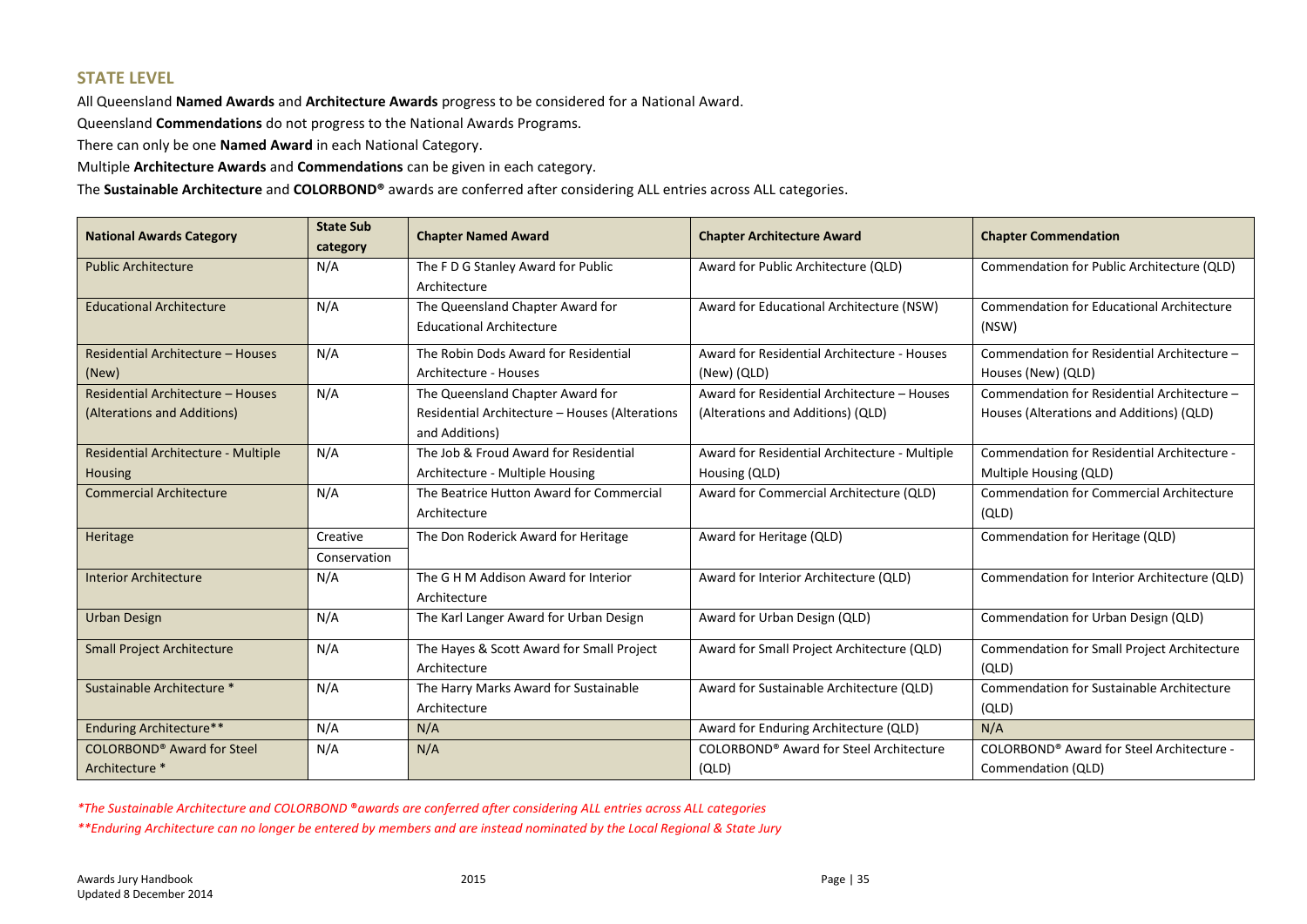### **QUEENSLAND CHAPTER ENDURING ARCHITECTURE CATEGORY**

The Regional Jury will nominate one building from their Region for the State Enduring Architecture Award category. The State Jury can assist in the nomination and/or selection of this project to progress to the State Awards.

Regional Jury Coordinators (with assistance from State Jury and/or Specialist/Historian) will be responsible for the project entry should the project from their Region progress.

Buildings of at least 25 years of age may be considered for this Award. Buildings nominated need not be previous award winners but must be buildings of outstanding merit that has been reinforced by their enduring use. Their selection is to be considered in the contemporary context and remain important as high quality works of architecture. Projects should be assessed in terms of their significance, technical advancement, innovation for its time, symbolic significance and/or creative leadership.

### **QUEENSLAND CHAPTER SPECIFIC AWARDS AND PRIZES**

(Please note these do NOT progress to the National Awards Program)

Although not part of the National Awards Program, this category does involve the same Regional and State Entry fees as other categories.

| <b>Award/Prize</b>                   | <b>Description</b>                                                                                                                                    |  |  |
|--------------------------------------|-------------------------------------------------------------------------------------------------------------------------------------------------------|--|--|
| Australian Institute of Architecture | This prize is to be given to projects which are considered to demonstrate excellence in the integration of art and architecture.                      |  |  |
| Art & Architecture Prize (QLD)       | Projects may be of any building type but must demonstrate excellence in Public Art in an architectural project.                                       |  |  |
|                                      | Temporary and transportable projects are also permitted whether or not they have been dismantled or relocated.                                        |  |  |
|                                      | Projects which receive the award will:                                                                                                                |  |  |
|                                      | Have involved at least one artist working in collaboration with an Architect.                                                                         |  |  |
|                                      | Have evidence of integration between art and architecture, with preference given to projects demonstrating both conceptual and physical integration.  |  |  |
|                                      | Enrich a space in more than a merely aesthetic manner.                                                                                                |  |  |
|                                      | If a prize is made in this category, it shall be given to the architect responsible but the artists involved must be acknowledged at the State Awards |  |  |
|                                      | ceremony and on the Prize Certificate. Photography submitted for the prize must be authorised by the artist(s).                                       |  |  |
|                                      | There is no National Prize in this category.                                                                                                          |  |  |
|                                      | This Prize is only given at State level however entries can progress through the Regional Level with a commendation                                   |  |  |

### **QUEENSLAND CHAPTER JUDGING PROCESSES**

The QLD Chapter State Jury consists of the Awards Jury Deputy Director, Awards Jury Deputy Director and two (with a maximum of three) State Jurors. In addition to the Awards Jury Director, Awards Jury Deputy Director and State Jurors, each Region will have no more and no less than three (3) local member jurors for each Regional Jury. The QLD Chapter jury process consists of:

- 1. the State and/or Regional juries will visit all project entries, with the exception of particularly remote projects where the entrant will be invited to make a presentation to the State and/or Regional Jury;
- 2. Regional Commendations will be presented at each Regional Architecture Awards event;
- 3. Projects receiving a Regional Commendation are then eligible for the State Architecture Awards upon payment of the State Awards entry fee.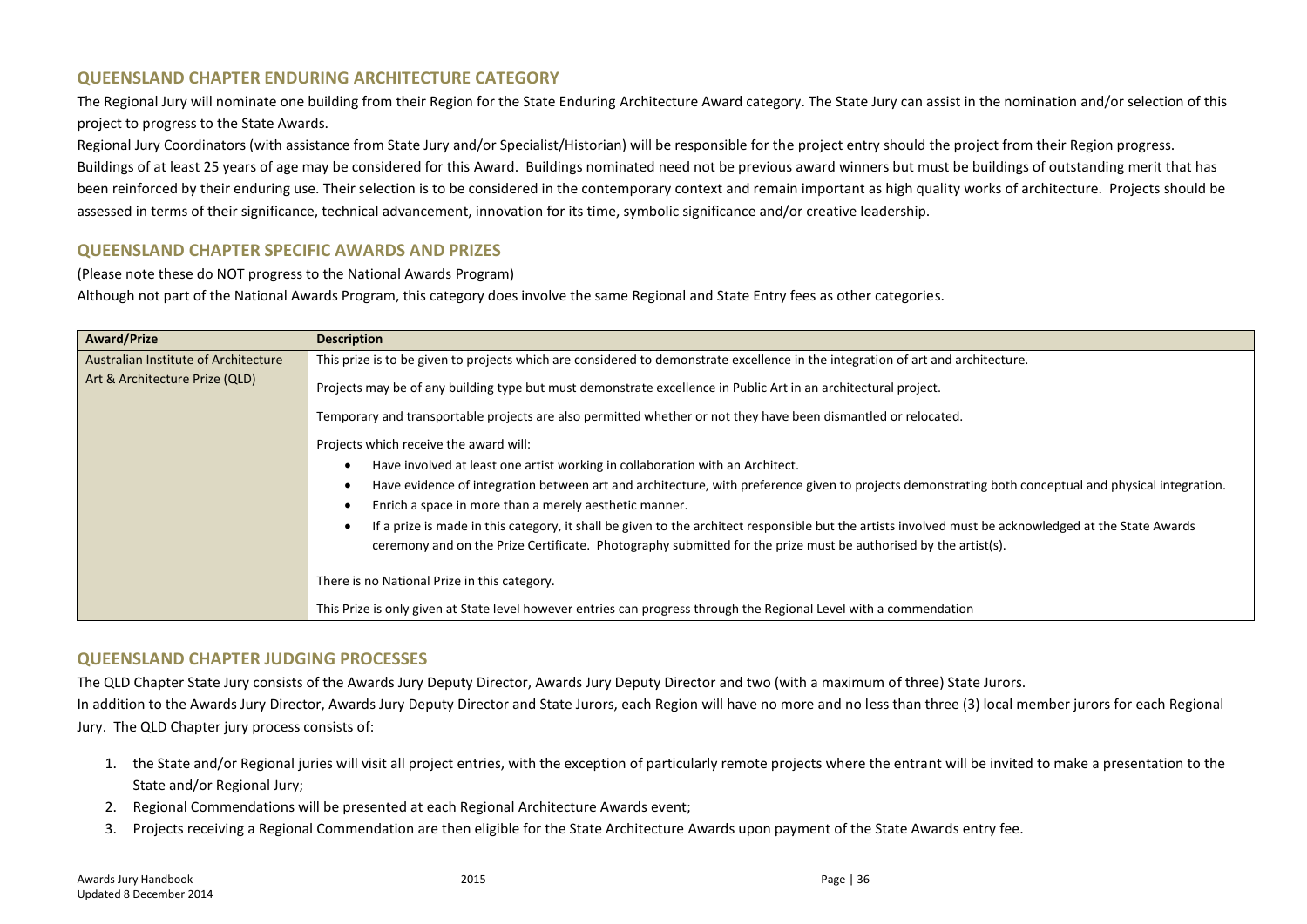| Online entries open               | Monday 8 December 2014  | <b>SA Awards Manager</b> | Kara Growden                     |
|-----------------------------------|-------------------------|--------------------------|----------------------------------|
| Online entries close              | Monday 16 February 2015 | Phone                    | 08 8402 5911                     |
| Submission of additional material | Monday 23 February 2015 | Email                    | kara.growden@architecture.com.au |
| Presentation to juries            | Saturday 28 March 2015  | <b>Chapter Address</b>   | 100 Flinders Street              |
| Site visits completed by          | Friday 17 April 2015    |                          | Adelaide SA 5000                 |
| Final citations submitted by Jury | Monday 4 May 2015       |                          |                                  |
| <b>Chairs</b>                     |                         |                          |                                  |
| Awards presentation event         | 3 or 4 July 2015 TBC    |                          |                                  |

### **SA KEY DATES SA CONTACT INFORMATION**

| <b>SA Awards Manager</b> | Kara Growden                     |
|--------------------------|----------------------------------|
| Phone                    | 08 8402 5911                     |
| Email                    | kara.growden@architecture.com.au |
| <b>Chapter Address</b>   | 100 Flinders Street              |
|                          | Adelaide SA 5000                 |

### <span id="page-36-0"></span>**SA ENDURING ARCHITECTURE CATEGORY**

The SA Chapter judging process for the Enduring Architecture Category is as follows:

- 1. Members, non-members and non-architects are encouraged to put forward recommendations to the SA Chapter Honours Committee for the Enduring Architecture Category.
- 2. Recommendations can be emailed t[o sa@architecture.com.au](mailto:sa@architecture.com.au) by Monday 16 February 2015. Please include project name and practice name (if known).
- 3. Although not essential, any additional information you can supply upon making this recommendation will greatly assist the jury eg project name, practice name, address, relevant contacts, drawings and photographs.
- 4. The jury will consider recommendations, previous award winners and the SA Register of Significant Twentieth Century Architecture to determine a shortlist of projects for consideration each year. The jury will incorporate any new recommendations on a master-list that will be revisited every year.
- 5. Before projects are visited and/or awarded, the Institute will ensure the current building owner have provided their written consent to be considered for this award.
- 6. Once a winner has been determined, additional material related to the project will be gathered for publication purposes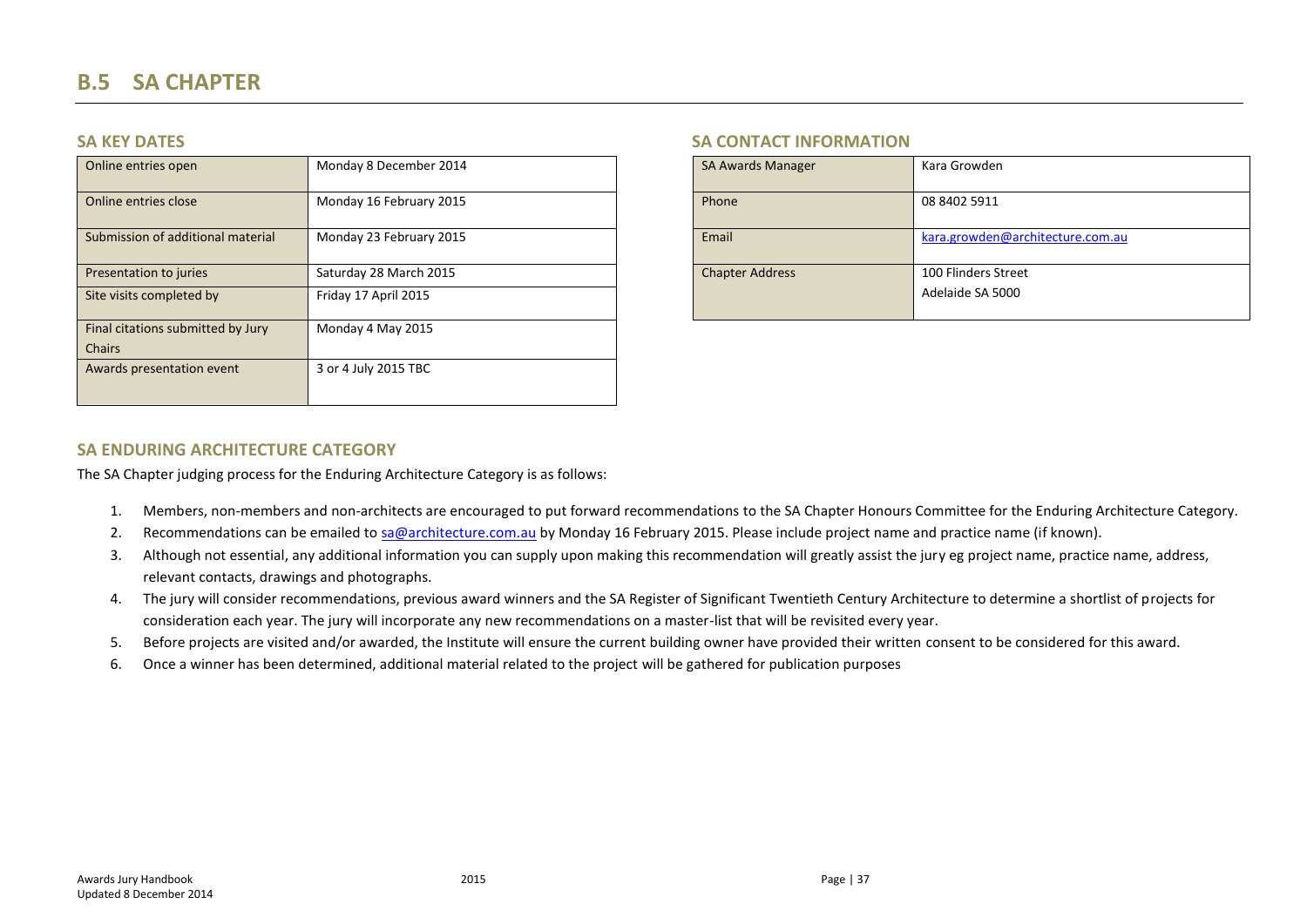### **SA AWARDS**

All SA **Named Awards** and **Architecture Awards** progress to be considered for a National Award.

SA **Commendations** do not progress to the National Awards Programs.

There can only be one **Named Award** in each National Category.

Multiple **Architecture Awards** and **Commendations** can be given in each category.

The **Sustainable Architecture** and **COLORBOND®** awards are conferred after considering ALL entries across ALL categories.

| <b>National Awards Category</b>        | <b>State Sub</b><br>category | <b>Chapter Named Award</b>                            | <b>Chapter Architecture Award</b>           | <b>Chapter Commendation</b>                     |
|----------------------------------------|------------------------------|-------------------------------------------------------|---------------------------------------------|-------------------------------------------------|
| <b>Public Architecture</b>             | N/A                          | The Jack McConnell Award for Public                   | Award for Public Architecture (SA)          | Commendation for Public Architecture (SA)       |
|                                        |                              | Architecture                                          |                                             |                                                 |
| <b>Educational Architecture</b>        | N/A                          | The SA Chapter Award for Educational                  | Award for Educational Architecture (SA)     | Commendation for Educational Architecture       |
|                                        |                              | Architecture                                          |                                             | (SA)                                            |
| Residential Architecture - Houses      | N/A                          | The John S Chappel Award for Residential              | Award for Residential Architecture - Houses | Commendation for Residential Architecture -     |
| (New)                                  |                              | Architecture - Houses (New)                           | (New) (SA)                                  | Houses (New) (SA)                               |
| Residential Architecture - Houses      | N/A                          | The SA Chapter for Residential Architecture -         | Award for Residential Architecture - Houses | Commendation for Residential Architecture -     |
| (Alterations and Additions)            |                              | Houses (Alterations and Additions)                    | (Alterations and Additions) (SA)            | Houses (Alterations and Additions) (SA)         |
| Residential Architecture - Multiple    | N/A                          | The Newell Platten Award for Residential              | Award Residential Architecture - Multiple   | Commendation for Residential Architecture -     |
| <b>Housing</b>                         |                              | Architecture - Multiple Housing                       | Housing (SA)                                | Multiple Housing (SA)                           |
| <b>Commercial Architecture</b>         | N/A                          | The Keith Neighbour Award for Commercial              | Award for Commercial Architecture (SA)      | <b>Commendation for Commercial Architecture</b> |
|                                        |                              | Architecture                                          |                                             | (SA)                                            |
| Heritage                               | N/A                          | The David Saunders Award for Heritage                 | Award for Heritage (SA)                     | Commendation for Heritage (SA)                  |
| <b>Interior Architecture</b>           | N/A                          | The Robert Dickson Award for Interior<br>Architecture | Award for Interior Architecture (SA)        | Commendation for Interior Architecture (SA)     |
| <b>Urban Design</b>                    | N/A                          | The Gavin Walkley Award for Urban Design              | Award for Urban Design (SA)                 | Commendation for Urban Design (SA)              |
| <b>Small Project Architecture</b>      | N/A                          | The Marjorie Simpson Award for Small Project          | Award for Small Project Architecture (SA)   | Commendation for Small Project Architecture     |
|                                        |                              | Architecture                                          |                                             | (SA)                                            |
| Sustainable Architecture               | N/A                          | The Derrick Kendrick Award for Sustainable            | Award for Sustainable Architecture (SA)     | Commendation for Sustainable Architecture       |
|                                        |                              | Architecture                                          |                                             | (SA)                                            |
| <b>Enduring Architecture</b>           | N/A                          | The Jack Cheesman Award for Enduring                  | N/A                                         | N/A                                             |
|                                        |                              | Architecture                                          |                                             |                                                 |
| COLORBOND <sup>®</sup> Award for Steel | N/A                          | N/A                                                   | COLORBOND® Award for Steel Architecture     | COLORBOND® Award for Steel Architecture -       |
| Architecture                           |                              |                                                       | (SA)                                        | Commendation (SA)                               |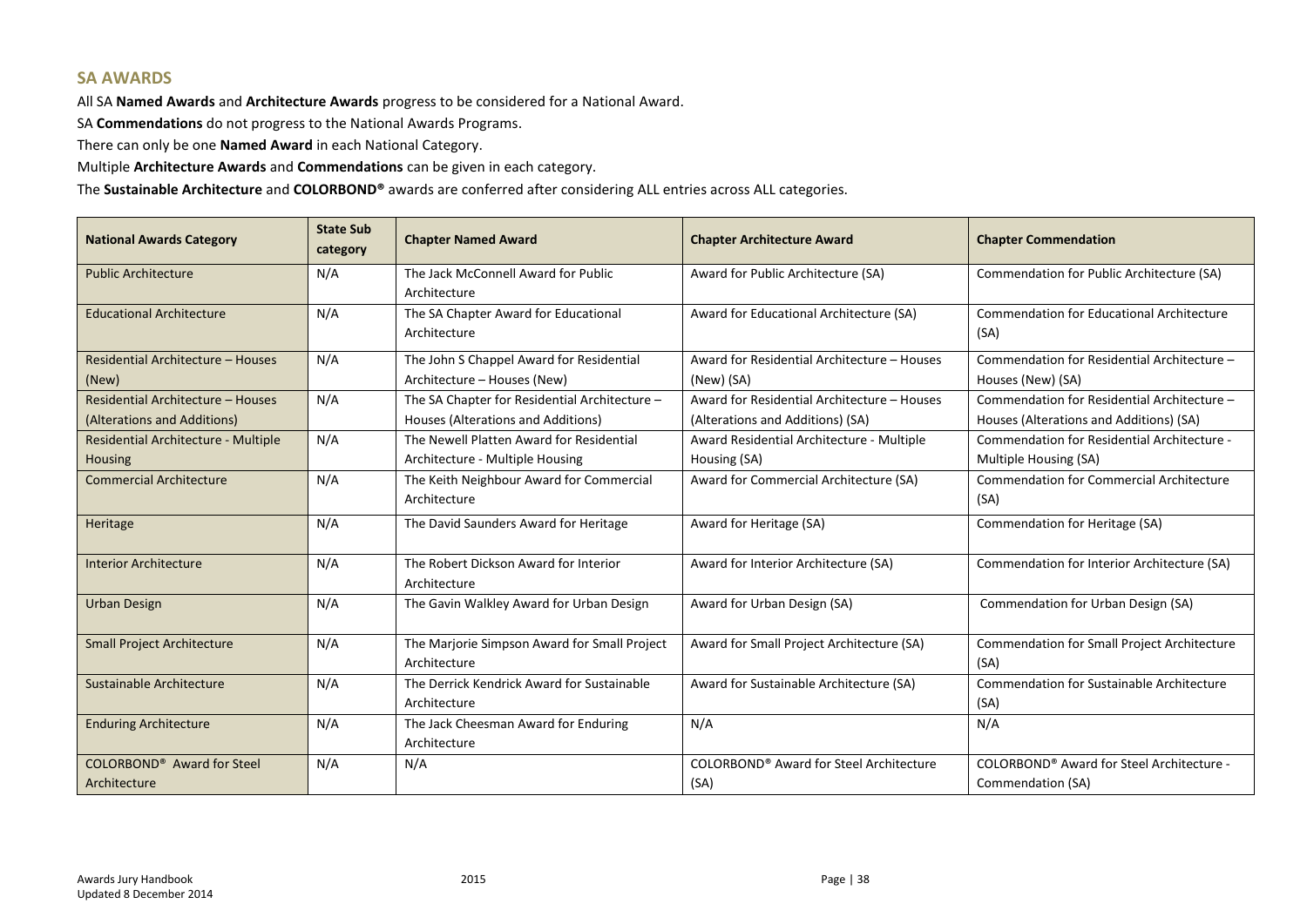### **SA CHAPTER SPECIFIC AWARDS AND PRIZES**

(Please note these do NOT progress to the National Awards Program)

| Award/Prize          | Commendation                 | Description                                         |
|----------------------|------------------------------|-----------------------------------------------------|
| The City of Adelaide | The City of Adelaide Prize - | The City of Adelaide Prize recognises projects that |
| Prize                | Commendation                 | bring the streets and spaces of Adelaide city alive |
|                      |                              | and make it a great place to live, work and have    |
|                      |                              | fun. Projects must be located within the City of    |
|                      |                              | Adelaide, and have been completed in the past       |
|                      |                              | two years.                                          |

### **SA CHAPTER JUDGING PROCESSES**

The SA Chapter has 7 juries, each responsible for the corresponding categories and overseen by an Awards Director & Deputy Awards Director. Please note this is subject to the number of entries received each year, and additional juries may be formed to be responsible for categories.

| Jury 1 | <b>Public Architecture</b><br><b>Educational Architecture</b><br>Urban Design                                  |
|--------|----------------------------------------------------------------------------------------------------------------|
| Jury 2 | Residential Architecture - Houses<br>Residential Architecture – Multiple Housing<br>Small Project Architecture |
| Jury 3 | Commercial Architecture<br>Heritage<br>Interior Architecture                                                   |
| Jury 4 | Sustainable Architecture                                                                                       |
| Jury 5 | <b>Enduring Architecture</b>                                                                                   |
| Jury 6 | COLORBOND <sup>®</sup> Award for Steel Architecture                                                            |
| Jury 7 | City of Adelaide Prize                                                                                         |

The SA Chapter jury process consists of:

- 1. Juries are selected by the Awards & Deputy Awards Directors from an annual expression of interest for jurors as well as from a Jury Pool of past jurors.
- 2. The final jury composition is appointed and endorsed by the Chapter President
- 3. The relevant jury will review all entries in their category
- 4. All entries are required to present or submit to interview (either publicly or to the jury alone). Entrants will be allocated 5-7 minutes to present to the jury and 5-7 minutes for discussion with the jury. Shortlisted entries may be required to present additionally to the Sustainable Architecture jury.
- 5. All or at least those shortlisted entries in the category are visited by the relevant jury with the client. The Awards Manager will contact entrants to arrange the jury site visit with their client. Note juries have a strict timetable for visiting projects over multiple days and will spend approx. 30-45 minutes on site.
- 6. Regional projects will be visited by a smaller number of jurors or the Jury Chair only, and may be given the opportunity to give an extended presentation to the jury, at the discretion of the Jury Chair and Awards Director.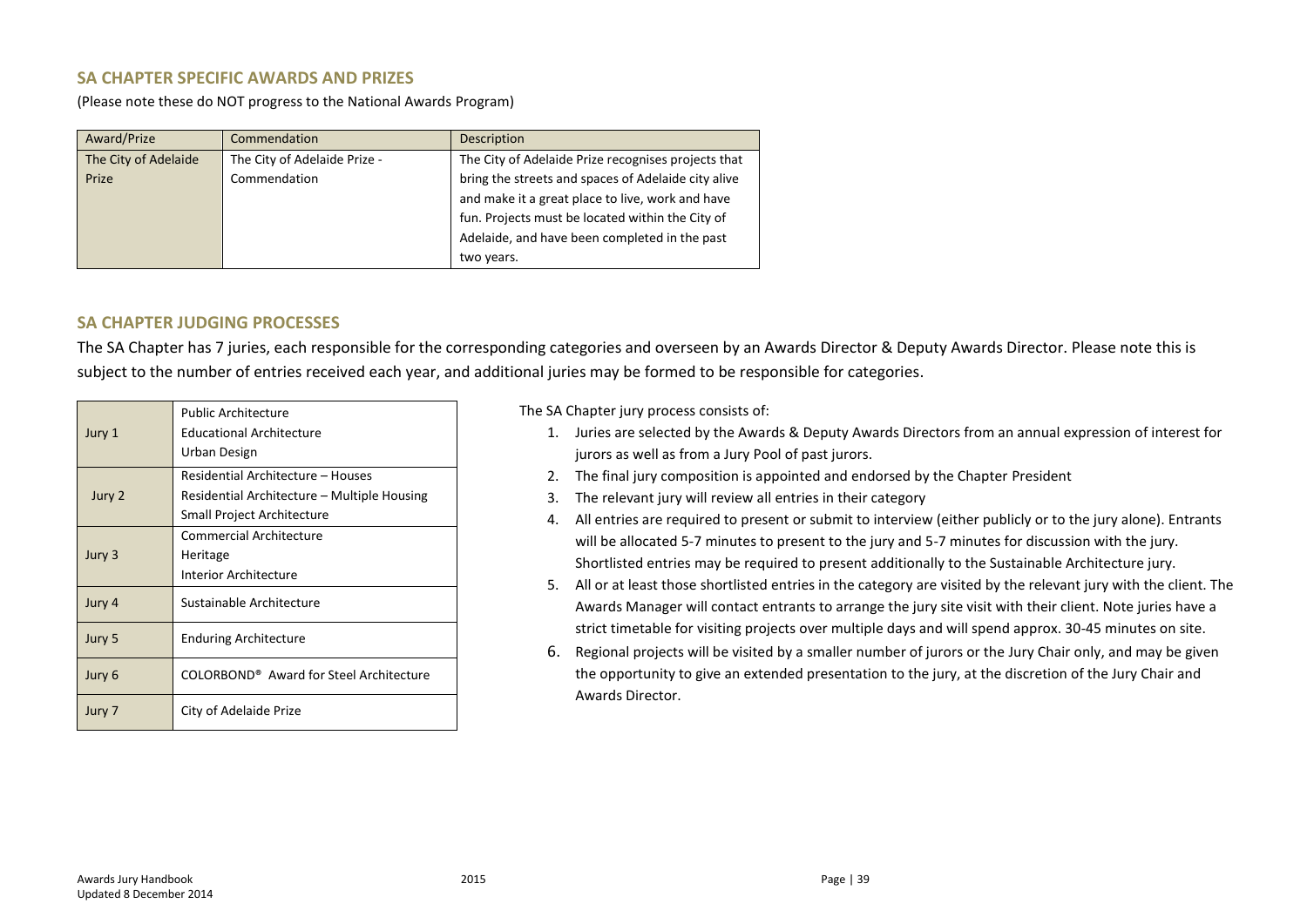| Online entries open               | Monday 1 December 2014 | <b>TAS Awards Manager</b> | Jennifer Nichols                     |
|-----------------------------------|------------------------|---------------------------|--------------------------------------|
| Online entries close              | Friday 6 March 2015    | Phone                     | 03 62141505                          |
| Submission of additional material | Friday 6 March 2015    | Email                     | jennifer.nichols@architecture.com.au |
| Presentation to juries            | Saturday 21 March 2015 | <b>Chapter Address</b>    | 1/19a Hunter Street                  |
| Awards presentation event         | Saturday 27 June 2015  |                           | Hobart, Tas 7000                     |

### **TAS KEY DATES TAS CONTACT INFORMATION**

| <b>TAS Awards Manager</b> | Jennifer Nichols                     |
|---------------------------|--------------------------------------|
| Phone                     | 03 62141505                          |
| Email                     | jennifer.nichols@architecture.com.au |
| <b>Chapter Address</b>    | 1/19a Hunter Street                  |
|                           | Hobart, Tas 7000                     |

### **TAS CHAPTER JUDGING PROCESSES**

<span id="page-39-0"></span>The Tasmanian Chapter has one jury for the main Awards, consisting of a Jury Chair, Interstate Juror, two local architects and a lay juror. The TAS Chapter jury process consists of:

- 1. The jury will review all entries
- 2. All entries are required to present or submit to interview (publicly)
- 3. Should there be a large number of entries; the Jury may elect to visit short-listed entries only. All entrants will be advised of the short-list for visits.

The Tasmanian Chapter also has a separate jury for the SWT Blythe Student Prize, the Triennial Prize and the Emerging Architects Prize

### **TAS ENDURING ARCHITECTURE CATEGORY**

Recommendations for the Enduring Architecture Category be made via email to [tas@architecture.com.au.](mailto:tas@architecture.com.au)

### **TAS AWARDS**

All Tasmanian **Named Awards** and **Architecture Awards** progress to be considered for a National Award.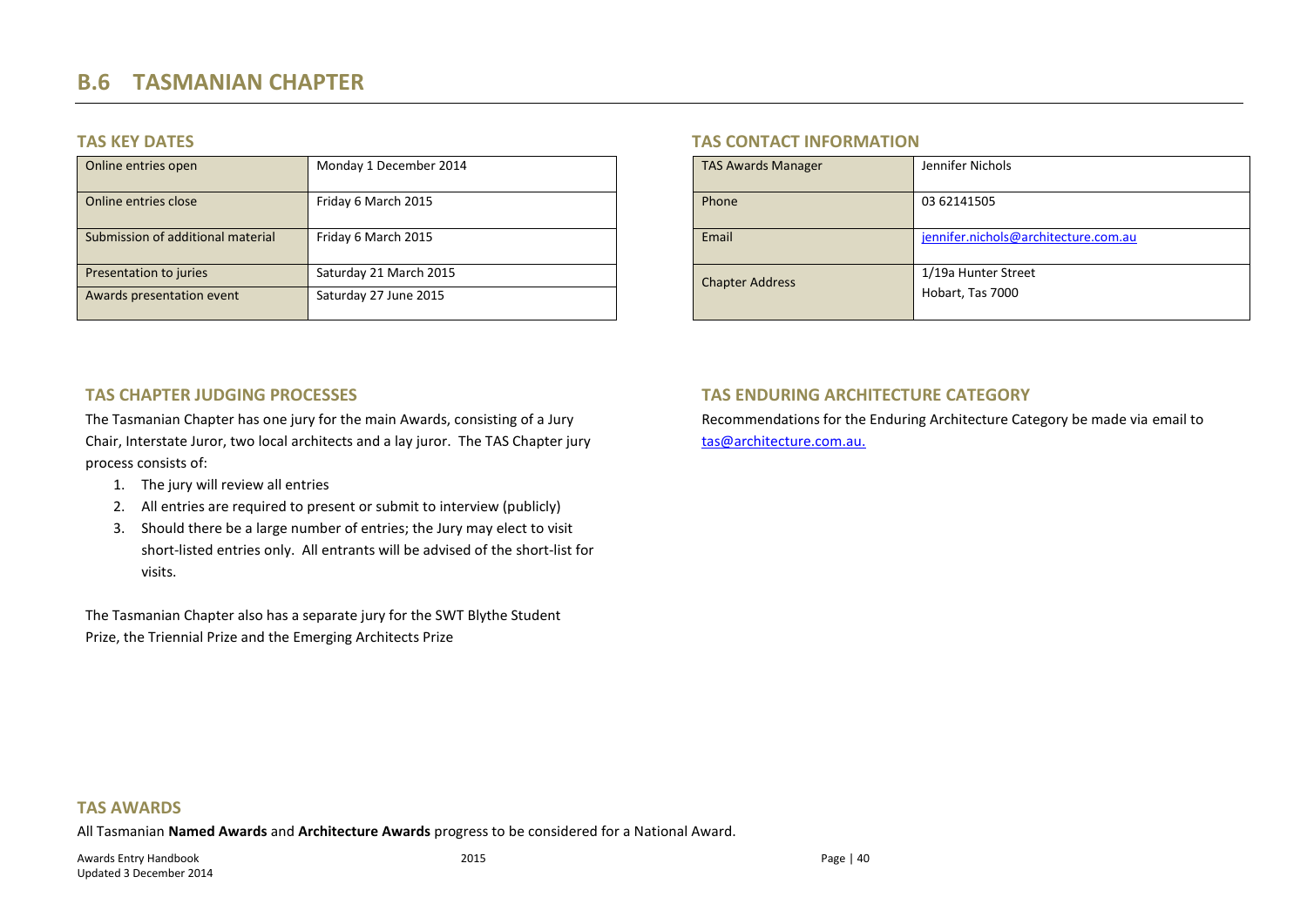Tasmanian **Commendations** do not progress to the National Awards Programs.

There can only be one **Named Award** in each National Category.

Multiple **Architecture Awards** and **Commendations** can be given in each category.

The **Sustainable Architecture** and **COLORBOND®** awards are conferred after considering ALL entries across ALL categories.

| <b>National Awards Category</b>                                  | <b>State Sub</b><br>category | <b>Chapter Named Award</b>                                                                    | Chapter Architecture Award                                                       | <b>Chapter Commendation</b>                                                             |
|------------------------------------------------------------------|------------------------------|-----------------------------------------------------------------------------------------------|----------------------------------------------------------------------------------|-----------------------------------------------------------------------------------------|
| <b>Public Architecture</b>                                       | N/A                          | The Alan C Walker Award for Public<br>Architecture                                            | Award for Public Architecture (TAS)                                              | <b>Commendation for Public Architecture (TAS)</b>                                       |
| <b>Educational Architecture</b>                                  | N/A                          | The Tasmanian Chapter Award for Educational<br>Architecture                                   | Award for Educational Architecture (TAS)                                         | <b>Commendation for Educational Architecture</b><br>(TAS)                               |
| Residential Architecture - Houses<br>(New)                       | N/A                          | The Esmond Dorney Award for Residential<br>Architecture - Houses (New)                        | Award for Residential Architecture - Houses<br>(New) (TAS)                       | Commendation for Residential Architecture -<br>Houses (New) (TAS)                       |
| Residential Architecture - Houses<br>(Alterations and Additions) | N/A                          | The Tasmanian Chapter for Residential<br>Architecture - Houses (Alterations and<br>Additions) | Award for Residential Architecture - Houses<br>(Alterations and Additions) (TAS) | Commendation for Residential Architecture -<br>Houses (Alterations and Additions) (TAS) |
| Residential Architecture - Multiple<br><b>Housing</b>            | N/A                          | The Esmond Dorney Award for Residential<br>Architecture - Multiple Housing                    | Award Residential Architecture - Multiple<br>Housing (TAS)                       | Commendation for Residential Architecture -<br>Multiple Housing (TAS)                   |
| <b>Commercial Architecture</b>                                   | N/A                          | The Colin Philip Award for Commercial<br>Architecture                                         | Award for Commercial Architecture (TAS)                                          | <b>Commendation for Commercial Architecture</b><br>(TAS)                                |
| Heritage                                                         |                              | The Roy Sharrington Smith Award for Heritage                                                  | Award for Heritage (TAS)                                                         | Commendation for Heritage (TAS)                                                         |
| <b>Interior Architecture</b>                                     | N/A                          | The Alexander North Award for Interior<br>Architecture                                        | Award for Interior Architecture (TAS)                                            | Commendation for Interior Architecture (TAS)                                            |
| <b>Urban Design</b>                                              | N/A                          | The Dirk Bolt Award for Urban Design                                                          | Award for Urban Design (TAS)                                                     | Commendation for Urban Design (TAS)                                                     |
| <b>Small Project Architecture</b>                                | N/A                          | The Peter Willmott Award for Small Project<br>Architecture                                    | Award for Small Project Architecture (TAS)                                       | Commendation for Small Project Architecture<br>(TAS)                                    |
| Sustainable Architecture                                         | N/A                          | The Tasmanian Chapter Award for Sustainable<br>Architecture                                   | Award for Sustainable Architecture (TAS)                                         | <b>Commendation for Sustainable Architecture</b><br>(TAS)                               |
| <b>Enduring Architecture</b>                                     | N/A                          | N/A                                                                                           | Award for Enduring Architecture (TAS)                                            | N/A                                                                                     |
| COLORBOND <sup>®</sup> Award for Steel<br>Architecture           | N/A                          | N/A                                                                                           | COLORBOND <sup>®</sup> Award for Steel Architecture<br>(TAS)                     | COLORBOND® Award for Steel Architecture -<br>Commendation (TAS)                         |

### **TAS CHAPTER SPECIFIC AWARDS AND PRIZES**

(Please note these do NOT progress to the National Awards Program)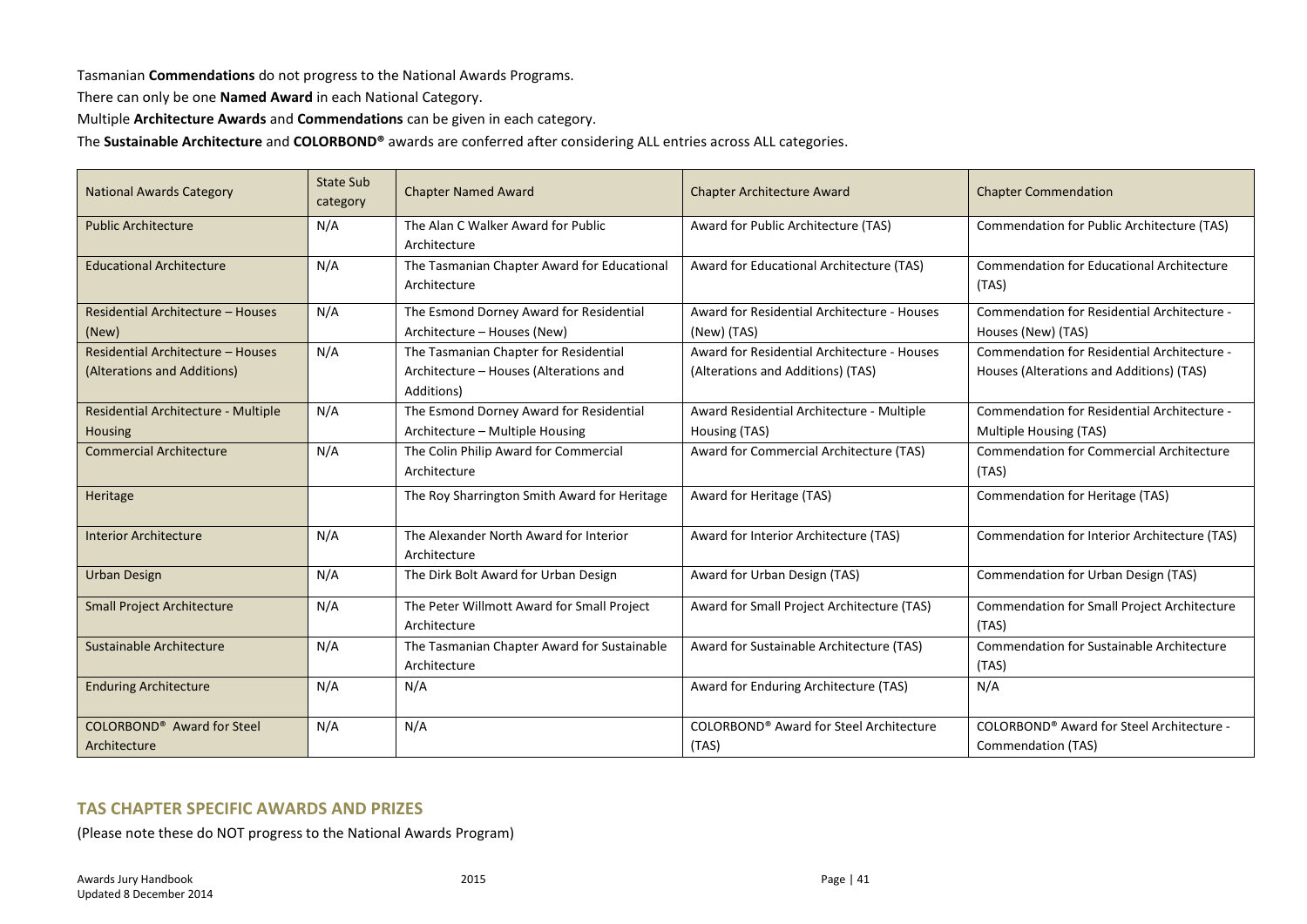| <b>Award/Prize</b>              | <b>Description</b>                                                                                                                 | <b>Judging process</b>           |
|---------------------------------|------------------------------------------------------------------------------------------------------------------------------------|----------------------------------|
| <b>Triennial Prize</b>          | The Triennial Prize is given annually in three alternating categories, they are as follows;                                        | A separate jury is appointed for |
|                                 | The John Lee Archer Prize is open to the Award winners in the public and commercial buildings categories from the three            | the judging of this prize        |
|                                 | preceding years. The James Blackburn Triennial Prize is presented triennially and is open to the award winners in all the          |                                  |
|                                 | Residential Architecture categories from the three preceding years.                                                                |                                  |
|                                 | Henry Hunter Triennial Prize is presented triennially for architecture that involves the recycling or conservation of existing     |                                  |
|                                 | buildings. It is open to the award winners in the Heritage category from the three preceding years.                                |                                  |
| <b>SWT Blythe Student Prize</b> | Entry is available to UTAS School of Architecture and Design students from the previous year. Entry requires the student to        | A separate jury is appointed for |
|                                 | submit a project from Design Studio for consideration.                                                                             | the judging of this prize        |
| <b>President's Prize</b>        | The President nominates the recipient of this Prize at their discretion.                                                           | Selected by the Tasmanian        |
|                                 |                                                                                                                                    | Chapter president                |
| People's Choice Award           | The Tasmanian Architecture Awards run a People's Choice Competition for the public who get to vote on their favourite project.     | Voted by the public              |
|                                 | All project entries are included (does not include SWT Blythe Prize). There are prizes for the most popular project as well as for |                                  |
|                                 | the public who enter their vote. In 2014 the People's Choice website received 39,523 unique page views.                            |                                  |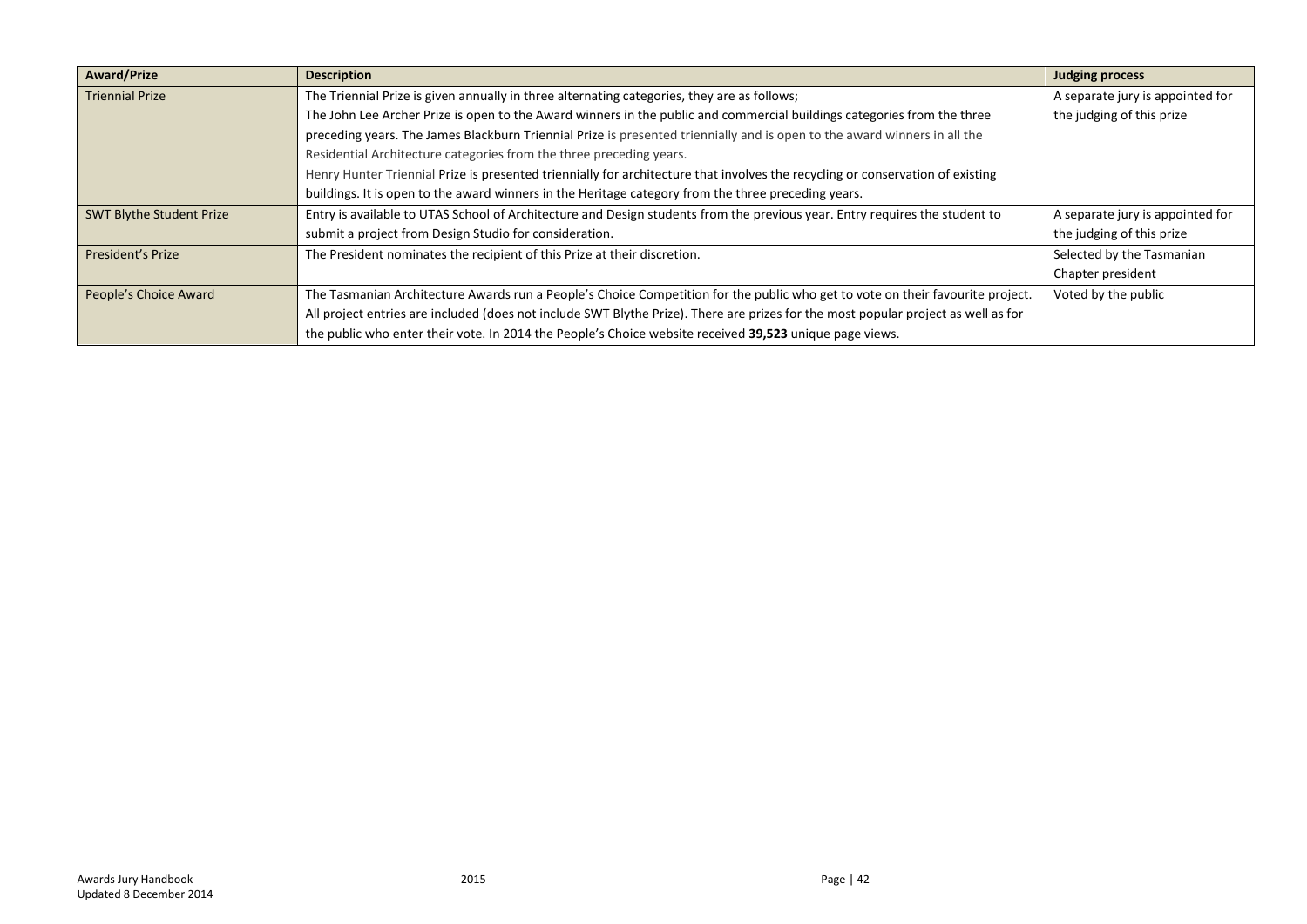| Online entries open                        | Monday 1 December 2014         | Victorian Awards Coordinator | Lucy Spychal                     |
|--------------------------------------------|--------------------------------|------------------------------|----------------------------------|
| Online entries close                       | Friday 20 February 2015        |                              | lucy.spychal@architecture.com.au |
| Submission of additional material          | Friday 20 February 2015        | Phone                        | 03 8620 3812                     |
| Presentation to juries                     | Saturday 28 March 2015         | <b>Chapter Address</b>       | Level 1, 41 Exhibition Street    |
| On-site visits                             | Completed by Friday 1 May 2015 |                              | Melbourne VIC 3000               |
| <b>Sponsor Jury Drinks</b>                 | Thursday 11 June2015           |                              |                                  |
| <b>Exhibition of Entries Opening Night</b> | TBC (Late May)                 |                              |                                  |
| Awards presentation event                  | Friday 26 June 2015            |                              |                                  |

### **VICTORIAN CHAPTER JUDGING PROCESSES**

The Victorian Chapter has 15 juries, each responsible for a corresponding category and overseen by an overarching Jury Chair.

<span id="page-42-0"></span>

| Jury 1 | Public Architecture (New)                                        | Jury 9  | Urban Design                                           |
|--------|------------------------------------------------------------------|---------|--------------------------------------------------------|
| Jury 2 | <b>Public Architecture</b><br>(Alterations and Additions)        | Jury 10 | Small Project Architecture                             |
| Jury 3 | Residential Architecture - Houses<br>(New)                       | Jury 11 | Sustainable Architecture                               |
| Jury 4 | Residential Architecture - Houses<br>(Alterations and Additions) | Jury 12 | COLORBOND <sup>®</sup> Award for Steel<br>Architecture |
| Jury 5 | Residential Architecture - Multiple<br>Housing                   | Jury 13 | Melbourne Prize                                        |
| Jury 6 | <b>Commercial Architecture</b>                                   | Jury 14 | <b>Regional Prize</b>                                  |
| Jury 7 | Heritage                                                         | Jury 15 | <b>Educational Architecture</b>                        |
| Jury 8 | Interior Architecture                                            |         |                                                        |

### **VICTORIAN KEY DATES VICTORIAN CONTACT INFORMATION**

| Victorian Awards Coordinator | Lucy Spychal                     |
|------------------------------|----------------------------------|
|                              | lucy.spychal@architecture.com.au |
| Phone                        | 03 8620 3812                     |
| <b>Chapter Address</b>       | Level 1, 41 Exhibition Street    |
|                              | Melbourne VIC 3000               |

The Vic Chapter Jury selection process:

- 1. Institute members apply for Jury positions via expressions of interest (EOI). Jury members are selected and appointed by the awards Committee. The Committee where needed may approach Institute members who have not submitted an EOI.
- 2. The Awards Committee appoint the Jury Chair for each category, and appoint the Chair of Juries.
- 3. Each Jury consists of 3 Jury members including the Chair.

The Vic Chapter Jury process consists of:

- 1. The relevant Jury will review all entries in their category
- 2. All entries are required to present their project in a public forum Presentation to Juries
- 3. After presentations have occurred, the relevant Jury will determine a site visit list
- 4. After site visits are completed a short list will be announced
- 5. The relevant jury will recommend projects for Awards from the list of projects visited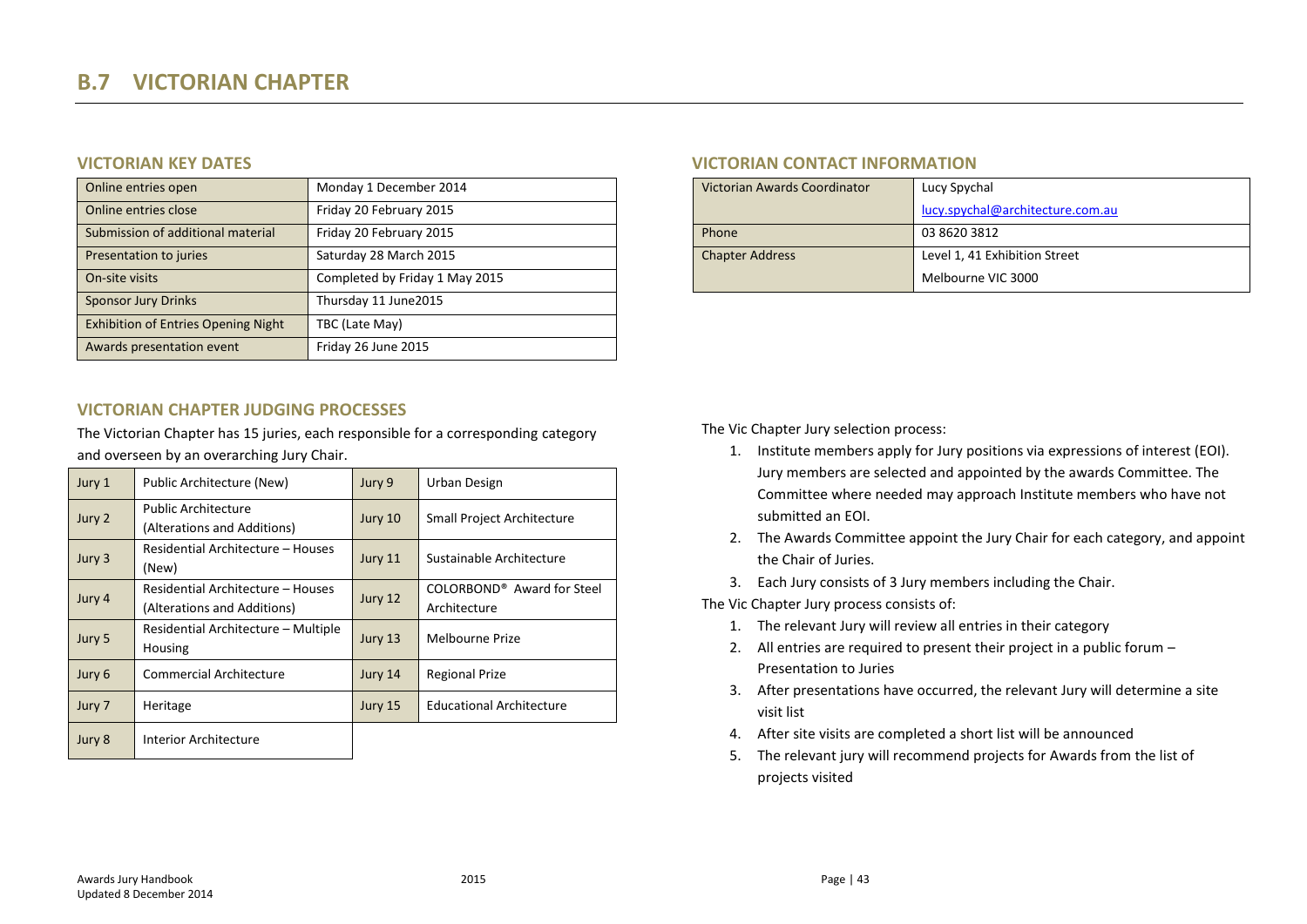### **VICTORIAN AWARDS**

All Victorian **Named Awards** and **Architecture Awards** progress to be considered for a National Award.

Victorian **Commendations** do not progress to the National Awards Programs.

There can only be one **Named Award** in each National Category *(in the case of the Public Architecture the Named Award winner is conferred after considering all entries in the* New *and* Alterations and Additions *sub-categories.)* 

Multiple **Architecture Awards** and **Commendations** can be given in each category and/or sub-category

The **Sustainable Architecture** and **COLORBOND®** Awards are conferred after considering ALL entries across ALL categories.

| <b>National Awards Category</b>     | <b>State Sub</b><br>category | <b>Chapter Named Award</b>                                            | <b>Chapter Architecture Award</b>           | <b>Chapter Commendation</b>                               |
|-------------------------------------|------------------------------|-----------------------------------------------------------------------|---------------------------------------------|-----------------------------------------------------------|
| <b>Public Architecture</b>          | <b>New</b>                   | The William Wardell Award for Public                                  | Award for Public Architecture (VIC)         | Commendation for Public Architecture (VIC)                |
|                                     | Alterations and              | Architecture                                                          |                                             |                                                           |
|                                     | Additions                    |                                                                       |                                             |                                                           |
| <b>Educational Architecture</b>     | N/A                          | The Victorian Chapter Award for Educational<br>Architecture           | Award for Educational Architecture (VIC)    | <b>Commendation for Educational Architecture</b><br>(VIC) |
| Residential Architecture - Houses   | N/A                          | The Harold Desbrowe-Annear Award for                                  | Award for Residential Architecture - Houses | Commendation for Residential Architecture -               |
| (New)                               |                              | Residential Architecture - Houses (New)                               | (New) (VIC)                                 | Houses (New) (VIC)                                        |
| Residential Architecture - Houses   | N/A                          | The John and Phyllis Murphy Award for                                 | Award for Residential Architecture - Houses | Commendation for Residential Architecture -               |
| (Alterations and Additions)         |                              | Residential Architecture - Houses (Alterations<br>and Additions)      | (Alterations and Additions) (VIC)           | Houses (Alterations and Additions) (VIC)                  |
| Residential Architecture - Multiple | N/A                          | The Best Overend Award for Residential                                | Award Residential Architecture - Multiple   | Commendation for Residential Architecture -               |
| <b>Housing</b>                      |                              | Architecture - Multiple Housing                                       | Housing (VIC)                               | Multiple Housing (VIC)                                    |
| <b>Commercial Architecture</b>      | N/A                          | The Sir Osborn McCutcheon Award for<br><b>Commercial Architecture</b> | Award for Commercial Architecture (VIC)     | <b>Commendation for Commercial Architecture</b><br>(VIC)  |
| Heritage                            | N/A                          | The John George Knight Award for Heritage                             | Award for Heritage (VIC)                    | Commendation for Heritage (VIC)                           |
| <b>Interior Architecture</b>        | N/A                          | The Marion Mahony Award for Interior<br>Architecture                  | Award for Interior Architecture (VIC)       | Commendation for Interior Architecture (VIC)              |
| <b>Urban Design</b>                 | N/A                          | The Joseph Reed Award for Urban Design                                | Award for Urban Design (VIC)                | Commendation for Urban Design (VIC)                       |
| <b>Small Project Architecture</b>   | N/A                          | The Kevin Borland Award for Small Project<br>Architecture             | Award for Small Project Architecture (VIC)  | Commendation for Small Project Architecture<br>(VIC)      |
| Sustainable Architecture            | N/A                          | The Allan and Beth Coldicutt Award for<br>Sustainable Architecture    | Award for Sustainable Architecture (VIC)    | <b>Commendation for Sustainable Architecture</b><br>(VIC) |
| <b>Enduring Architecture</b>        | N/A                          | N/A                                                                   | Award for Enduring Architecture (VIC)       | N/A                                                       |
| <b>COLORBOND®</b> Award for Steel   | N/A                          | N/A                                                                   | COLORBOND® Award for Steel Architecture     | COLORBOND® Award for Steel Architecture -                 |
| Architecture                        |                              |                                                                       | (VIC)                                       | Commendation (VIC)                                        |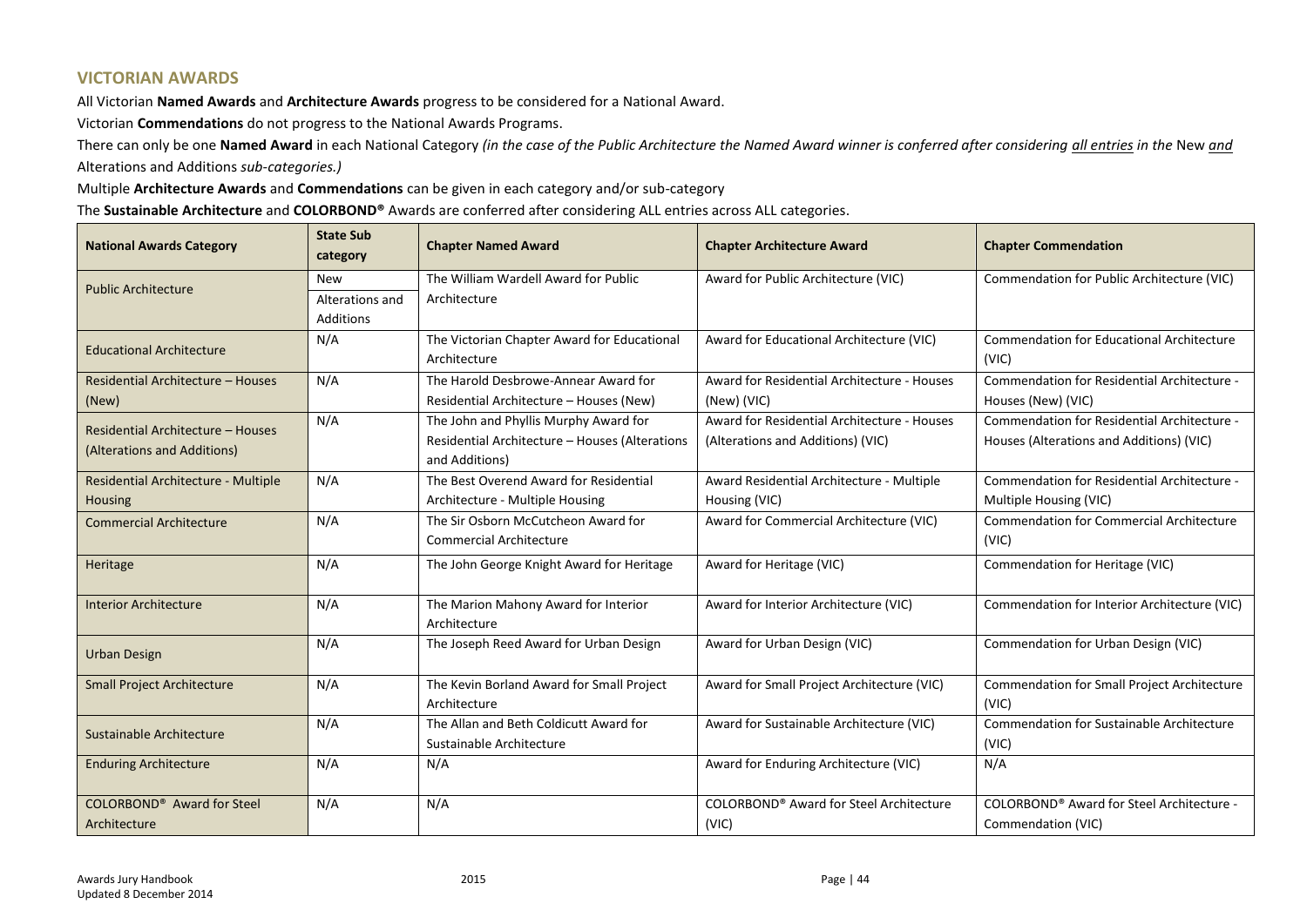### **VICTORIAN CHAPTER SPECIFIC AWARDS AND PRIZES**

(Please note these do NOT progress to the National Awards Program)

| <b>Award/Prize</b>           | <b>Description</b>                                                                                           | <b>Judging Process</b>                        |  |
|------------------------------|--------------------------------------------------------------------------------------------------------------|-----------------------------------------------|--|
| Victorian Architecture Medal | The highest honour awarded by the Victorian Chapter. Selected by the Jury Chairs from the field of Named     | Selected by the Jury Chairs from the field of |  |
|                              | Award winners.                                                                                               | Named Award winners.                          |  |
| Melbourne Prize              | Recognises project that have made a significant and unique contribution to the Melbourne metropolitan        | Selected by the Melbourne Prize Jury          |  |
|                              | area. Projects must be located within the Melbourne Urban Growth Boundary to be eligible for this Prize.     |                                               |  |
| <b>Regional Prize</b>        | Recognises projects that have made a significant contribution to regional Victoria. Projects located outside |                                               |  |
|                              | Melbourne's Urban Growth Boundary are eligible to be considered for this Prize.                              | Selected by the Regional Prize Jury           |  |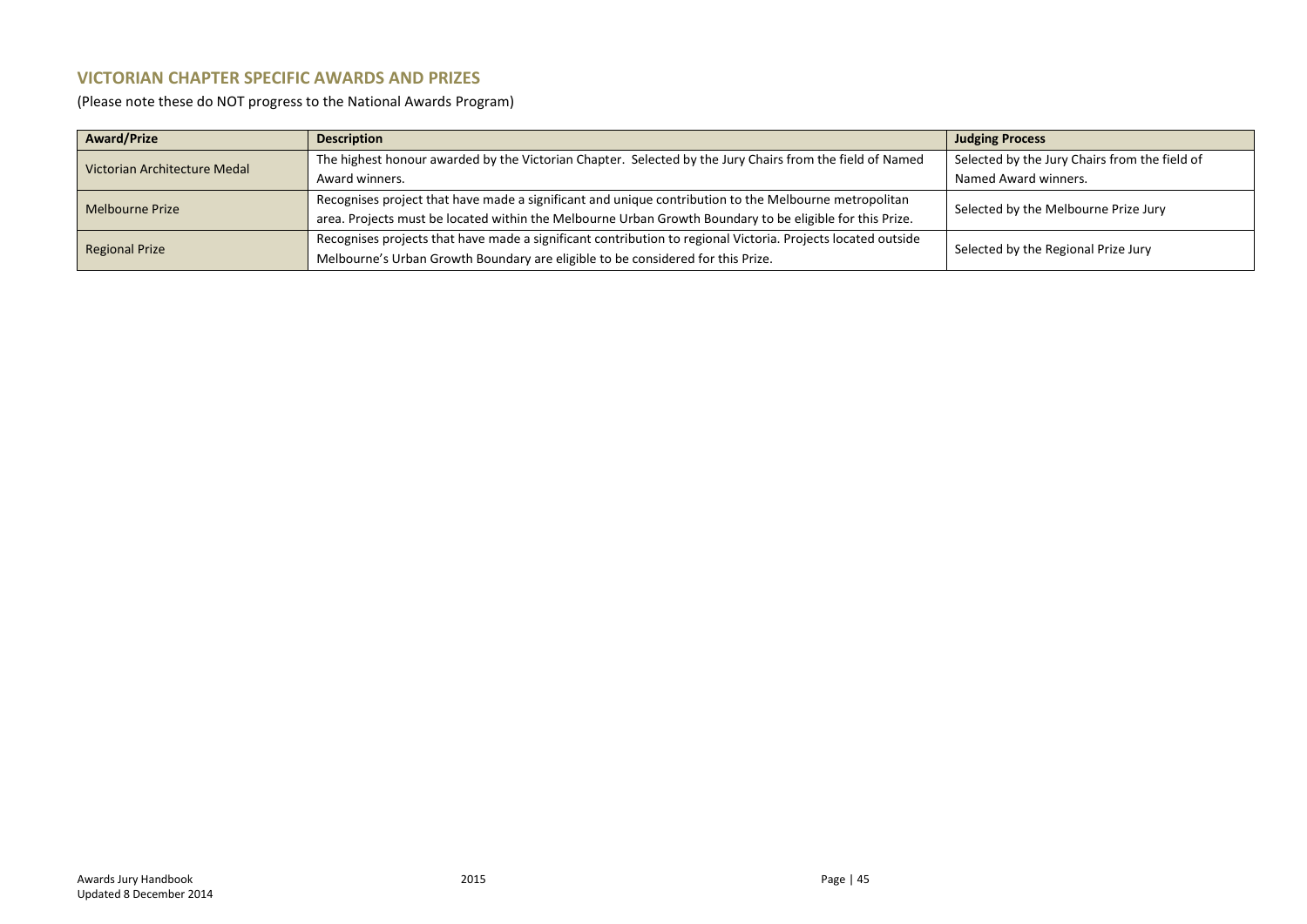# **B.8 WA CHAPTER**

| Online entries open          | Monday 1 December 2014                    | <b>WA Awards Manager</b> | Kim Burges                     |
|------------------------------|-------------------------------------------|--------------------------|--------------------------------|
| Online entries close         | Saturday 21 February 2015                 | Phone                    | 08 9287 9900                   |
| Digital A1 display board due | Friday 20 February 2015                   | Email                    | kim.burges@architecture.com.au |
| A1 display board due         | Friday 5 June 2015                        | <b>Chapter Address</b>   | 33 Broadway                    |
| Presentation to juries       | Saturday 21 March 2015                    |                          | Nedlands WA 6009               |
| <b>On-site Presentations</b> | During the months of March, April and May |                          |                                |
| Awards presentation event    | Friday 3 July 2015                        |                          |                                |

### **WA KEY DATES WA CONTACT INFORMATION**

| <b>WA Awards Manager</b> | Kim Burges                     |
|--------------------------|--------------------------------|
| Phone                    | 08 9287 9900                   |
| Email                    | kim.burges@architecture.com.au |
| <b>Chapter Address</b>   | 33 Broadway                    |
|                          | Nedlands WA 6009               |

### **WA CHAPTER AWARD FOR ENDURING ARCHITECTURE**

The WA Chapter judging process for the Enduring Architecture Category is as follows:

- 1. Members, non-members and non-architects are encouraged to put forward recommendations to the Awards Manager for the Enduring Architecture Category.
- <span id="page-45-0"></span>2. Recommendations for the Enduring Architecture category can be emailed to [kim.burges@architecture.com.au](mailto:kim.burges@architecture.com.au) by 20 February 2015. Please include project name and practice name (if known).
- 3. Although not essential, any additional information you can supply upon making this recommendation will greatly assist the jury eg project name, practice name, address, relevant contacts, drawings and photographs.
- 4. Before projects are visited and/or awarded, the Institute will ensure the current building owners have provided their written consent to be considered for this award.
- 5. Once a winner has been determined, additional material related to the project will be gathered for publication purposes.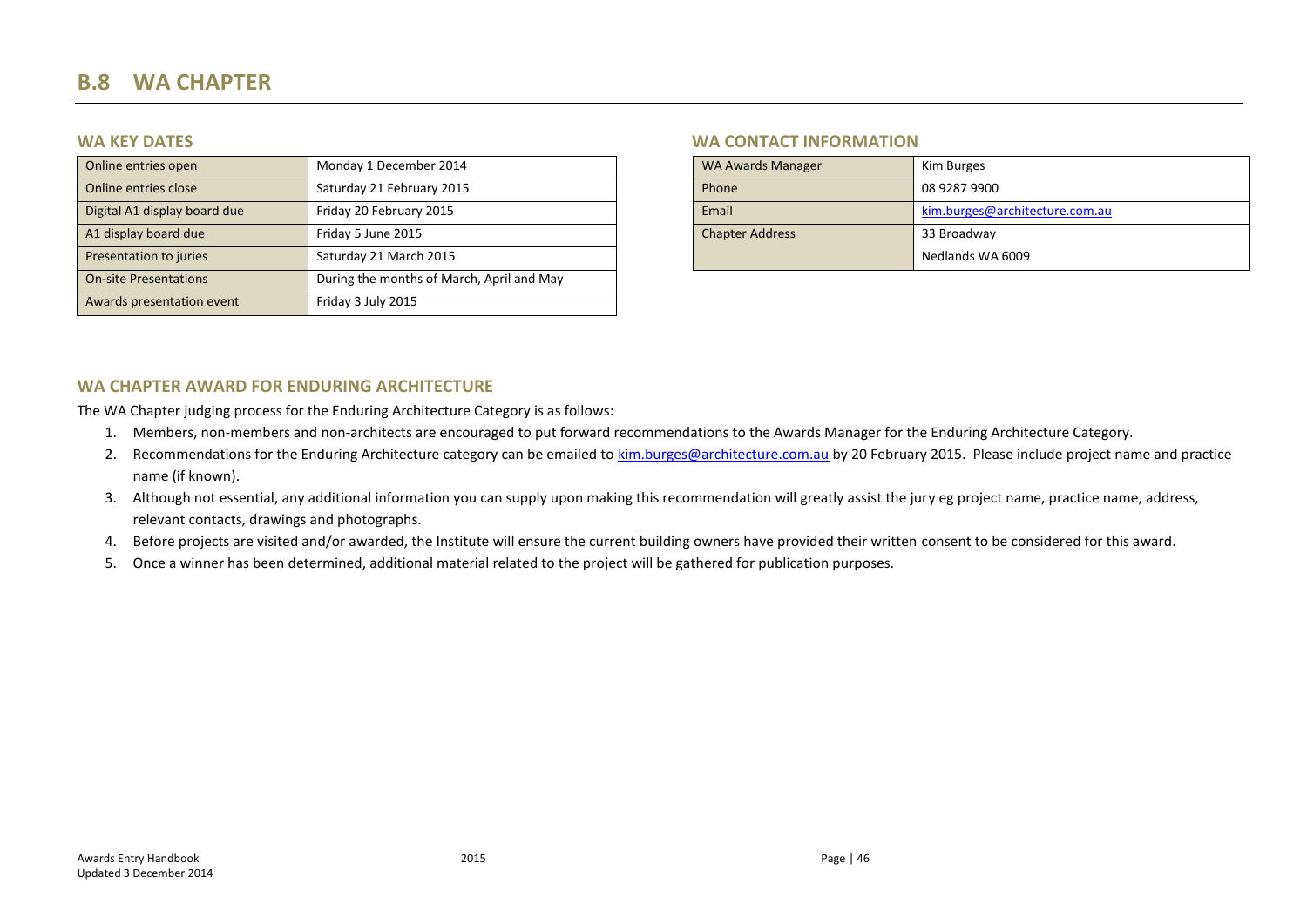### **WA AWARDS**

All WA **Named Awards** and **Architecture Awards** progress to be considered for a National Award.

WA **Commendations** do not progress to the National Awards Programs.

There can only be one **Named Award** in each National Category.

Multiple **Architecture Awards** and **Commendations** can be given in each category.

The **Sustainable Architecture** and **COLORBOND®** awards are conferred after considering ALL entries across ALL categories.

| <b>National Awards Category</b>                                  | <b>State Sub</b><br>category | <b>Chapter Named Award</b>                                                                      | <b>Chapter Architecture Award</b>                                               | <b>Chapter Commendation</b>                                                            |
|------------------------------------------------------------------|------------------------------|-------------------------------------------------------------------------------------------------|---------------------------------------------------------------------------------|----------------------------------------------------------------------------------------|
| <b>Public Architecture</b>                                       | N/A                          | The Jeffrey Howlett Award for Public<br>Architecture                                            | Award for Public Architecture (WA)                                              | Commendation for Public Architecture (WA)                                              |
| <b>Educational Architecture</b>                                  | N/A                          | The Hilson Beasley Award for Educational<br>Architecture                                        | Award for Educational Architecture (WA)                                         | <b>Commendation for Educational Architecture</b><br>(WA)                               |
| Residential Architecture - Houses<br>(New)                       | N/A                          | The Marshall Clifton Award for Residential<br>Architecture - Houses (New)                       | Award for Residential Architecture - Houses<br>(New) (WA)                       | Commendation for Residential Architecture -<br>Houses (New) (WA)                       |
| Residential Architecture - Houses<br>(Alterations and Additions) | N/A                          | The Peter Overman Award for Residential<br>Architecture - Houses (Alterations and<br>Additions) | Award for Residential Architecture - Houses<br>(Alterations and Additions) (WA) | Commendation for Residential Architecture -<br>Houses (Alterations and Additions) (WA) |
| Residential Architecture - Multiple<br><b>Housing</b>            | N/A                          | The Harold Krantz Award for Residential<br>Architecture - Multiple Housing                      | Award Residential Architecture - Multiple<br>Housing (WA)                       | Commendation for Residential Architecture -<br>Multiple Housing (WA)                   |
| <b>Commercial Architecture</b>                                   | N/A                          | The Ross Chisholm Award for Commercial<br>Architecture                                          | Award for Commercial Architecture (WA)                                          | <b>Commendation for Commercial Architecture</b><br>(WA)                                |
| Heritage                                                         | N/A                          | The Margaret Pitt Morison Award for Heritage                                                    | Award for Heritage (WA)                                                         | Commendation for Heritage (WA)                                                         |
| <b>Interior Architecture</b>                                     | N/A                          | The Julius Elischer Award for Interior<br>Architecture                                          | Award for Interior Architecture (WA)                                            | Commendation for Interior Architecture (WA)                                            |
| <b>Urban Design</b>                                              | N/A                          | The John Septimus Roe Award for Urban<br>Design                                                 | Award for Urban Design (WA)                                                     | Commendation for Urban Design (WA)                                                     |
| <b>Small Project Architecture</b>                                | N/A                          | The Iwan Iwanoff Award for Small Project<br>Architecture                                        | Award for Small Project Architecture (WA)                                       | Commendation for Small Project Architecture<br>(WA)                                    |
| Sustainable Architecture                                         | N/A                          | The Wallace Greenham Sustainable<br>Architecture Award.                                         | Award for Sustainable Architecture (WA)                                         | Commendation for Sustainable Architecture<br>(WA)                                      |
| <b>Enduring Architecture</b>                                     | N/A                          | N/A                                                                                             | Award for Enduring Architecture (WA)                                            |                                                                                        |
| <b>COLORBOND®</b> Award for Steel<br>Architecture                | N/A                          | N/A                                                                                             | <b>COLORBOND®</b> Award for Steel Architecture<br>(WA)                          | COLORBOND® Award for Steel Architecture -<br>Commendation (WA)                         |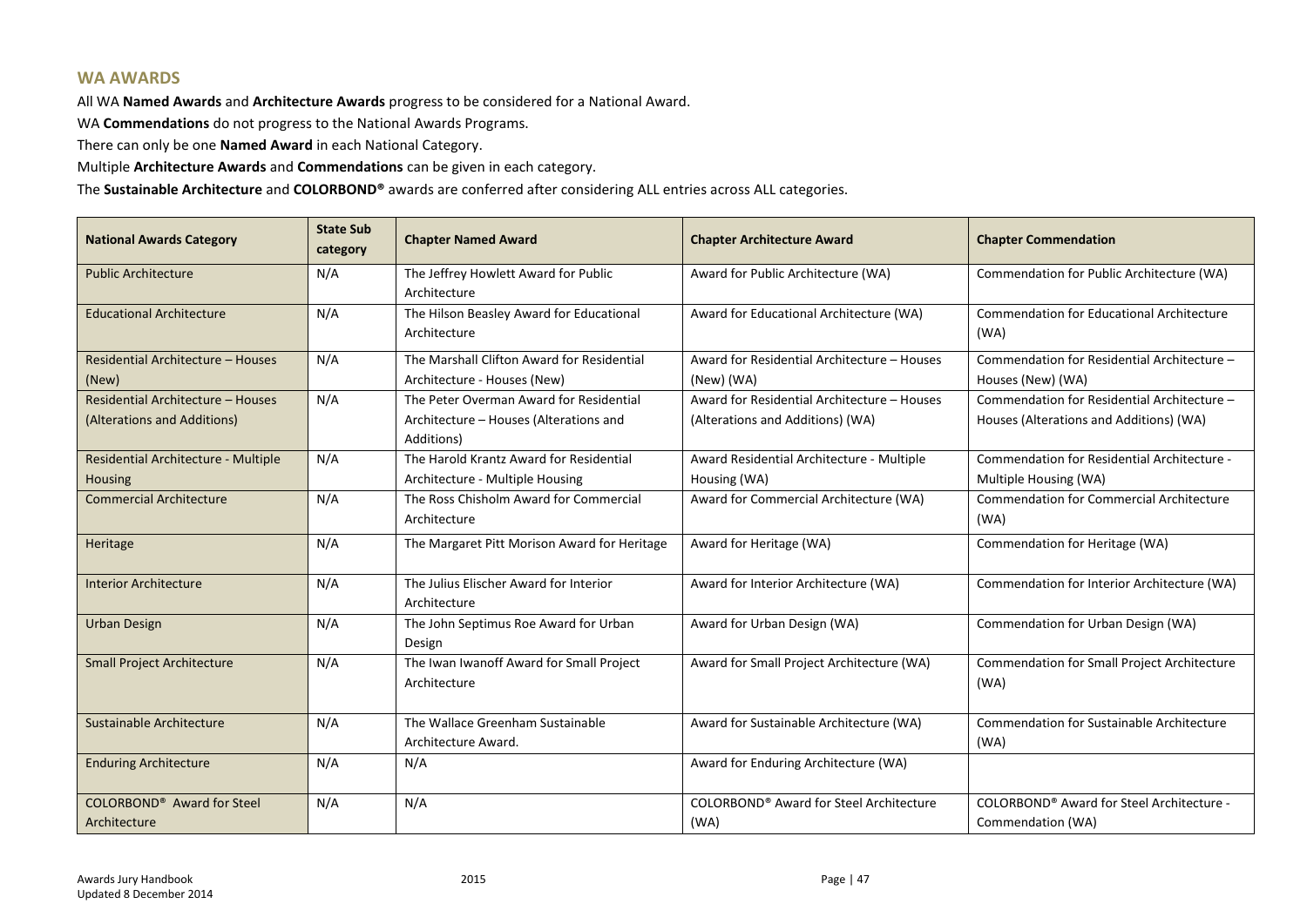### **WA CHAPTER SPECIFIC AWARDS AND PRIZES**

(Please note these do NOT progress to the National Awards Program)

| <b>Award/Prize</b>         | <b>Description</b>                                                                                                          | <b>Judging Process</b>                            |
|----------------------------|-----------------------------------------------------------------------------------------------------------------------------|---------------------------------------------------|
| The Mondoluce Lighting     | The Mondoluce Lighting Award is an award for the creative and innovative use of lighting in building projects or particular | Jury selects suitable projects for judging.       |
| Award                      | aspects of a project where lighting has been applied. Entries in all categories are eligible for this award.                |                                                   |
|                            |                                                                                                                             |                                                   |
| <b>George Temple Poole</b> | The George Temple Poole Award is presented each year to the project judged most worthy from the named award winners in      | Separate jury visits all projects and selects one |
| Award                      | each category (excluding the COLORBOND® Award for Steel Architecture and the Mondoluce Lighting Award). There is one        | overall winner.                                   |
|                            | winner of this award.                                                                                                       |                                                   |
|                            |                                                                                                                             |                                                   |

### **WA CHAPTER JUDGING PROCESSES**

The WA Chapter has a total of 14 juries, each responsible for the corresponding categories and overseen by an overarching jury chair. Each jury shall comprise of up to three/four people, comprising two/three architects (who are members of the Institute) and Guest/Lay Jurors and Specialist Advisors.

| Jury 1 | <b>Public Architecture</b>                                          | Jury 8  | Interior Architecture                                         |
|--------|---------------------------------------------------------------------|---------|---------------------------------------------------------------|
| Jury 2 | <b>Educational Architecture</b>                                     | Jury 9  | Urban Design                                                  |
| Jury 3 | Residential Architecture -<br>Houses (New)                          | Jury 10 | Small Project Architecture                                    |
| Jury 4 | Residential Architecture -<br>Houses (Alterations and<br>Additions) | Jury 11 | Sustainable Architecture                                      |
| Jury 5 | Residential Architecture -<br><b>Multiple Housing</b>               | Jury 12 | COLORBOND <sup>®</sup> Award for<br>Steel Architecture        |
| Jury 6 | <b>Commercial Architecture</b>                                      | Jury 13 | Mondoluce Lighting Award                                      |
| Jury 7 | Heritage                                                            | Jury 14 | George Temple Poole Jury<br><b>Enduring Architecture Jury</b> |

The WA Chapter jury process consists of :

- 1. The relevant jury will review all entries in their category
- **2.** Entrants are requested to formally present their building/project to the category jury at the Presentation Day. Juries will sit simultaneously in presentation rooms and entrants will have 7 minutes to present and 3 minutes for questions and answers on their awards submissions. Not compulsory to present but strongly encouraged.
- 3. **Each entry in the awards will be visited in the metropolitan area**. If the project is outside the metropolitan area and cannot be visited by the jury by car in one day (eg requires airline travel or an overnight stay) the jury will determine from the presentation if a visit is required. If after discussion it is decided that the project requires further investigation then **one jury member** will visit the site and report back to the other jury members.
- 4. It is expected that all jury members will visit projects in the metropolitan area. However in the instance where a member is unavoidably absent from one or more site visits in a category, then a majority of the jury members must visit all projects. In the event that there is any dissension amongst the remaining jurors, then you should contact Kim Burges who will then liaise with the Jury Chair.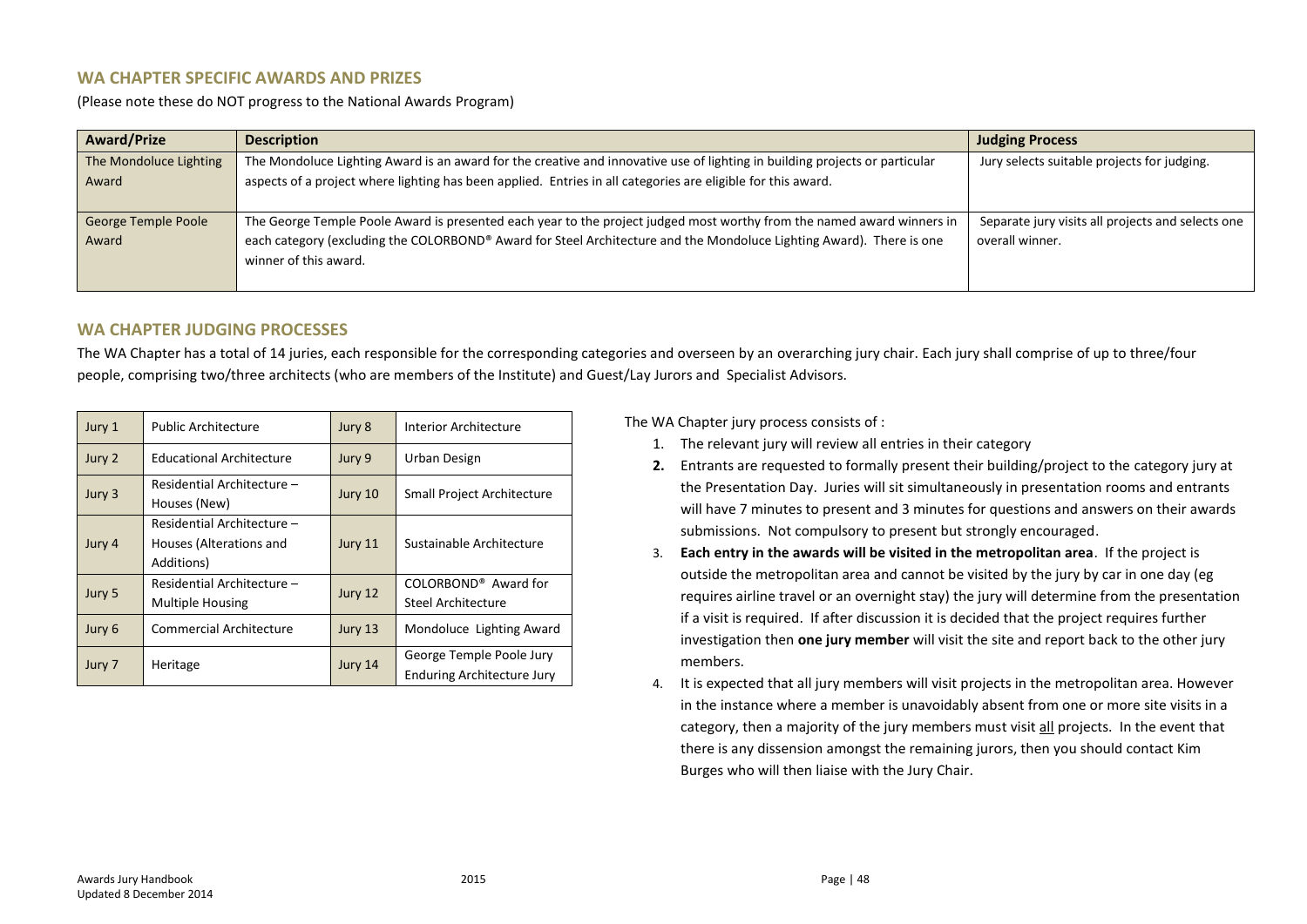# **B.9 INTERNATIONAL AREA**

| Online entries open               | Monday 8 December 2014      | <b>National Membership</b> | Peter Beratis  |
|-----------------------------------|-----------------------------|----------------------------|----------------|
| Online entries close              | Thursday 19March 2015       | <b>Engagement Officer</b>  |                |
| Submission of additional material | Thursday 19March 2015       | Phone                      | 03 8620 3861   |
| Presentation to juries            | N/A                         | Email                      | peter.beratis  |
| Announcement of International     | Between July - October 2015 | <b>Address</b>             | Level 1, 41 Ex |
| Area Architecture Awards          |                             |                            | Melbourne VI   |

### **INTERNATIONAL AREA JUDGING PROCESSES**

The International Architecture Award Jury will consist of three to five jurors; the Chair Person will be selected annually by the President, and the jurors will be selected and endorsed by the International Area Committee (IAC).

<span id="page-48-0"></span>Projects in this International category must be located outside the eight State and Territory jurisdictions of the Commonwealth of Australia. This award acknowledges the work of Institute members resident outside Australia and local members undertaking commissions overseas.

Entries in this category will first be considered for Architecture Awards and Commendations by the International Jury in the subcategories listed below:

- Small Project Architecture
- Commercial Architecture
- Interior Architecture
- Residential Architecture
- Public Architecture

### **INTERNATIONAL AREA KEY DATES INTERNATIONAL AREA CONTACT INFORMATION**

| Online entries open               | Monday 8 December 2014      |                           | <b>National Membership</b> | Peter Beratis                     |  |
|-----------------------------------|-----------------------------|---------------------------|----------------------------|-----------------------------------|--|
| Online entries close              | Thursday 19March 2015       | <b>Engagement Officer</b> |                            |                                   |  |
| Submission of additional material | Thursday 19March 2015       |                           | Phone                      | 03 8620 3861                      |  |
| Presentation to juries            | N/A                         |                           | Email                      | peter.beratis@architecture.com.au |  |
| Announcement of International     | Between July - October 2015 |                           | <b>Address</b>             | Level 1, 41 Exhibition Street     |  |
| Area Architecture Awards          |                             |                           |                            | Melbourne VIC 3000                |  |

Only projects awarded an Architecture Award by the International Jury will progress to the National Awards to be considered for National Architecture Awards, Commendations and The Jørn Utzon Award for International Architecture by the National Jury. Once projects progress to the National Architecture Awards they are all considered equally, and within the overall category of International Architecture, by the National Jury. There is no stipulation as to the number of Architecture Awards or Commendations that can be given either at the International Area or National Level. Projects awarded a Commendation by the International Jury and projects that do not receive an award will not progress to the National Architecture Awards.

Entries in this category will not be visited. The International Jury will be granted access on the online jury system after entries have closed and will be required to review all compulsory online entry material (photos, plans, elevations, project descriptions etc) submitted by entrants in the International Architecture subcategories. The International Jury may also be supplied with additional entry materials, such as video walk throughs. After reviewing all entries, the International Jury will meet via teleconference to deliberate and award Architecture Awards and Commendations in the appropriate categories. The International Jury may also request a teleconference interview with short-listed entrants and/or an independent visit-report from the local Architectural Institute (pending availability/timing) to assist them in their decision making. This request must be made at least a month in advance of the teleconference.